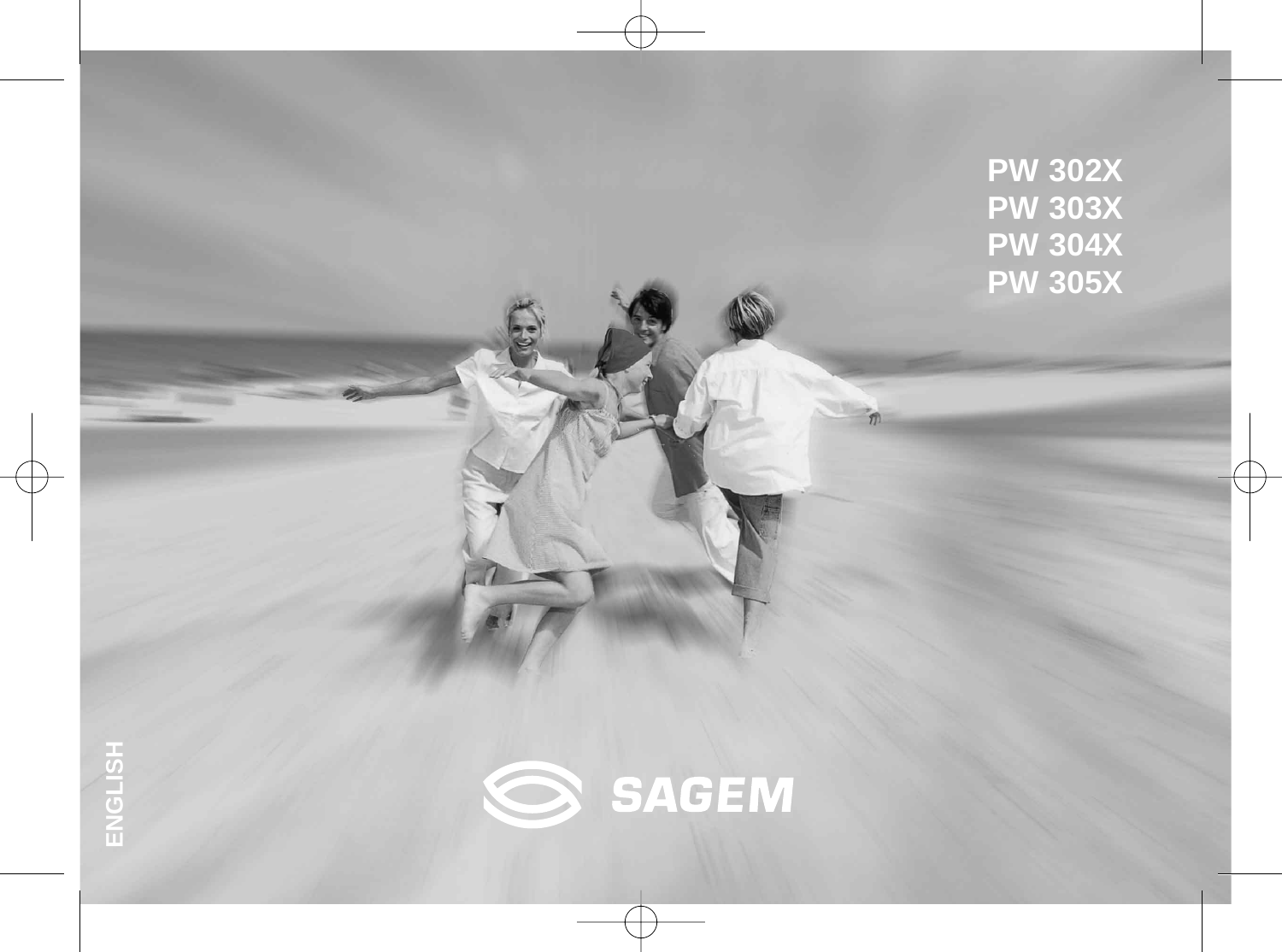| IN A FEW WORDS<br>H                                             |
|-----------------------------------------------------------------|
| Switch on                                                       |
| <b>Press <math>\mathbf{R}^{\circ}</math></b> .                  |
| Call                                                            |
| Dial the number then press $\mathbf{N}$ .<br>П<br>П             |
| П<br><b>Answer</b><br>П                                         |
| п<br><b>Press <math>\mathbf{R}^{\mathfrak{d}}</math></b> .<br>П |
| П<br>Hang up<br>п<br>П                                          |
| п<br><b>Press <math>\left\{ \right.</math></b><br>п             |
| п<br><b>Switch off</b><br>п                                     |
| <b>Press <math>\leftarrow</math> (long press).</b><br>ц<br>п    |
| <b>Hands-free</b>                                               |
| $\blacksquare$ To communicate, press $\clubsuit$ .<br>ı<br>ı    |
|                                                                 |

Lock and unlock the keyboard from the standby screen

**Press**  $*$  **then OK.** 

 $\overline{1}$ 

**Redial last number** 

Press  $\blacklozenge$  twice.

Make a call from a number stored in the directory

By name: enter the first letter of the name, press  $\bigotimes$ , scroll down the list to find your

correspondent, then press  $\bigotimes$  to call.

■ By location in the directory: enter the location<br>number then press \* to call.

### **Briefly, the functions**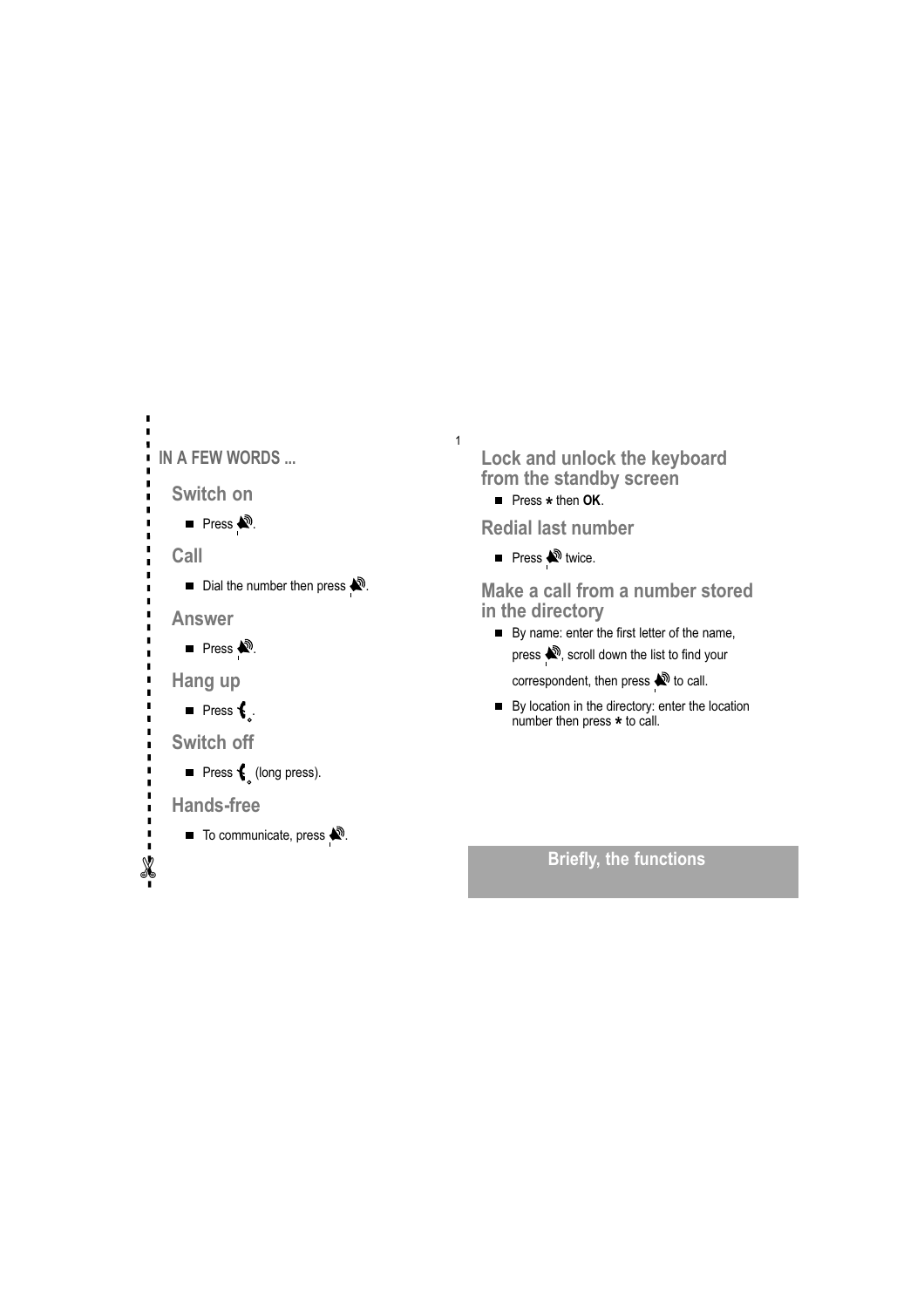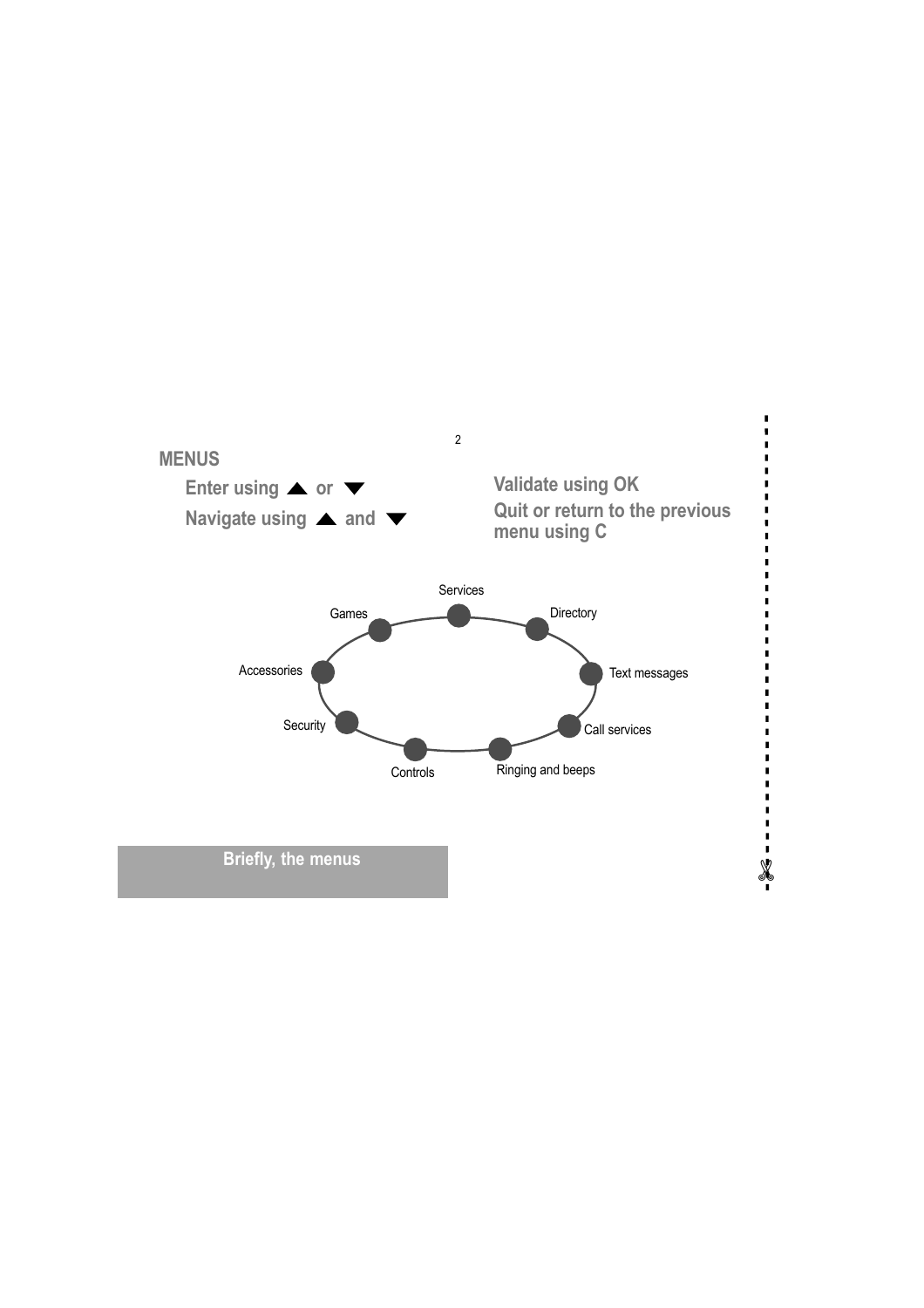You have just bought a mobile phone and we congratulate you on your choice.

Your phone will allow you to use different international networks depending on the roaming agreements between the operators.

We would like to remind you that this phone is approved to European standards.

To get the most out of using your phone, we<br>recommend that you read this manual carefully and<br>keep it handy for future reference if needed.

#### **WARNING**

According to the configuration of the networks and<br>associated subscriptions, certain functions may not be available (indicated by \*).

If an incompatible SIM card is inserted, a message will be displayed when switching on your phone. For further information, contact your Operator.

| <b>Compatibility of</b><br>your SIM card               |
|--------------------------------------------------------|
| Your phone is<br>compatible with SIM<br>3V cards only. |

The SAGEM logo and trademark are the property of SAGEM SA.<br>AT is a registered trademark of Hayes Microcomputer products Inc.<br>Hayes is a registered trademark of Hayes Microcomputer Products Inc. rayes is a registered u adential of rayes witco-computer rrotations inc.<br>T9<sup>TM</sup> Text Input is a registered trademark of ©Tegic Communications Inc.<br>T9 is licensed under one or more of the following U.S. Patents: 5,818,437, 5,953,541, 5,187,480, 5,945,928, 6,011,554 and additional patents are pending worldwide.

#### **GLOSSARY**

 $\overline{3}$ 

| <b>Outgoing call</b>               | A call made from your phone.                                                                                       |
|------------------------------------|--------------------------------------------------------------------------------------------------------------------|
| Incoming call                      | A call received by your phone.                                                                                     |
| SIM card                           | The card containing your subscription<br>and access rights to services. The<br>detachable part is the "micro-SIM". |
| pin                                | The personal code linked to your SIM<br>card.                                                                      |
| PIN2                               | The second personal code linked to<br>your SIM card to access certain<br>functions (*).                            |
| <b>Phone code</b>                  | The phone code is a secret code<br>intended to protect the phone in case<br>of theft.                              |
| IMEI                               | The identification number of your<br>phone.                                                                        |
| <b>SMS</b>                         | Short Message Service: for sending<br>and receiving short text messages.                                           |
| Service<br>provider or<br>Operator | Company which manages the network<br>subscription.                                                                 |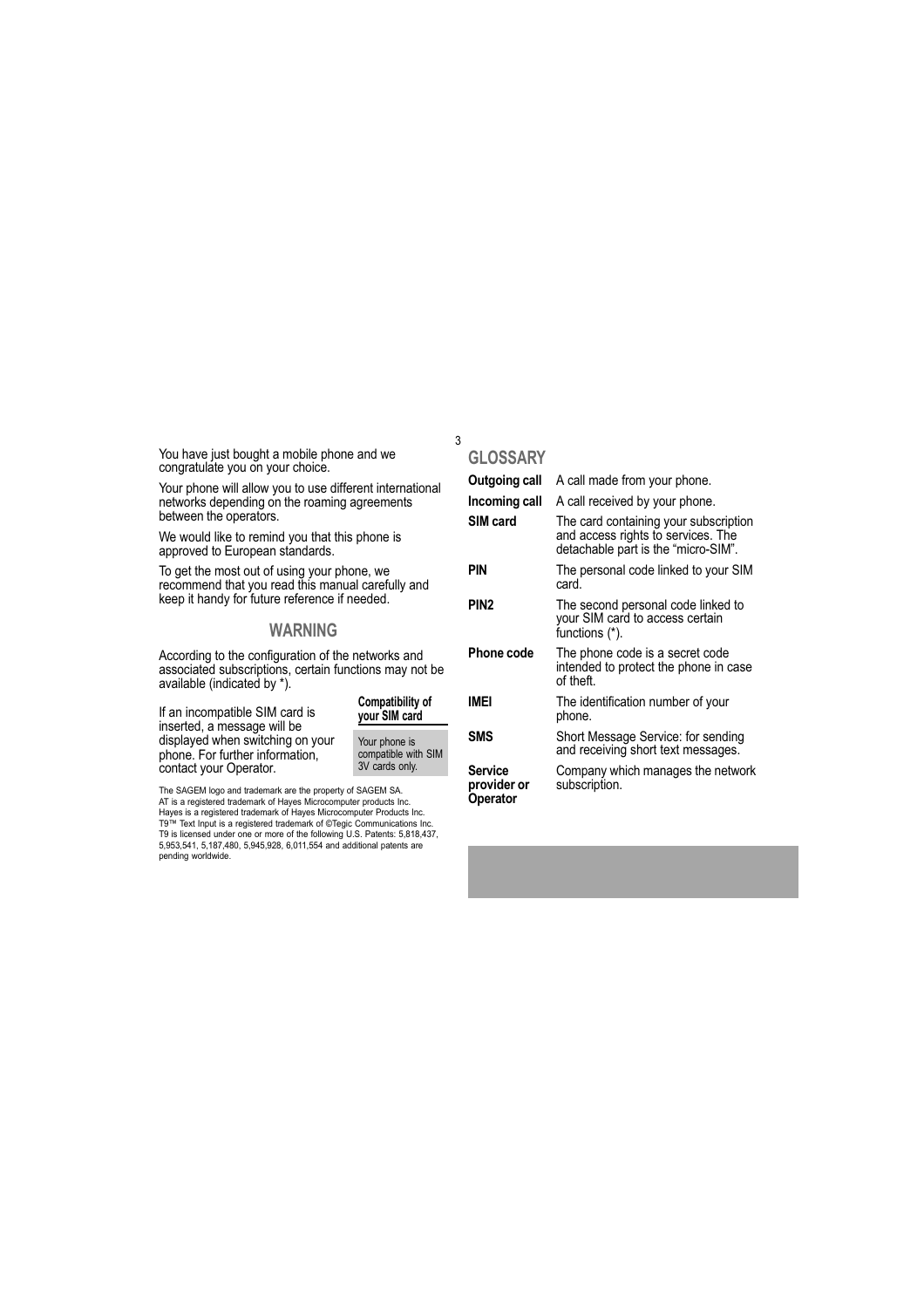Use of your phone is subject to safety rules<br>designed to protect the user and his or her<br>environment.

#### **Exposure to Radio Frequency Signals**

 $\overline{4}$ 

- Your wireless handheld portable telephone is a low power radio transmitter and receiver. When it is ON, it receives and also sends out radio frequency (RF) signals.
- In August, 1996, the Federal Communications Commissions (FCC) adopted RF exposure guidelines with safety levels for handheld<br>wireless phones. Those guidelines are<br>consistent with the safety standards previously set by both U.S. and international standards bodies:

ANSI C95.1 (1992)\*<br>NCPR Report 86 (1986)\*<br>ICNIRP (1996)\*

(\*) American National Standards Institute;<br>National Council on Radiation Protection and<br>Measurements; International Commission on<br>Non-Ionizing Radiation Protection.

**Safety information** 

# Safety information for<br>wireless handheld phones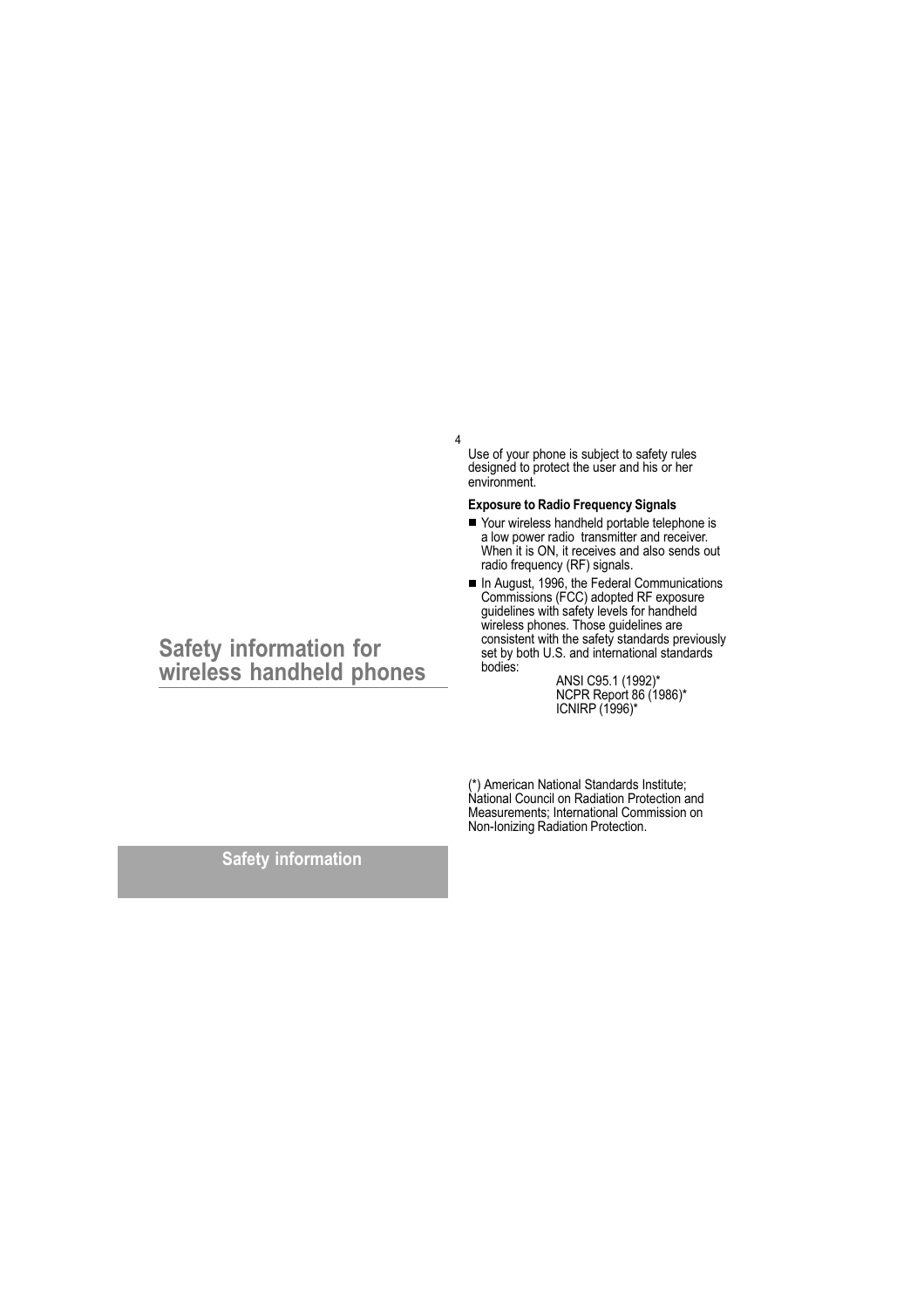- Those standards were based on comprehensive and periodic evaluations of the relevant scientific literature. For example, over 120 scientists, engineers, and physicians from universities. government health agencies, and industry reviewed the available body of research to develop the ANSI Standard (C95.1).
- The design of your phone complies with the FCC guidelines (and those standards).
- For body worn operation, this phone has been tested and meets FCC RF exposure guidelines when used with an accessory<br>that contains no metal and that positions the handset a minimum of 1 cm from the body. Use of other accessories may not ensure compliance with FCC RF exposure guidelines.

#### Antenna Care

Use only the supplied or an approved replacement antenna. Unauthorized antennas, modifications, or attachments could damage the phone and may violate FCC regulations.

#### **Phone Operation**

Normal position: hold the phone as you would any other telephone with the antenna pointed up and over your shoulder.

Tips on efficient operation: for your phone to operate most efficiently: do not touch the antenna unnecessarily when the phone is in use. Contact with the antenna affects call quality and may cause the phone to operate at a higher power level than otherwise needed.

#### **Driving**

5

- Check the laws and regulations on the use of wireless telephones in the areas where you drive. Always obey them. Also, if using your phone while driving, please :
	- Give full attention to driving, driving safely is your first responsibility;
	- Use hands-free operation, if available;
	- Pull off the road and park before making or answering a call if driving conditions so require.

#### **Electronic Devices**

- Most modern electronic equipment is shielded from RF signals. However, certain electronic equipment may not be shielded against the RF signals from your wireless phone.
- Some phone accessories allow to reduce the radiation interferences of the phone. Please contact your distributor.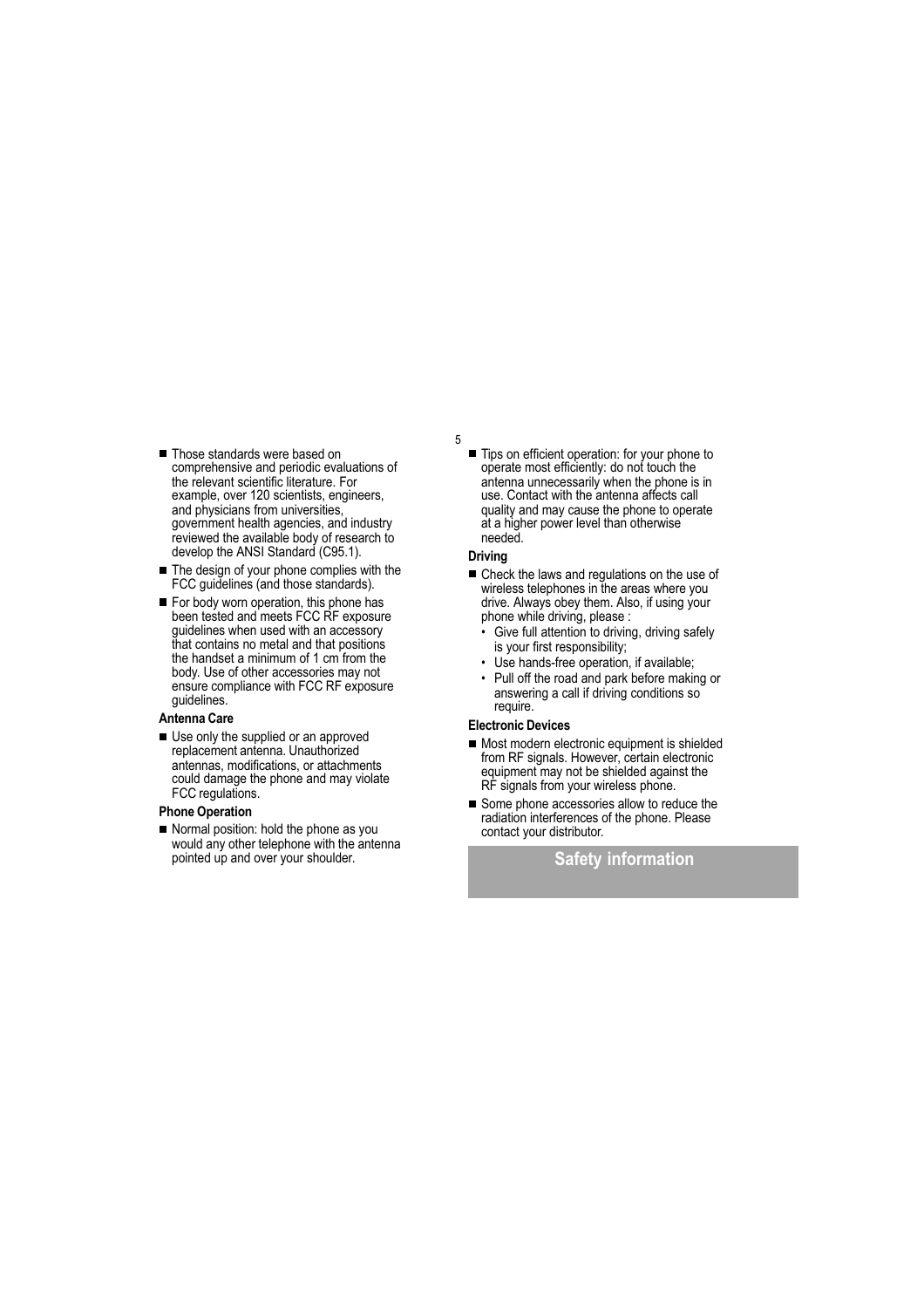#### Pacemakers

The Health Industry Manufacturers Association recommends that a minimum separation of six (6") inches be maintained between a handheld wireless phone and a pacemaker to avoid potential interference with the pacemaker. .<br>These recommendations are consistent with the independent research by and recommendations of Wireless Technology Research.

- Persons with pacemakers:<br>• Should ALWAYS keep the phone more than six inches from their pacemaker when the phone is turned ON;<br>bone is turned ON;<br>Should not carry the phone in a breast
- 
- pocket;<br>pocket;<br>Should use the ear opposite the pacemaker to minimize the potential for interference;
- If you have any reason to suspect that  $\ddot{\phantom{0}}$ interference is taking place, turn your phone OFF immediately.

Hearing Aids<br>Some digital wireless phones may interfere with some hearing aids. In the event of such interference, you may want to consult your service provider.

### **Safety information**

 $6\phantom{1}$ 

Other Medical Devices<br>If you use any other personal medical device, consult the manufacturer of your device to determine if they are adequately shielded from external RF energy. Your physician may be able to assist you in obtaining this information. Turn your phone OFF in health care facilities when any regulations posted in these areas instruct you to do so. Hospitals or health care facilities may be using equipment that could be sensitive to<br>external RF energy.

Vehicles<br>RF signals may affect improperly installed<br>or inadequately shielded electronic<br>materialistics. Check with the systems in motor vehicles. Check with the manufacturer or its representative regarding your vehicle. You should also consult the manufacturer of any equipment that has been added to your vehicle.

Posted Facilities<br>Turn your phone OFF in any facility where posted notices so require.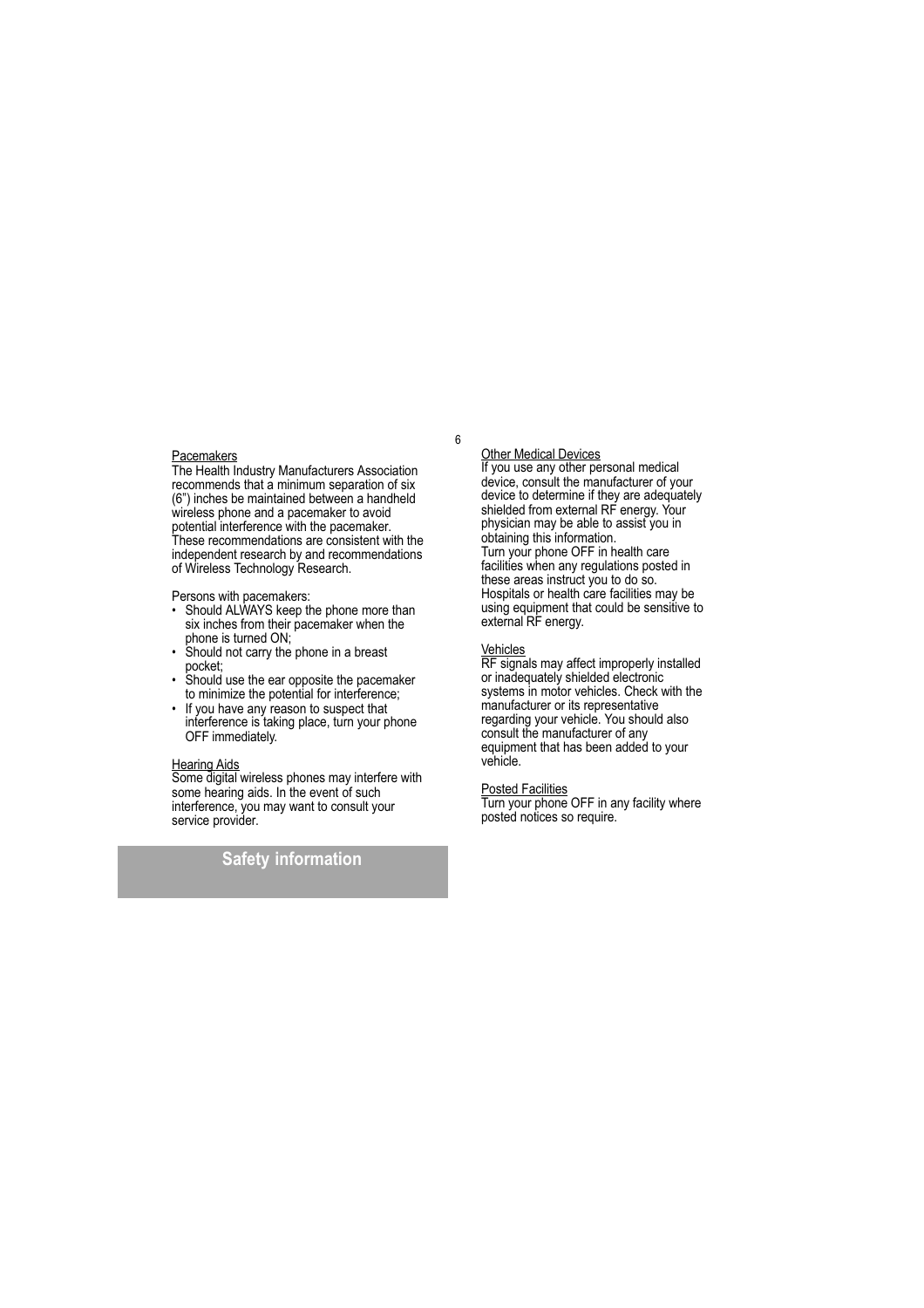#### Aircraft

FCC regulations prohibit using your phone while in the air. Switch OFF your phone before boarding an aircraft.

#### **Blasting Areas**

To avoid interfering with blasting operations, turn your phone OFF when in a "blasting area" or in areas posted: "Turn off two-way radio". Obey all signs and instructions.

#### **Potentially Explosive Atmospheres**

- Turn your phone OFF when in any area with a potentially explosive atmosphere and obey all signs ans instructions. Sparks in such areas could cause an explosion or fire resulting in bodily injury or even death.
- Areas with a potentially explosive atmosphere are often but not always clearly marked. They include fueling areas such as gasoline stations; below deck on boats; fuel or chemincal transfer or storage facilities; vehicles using liquefied petroleum gas (such as propane or butane); areas where the air contains chemicals or particles, such as grain, dust, or metal powders; and any other area where you would normally be advised to turn off your vehicle engine.

### For Vehicles Equipped with an Air Bag

An air bag inflates with great force. DO NOT place objects, including both installed or portable wireless equipment, in the area over the air bag or in the air bag deployment area. If in-vehicle wireless equipment is improperly installed and the air bag inflates, serious injury could result.

#### **Electrical Safety**

 $\overline{7}$ 

- Only use the appropriate chargers recommended in the manufacturer's catalog. Using another charger may prove dangerous and could invalidate the warranty of your phone.
- The main power socket should be easily accessible.
- Make sure that the main voltage corresponds to the level marked on the charger identification plate.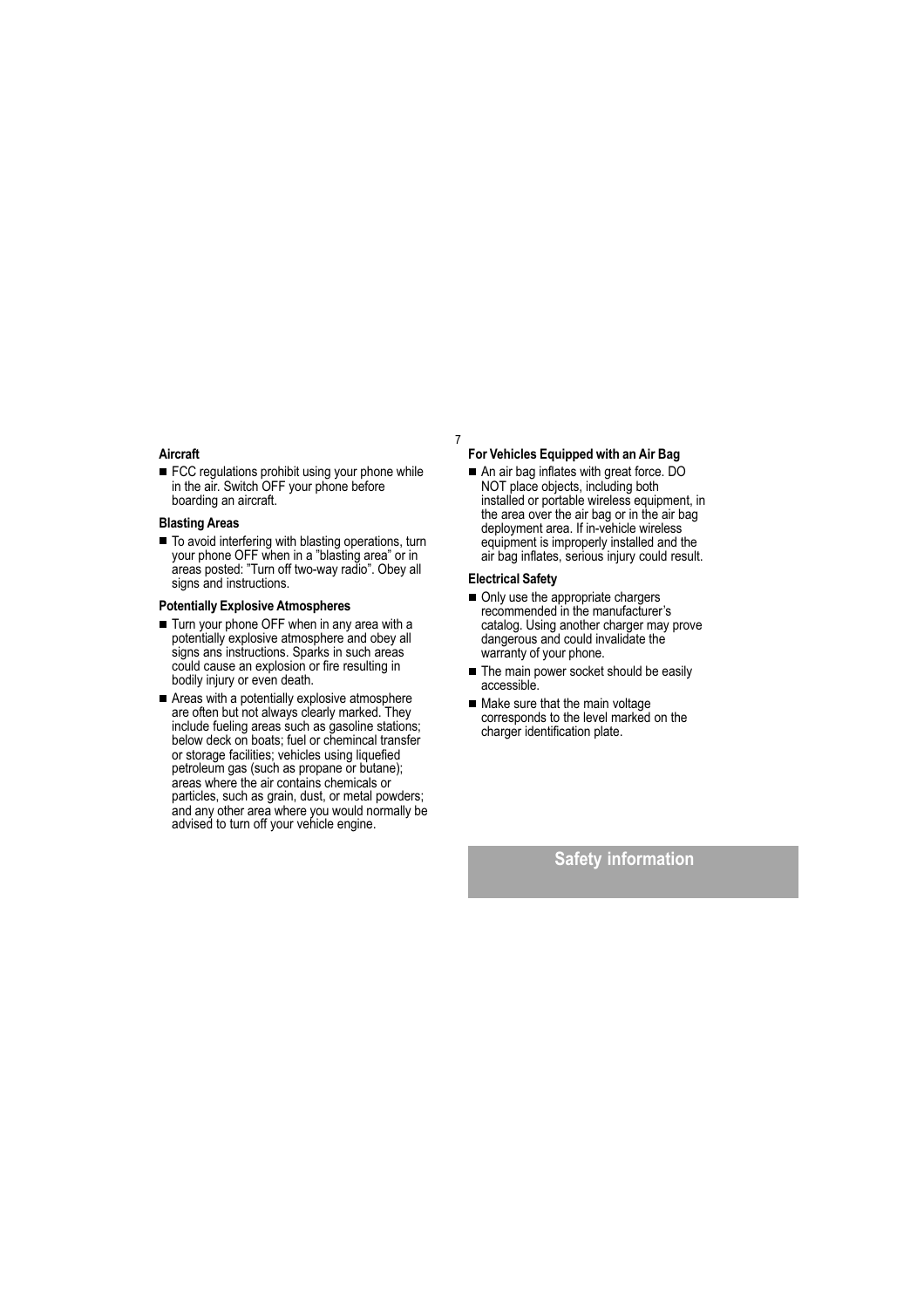#### **General Precautions**

- Do not try to open your phone and repair it but it is only to open your priority and repair it<br>yourself. The manufacturer cannot be held<br>liable for any resulting damage.
- Any work done by an unqualified and unauthorized person will invalidate your warranty.
- Do not use your phone in humid places (bathroom, swimming pool, etc.). Protect it from splashing water and other liquids.
- Do not expose your phone to extreme temperatures.
- Keep your phone out of reach of small children. Do not allow them to play with it, it is not a toy.
- Only use your phone with original accessories. Failure to comply with these rules will invalidate your warranty.
- Remember to dicsconnect the charger before removing the battery.

The physical and chemical processes used in rechargeable batteries mean that temperature limits must be followed during rapid charging. Your terminal automatically protects the batteries from extreme temperatures.

8

If the phone is disconnected from the battery for an extended period of time, it will lose the time and the recorded voice messages.

#### **WARNING**

- The manufacturer cannot be held liable for any failure to comply with the above recommendations or for any misuse.
- The software program developed by<br>SAGEM SA remains the exclusive property of SAGEM SA. It is therefore highly prohibited to modify, translate, decompile or disassemble this software program or any part thereof.
- SAGEM SA may not be held responsible for the contents of messages, software or objects downloaded and/or for any direct or indirect consequential damage to the phone user or the phone itself.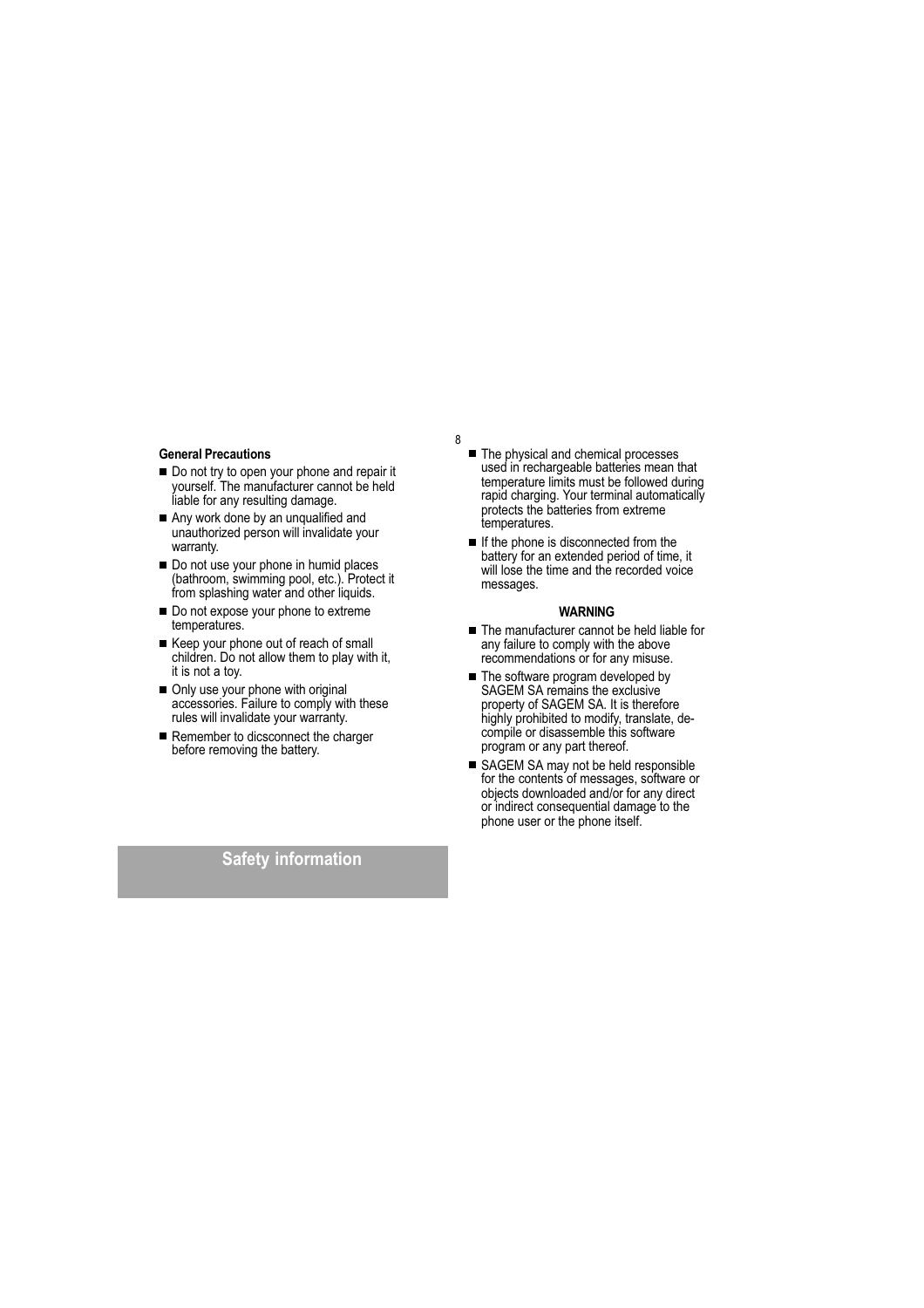### **Emergency Calls IMPORTANT**

- This phone, like any PCS phone, operates using radio signals, PCS and landline networks, and user-programmed functions. As a consequence a connection in all conditions cannot be quaranted. Therefore you should never rely solely upon any PCS phone for essential communications (e.g. medical emergencies).
- To make or receive any calls, this phone must be switched on and in service area with adequate PCS signal strength. Emergency calls may not be possible on all PCS networks or when certain network services and/or phone<br>features are in use. Check with local Service Providers.
- When making an emergency call, remember to give all the necessary information as accurately as possible. Remember that your PCS phone may be the only means of communication at the scene of an accident - do not terminate the call until given permission to do so.
- If certain features are in use (such as Reyguard), you may first need to turn those<br>features off before you can make an emergency call. Consult this manual and your local PCS Service Provider.

#### **Emergency Calling**

9

- If the phone is not on, press  $\{\cdot\}$ .
- Key in emergency number for your<br>present location (e.g. 911 or other official emergency number).
- Press  $\clubsuit$ .
- If you dial 911 < during a call, the phone terminates the current call and attempts to make a call to the emergency number 911.

#### **FCC/INDUSTRY CANADA NOTICE**

Your phone may cause TV or radio interference (e.g when using telephone in close proximity of receiving equipment). The FCC/INDUSTRY CANADA can require you to stop using your telephone if such interference cannot be eliminated. If you need assistance, contact your local dealer.

This device complies with parts 15 and 68 of the FCC rules. Operation is subject to the<br>condition that this device does not cause harmful interferences.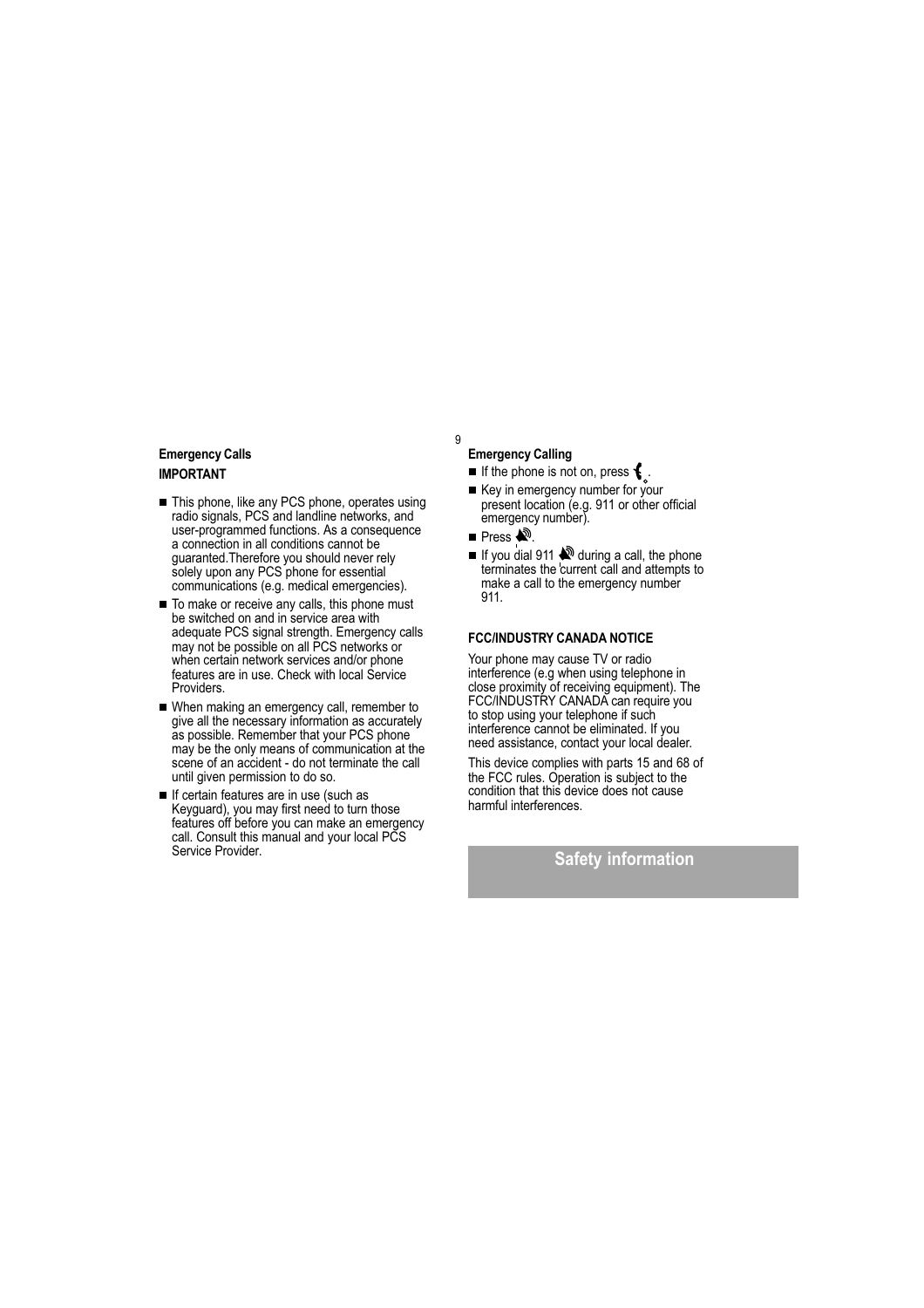| ì | v           |
|---|-------------|
|   | ٦<br>$\sim$ |
|   |             |

|    |                                                           | 10 |
|----|-----------------------------------------------------------|----|
|    |                                                           | 6. |
|    | 1.1 Exchanging the coloured front panel  15               |    |
|    |                                                           |    |
|    | 21                                                        |    |
|    | Installing the SIM card and the battery  17<br>2.2        |    |
|    | Switching on/switching off, starting up  19<br>2.4        | 7. |
|    |                                                           |    |
|    |                                                           |    |
|    | 3. Initial communication - Hands-free mode  21            |    |
|    | 3.1                                                       |    |
|    | 3.2                                                       |    |
|    |                                                           |    |
|    | 34                                                        |    |
|    |                                                           |    |
| 4. |                                                           |    |
| 5. |                                                           | 8. |
|    | 5.1                                                       |    |
|    |                                                           |    |
|    | 5.3                                                       |    |
|    | 5.4                                                       |    |
|    | $5.5^{\circ}$                                             |    |
|    | 5.6 Sending a short message to a stored number  29<br>5.7 |    |
|    | Displaying personal numbers  29<br>5.8                    |    |
|    |                                                           |    |

| 6. How to use the text mailbox and the Easy<br>6.2 Editing a message using Easy Message T9™  31                                                                                                                                                                                                                                                         |  |
|---------------------------------------------------------------------------------------------------------------------------------------------------------------------------------------------------------------------------------------------------------------------------------------------------------------------------------------------------------|--|
| 7. How to use the call related features  34<br>7.2 Viewing the list of the last numbers used  35<br>7.3 Monitoring the duration and cost of calls  36<br>7.6 Configuring automatic redial  37<br>7.9 Replacing the international prefix  37                                                                                                             |  |
| 8. How to adjust the ringing tones<br>8.1 Selecting the volume and the type<br>8.3 Personalising the ringing tone  41<br>Q & Cotting the began compared to the set of the set of the set of the set of the set of the set of the set of the set of the set of the set of the set of the set of the set of the set of the set of the set of the set of t |  |

### **Contents**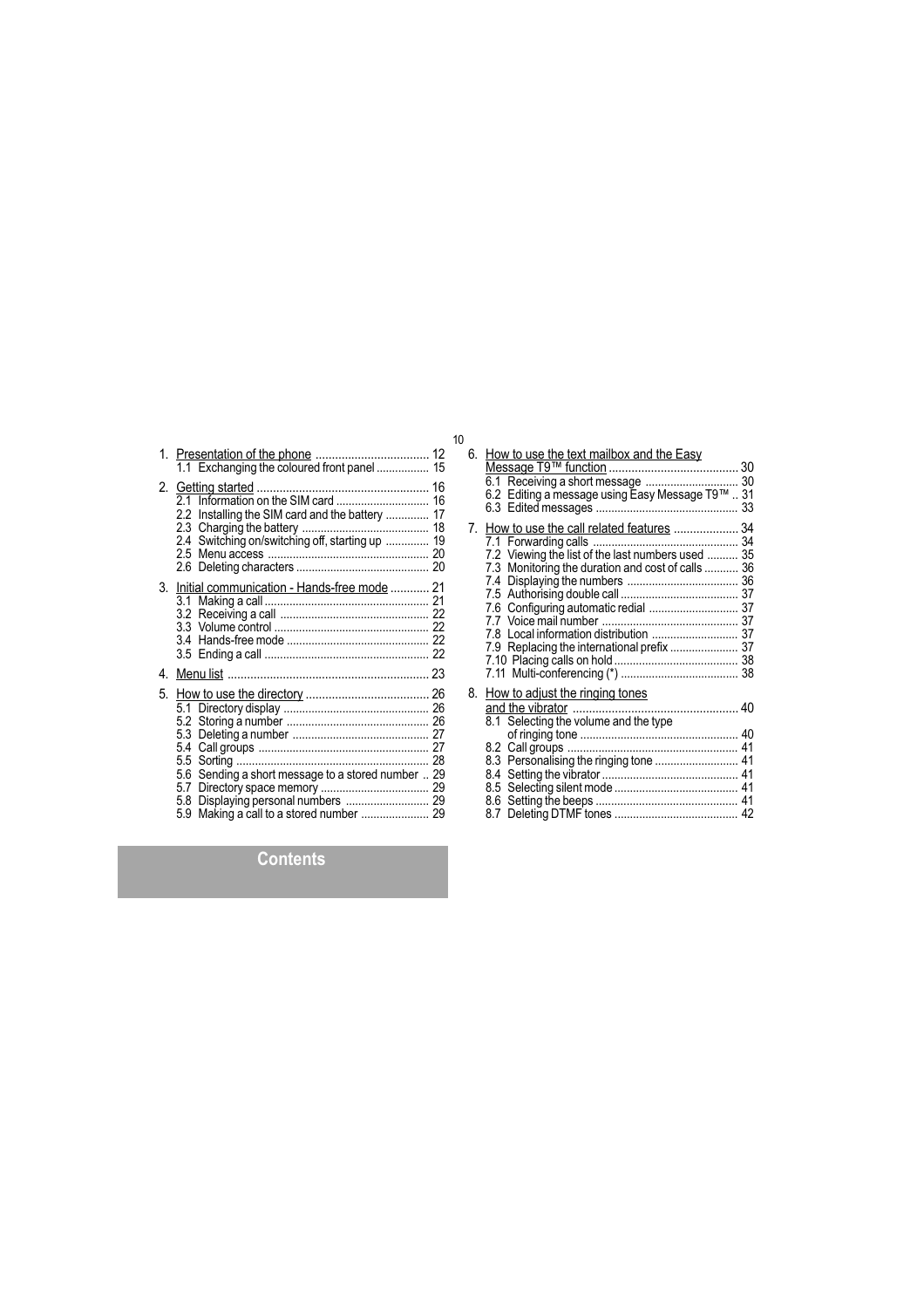| 9. How to adjust and customize your phone  43<br>9.2 Selecting the display language  45<br>9.6 Controlling screen contrast  46                                   | 11 |
|------------------------------------------------------------------------------------------------------------------------------------------------------------------|----|
| 10. How to use the security features<br>10.3 Changing the PIN2 number (*)  49<br>10.4 Changing the phone code  49<br>10.5 Changing the operator password (*)  50 |    |
| 11.4 Configure your phone with a car kit  53                                                                                                                     |    |
|                                                                                                                                                                  |    |
|                                                                                                                                                                  |    |
|                                                                                                                                                                  |    |

**Contents**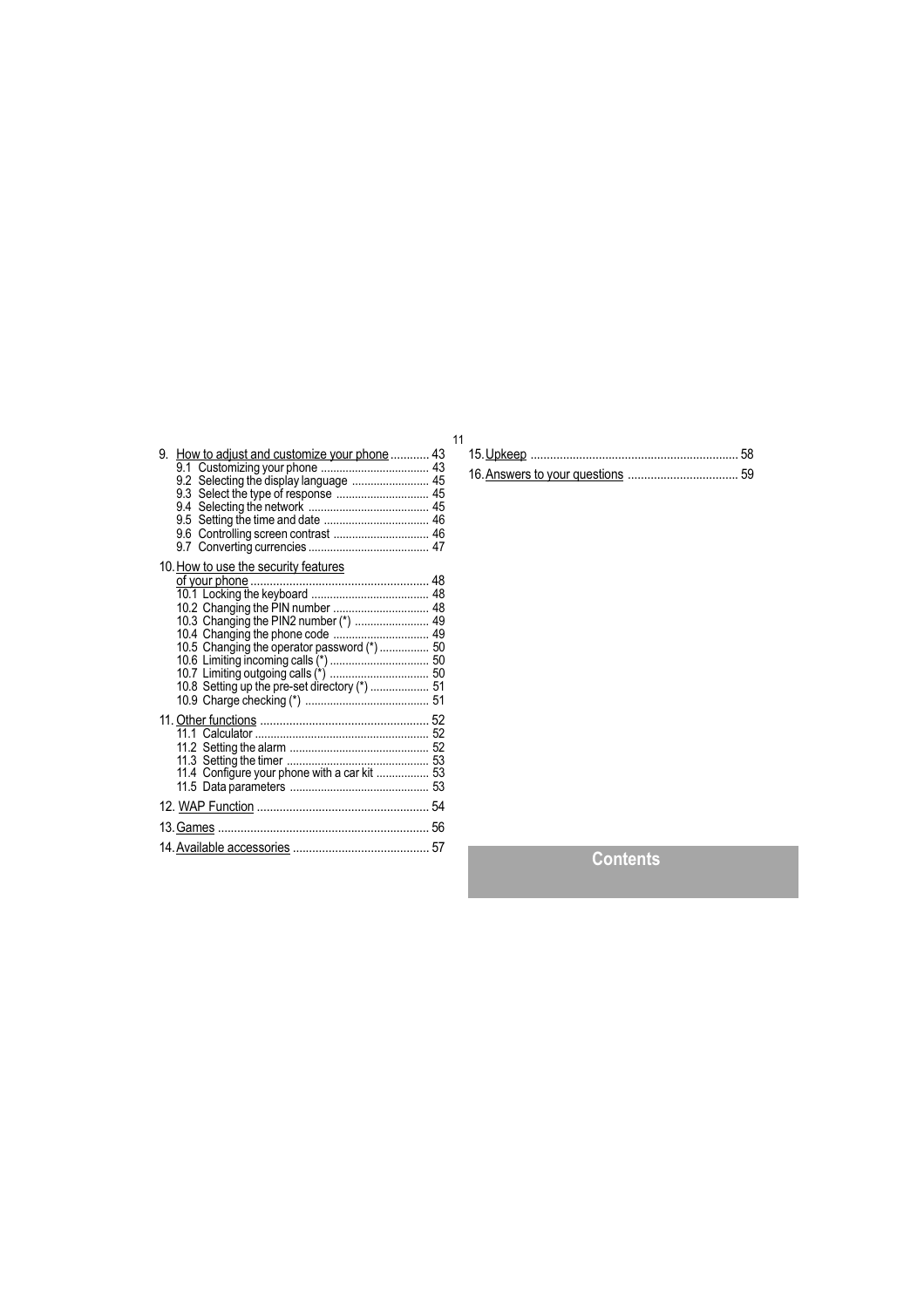

### 1. Presentation of the phone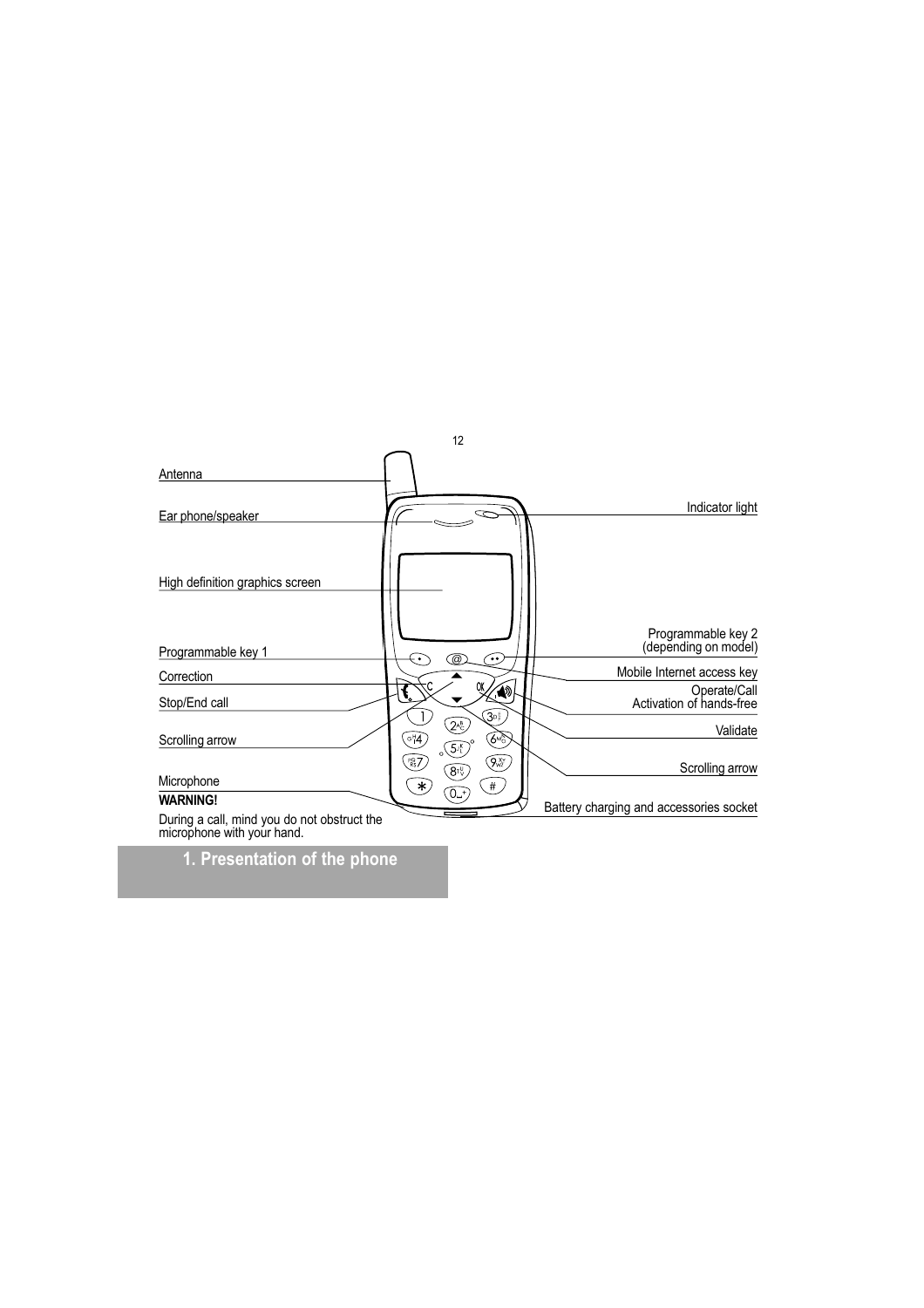### **Function keys**

- $\mathbf{f}$ Stop - Reject a call - Hang up
- $\sum_{i=1}^{n}$ Go - Call a number - Receive a call -Hands-free mode
- $\mathbf c$ Short press: Return to the previous menu – Delete a character<br>Long press: Exit menu mode – Complete deletion of the entry
- OK Validate
- Programmable keys for direct access<br>to the functions that you have  $\ddot{\phantom{0}}$
- selected (depending on model)
	- Volume control during conversation (• key: lower, • • key: louder)
	- Contextual action
- Mobile Internet access key  $@$
- and **A** Entry and scrolling through the menus.

 $13$ 

Alphanumeric keyboard

Made up of 12 keys: 0 to 9, \* and #.

To obtain a number or letter, hold down the<br>relevant key until the desired number or letter appears.

Letters with accents are obtained by a long press on  $\star$  after entering the letter with no accent.

Punctuation marks and special symbols are obtained by a long press on the # key.

#### Key 1

A long press on key 1 allows you to access the voicemail service (depending on model).

### 1. Presentation of the phone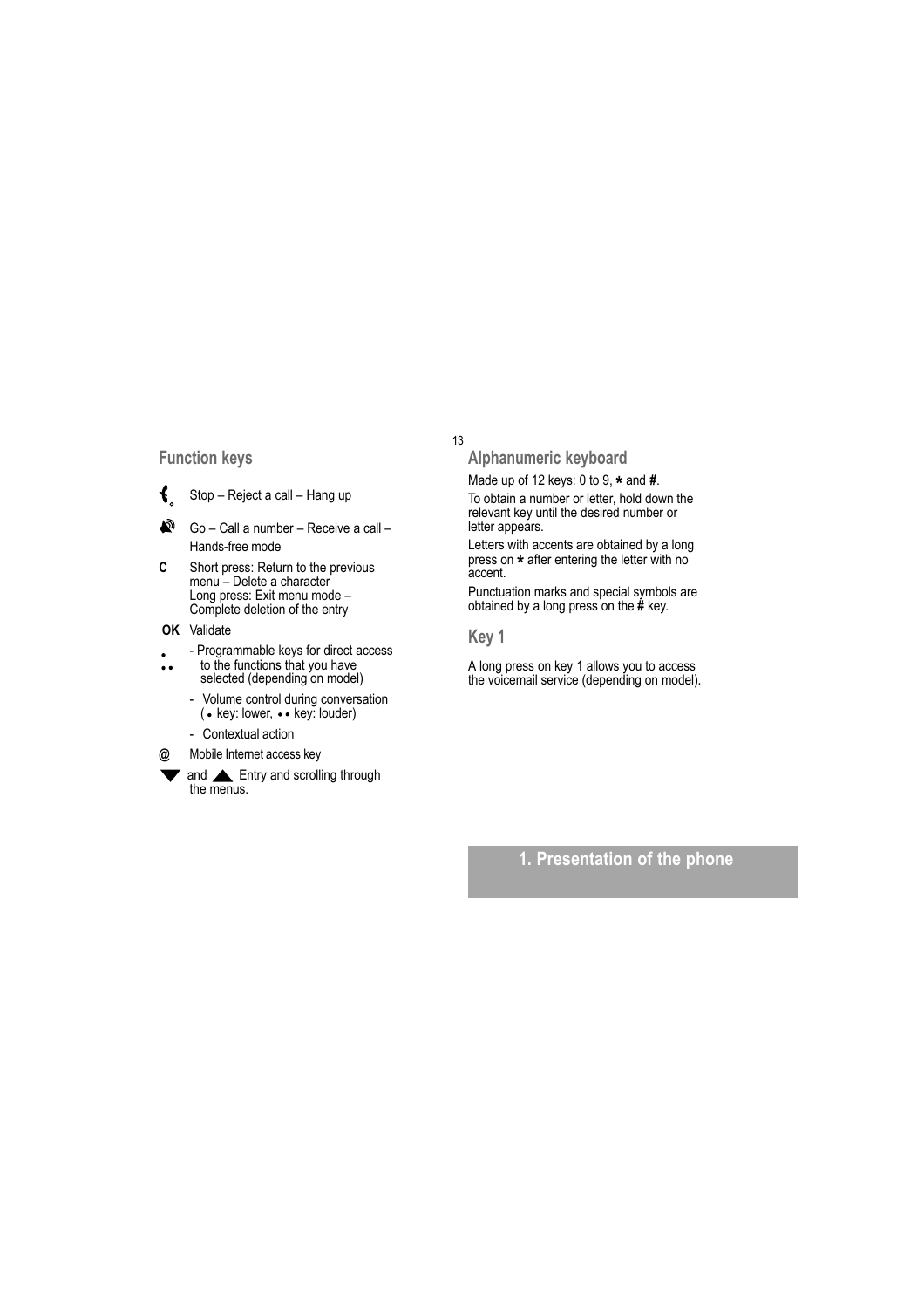### **Display**

The high definition graphics screen enables<br>you to read messages easily. Various icons<br>inform you about the status of functions.

| Ĕ      | Battery charge indicator<br>(black if charged, clear if<br>discharged)                                                                                                                                                                 |
|--------|----------------------------------------------------------------------------------------------------------------------------------------------------------------------------------------------------------------------------------------|
| าั∕ื_∎ | Received signal strength<br>indicator (maximum<br>strength: 5 bars); the $\bf R$<br>letter indicates if the<br>network found does not<br>correspond to the<br>subscription<br>If $\P$ flashes, the phone is<br>searching for a network |
|        | Hands-free loudspeaker                                                                                                                                                                                                                 |
|        | Call in progress                                                                                                                                                                                                                       |
| J      | Permanent call forwarding                                                                                                                                                                                                              |
| ⇃      | Silent mode                                                                                                                                                                                                                            |

### 1. Presentation of the phone

 $14$ 

Text messages present

 $\boxtimes$ 

 $\mathsf{g}$ 

Voice messages present

The three keys located under the screen are<br>allocated to actions described at the bottom<br>of the screen just above the key, each time it is necessary.

For example:

Pressing • • validates the current<br>function. Validate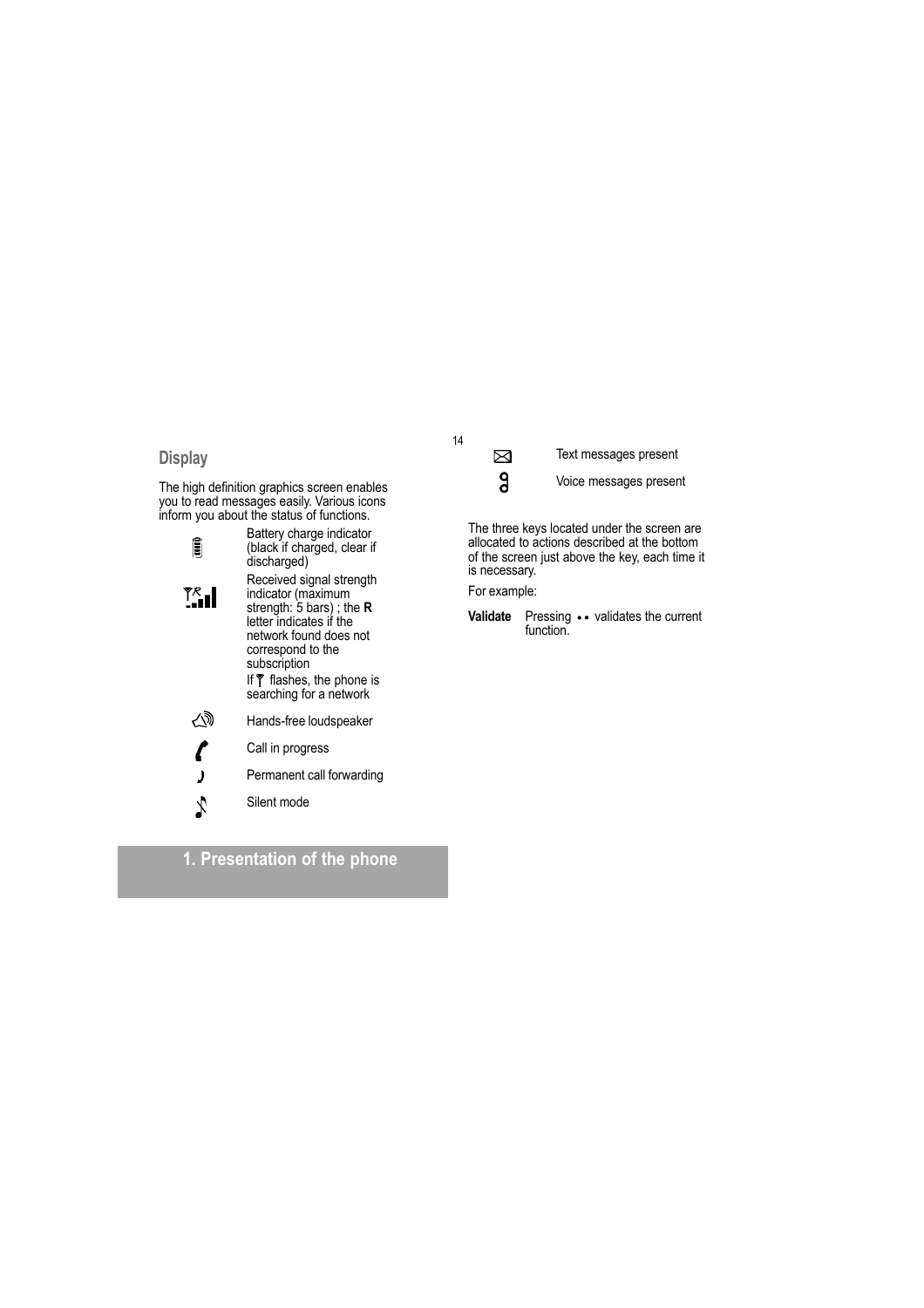- 1.1 Exchanging the coloured front panel
- Switch off the phone.
- Remove the rear cover and the battery<br>(see on page 17).
- Hold the phone with the front panel facing downward, and with the antenna pressed against you.
- Free the front panel by moving the retention lugs  $(0)$ .



15 Release the front panel by moving the retention lugs  $(2)$  if necessary and pushing them with a pen for example.



- Install the keyboard in the new front panel. ■ Position the phone and the new front panel as<br>shown.
- 



Replace the battery and the cover.

1. Presentation of the phone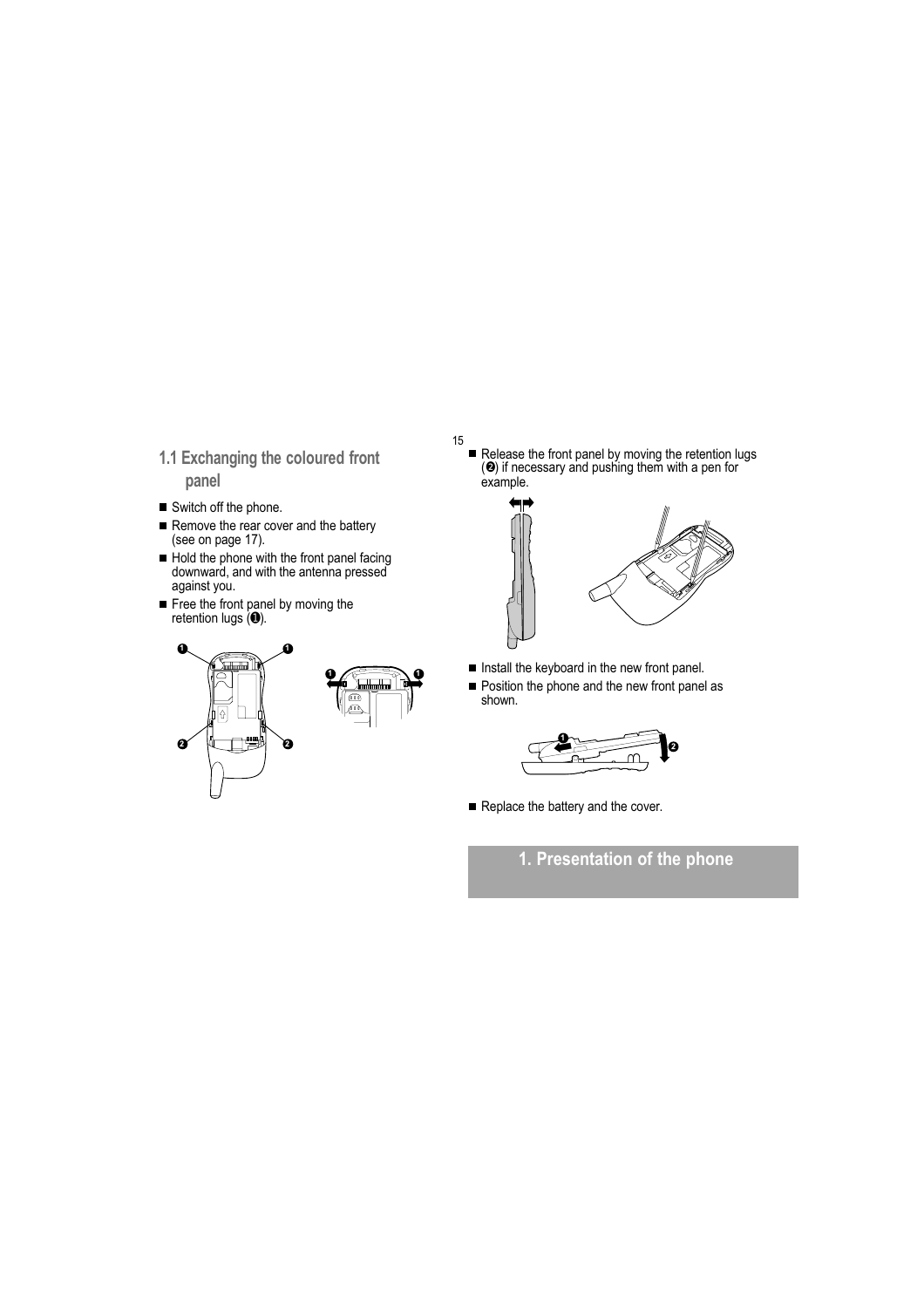#### 16

### 2.1 Information on the SIM card

To use your phone, you have a<br>small card called a SIM card. In<br>addition to all of the information recessary for the network, this card<br>contains other information that you<br>can modify:

- secret codes (PIN and PIN2 -Personal Identification Number)
- · directory
- · mini-messages
- functioning of specific services.  $\ddot{\phantom{0}}$

### SIM card

This card must be<br>handled and stored with care in order to avoid excessive stresses or scratches that would damage it. If your<br>SIM card is lost, Suite contact your<br>Operator or Service<br>Provider Provider<br>immediately.<br>Note: Do not leave<br>you SIM card within<br>the reach of small children.

## 2. Getting started

2. Getting started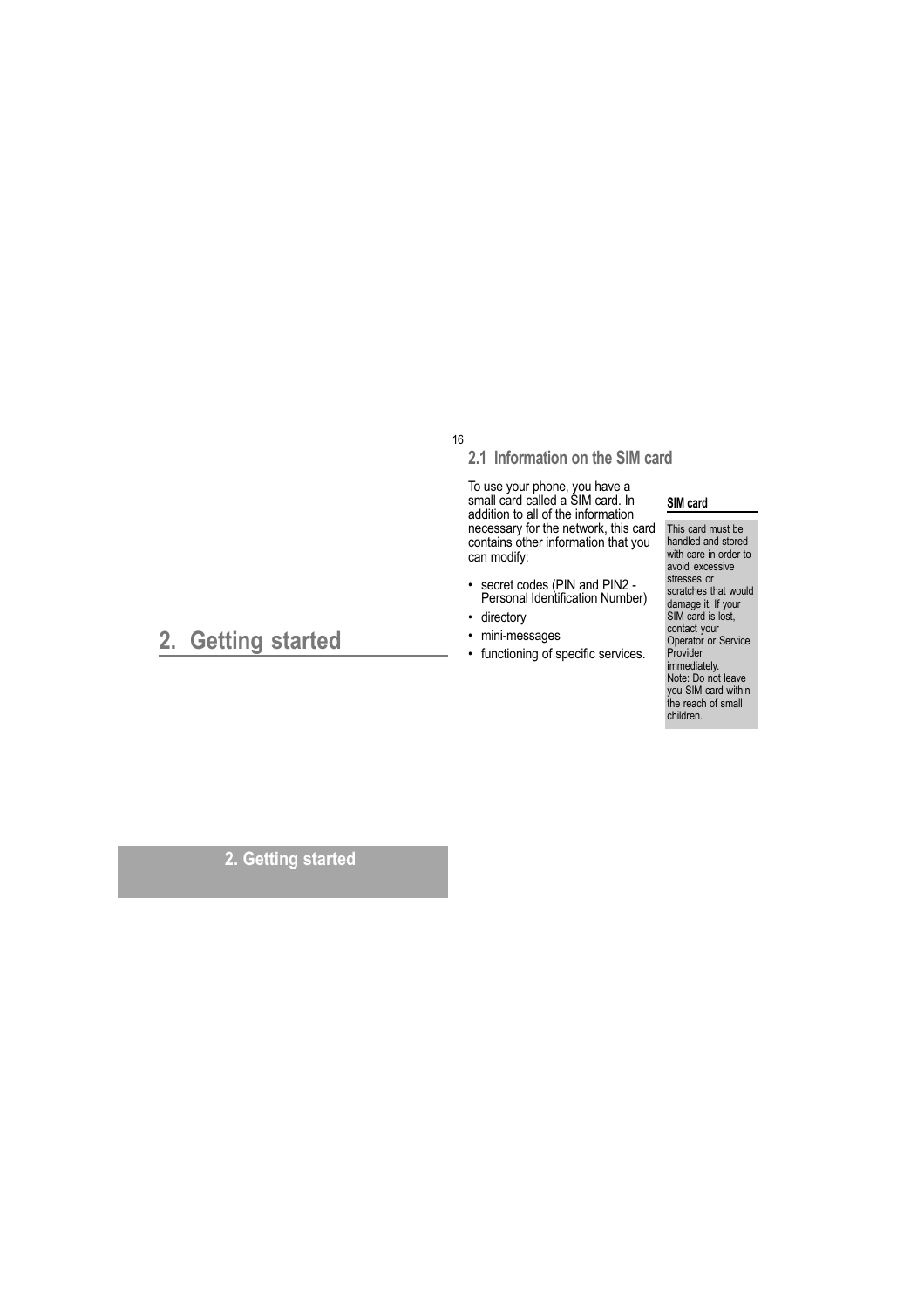#### PIN code

This is the personal code for your SIM card.<br>You may be asked to enter this code when the instruction: Pin number ? appears after you switch on your phone.

Enter the code of between 4 and 8 digits given to you by your operator. These digits<br>will not be displayed on the screen for security reasons.

Press # or OK or • • to validate.

PIN2 code (\*)

If one was given to you by your Operator, a<br>second PIN code provides secure access to certain functions.

#### Warning

If the wrong PIN code is entered three times in a row, the card will<br>be locked. To unlock your card: - enter \*\* 05\*

- enter the PUK code (Personal Unlocking Key) provided by your

- enter the Fors court (Fersonal Unionshing Ney) provided by your<br>
- enter your PIN code and validate,<br>
- enter your PIN code and validate,<br>
- enter your PIN code again and validate.<br>
After 5 or 10 times (depending on SIM Provider to obtain a new card.

The same procedure (entering 052) applies when the PIN-2 code is blocked (PUK 2 code).

#### $17$

2.2 Installing the SIM card and the battery

Switch off your phone and disconnect the charger.

The SIM card is inserted beneath the phone's battery.

- Turn your phone over and remove the rear cover. Press on top and make it slide.
- Slide the card along the base beneath the retaining plate, with the gold coloured sections facing towards the phone and the cutoff corner lined up to match the drawing on the phone.
- Place the battery by first inserting the upper section into the opening.
- Replace the cover sliding it until it locks.







2. Getting started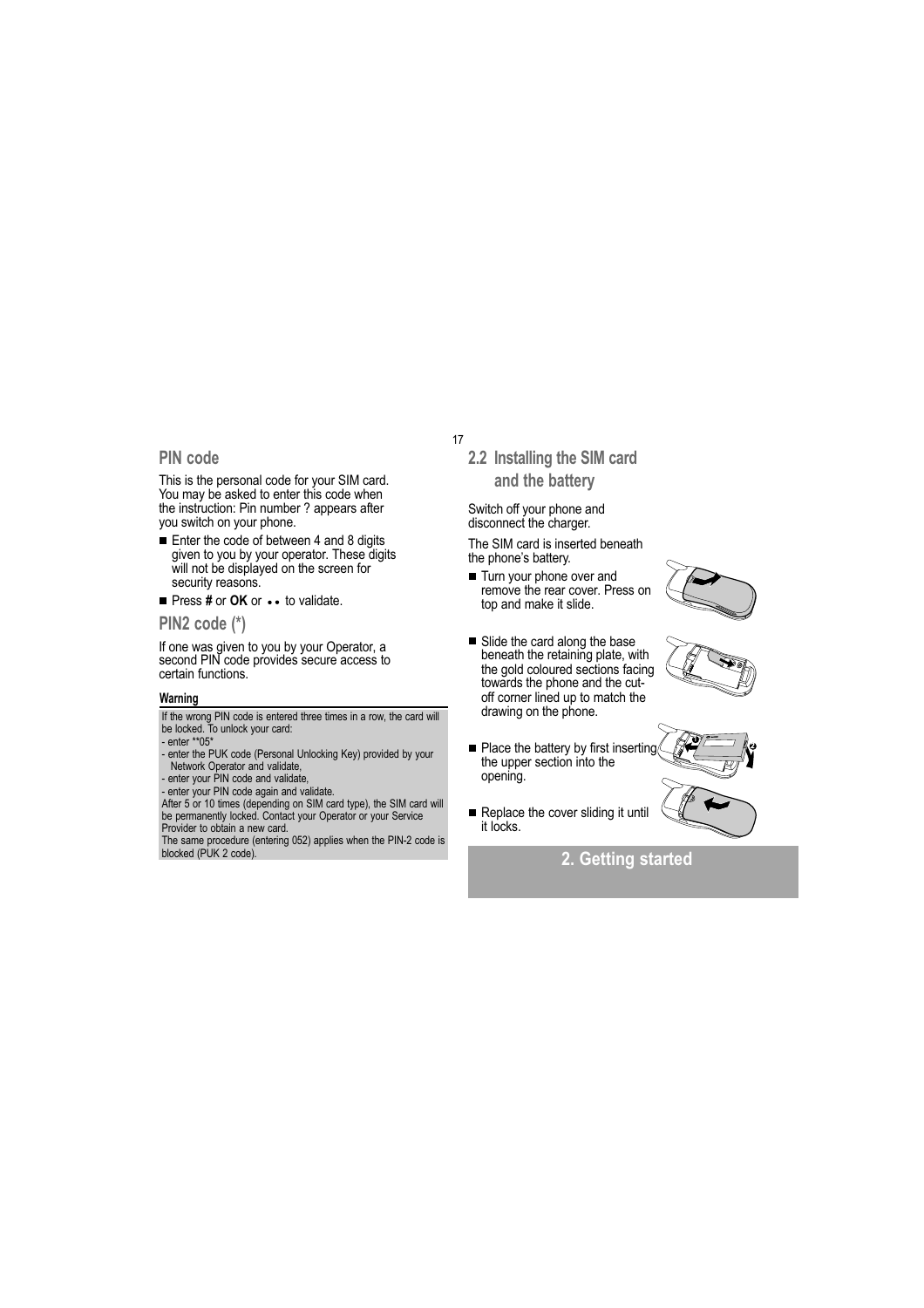### 2.3 Charging the battery

Your phone is powered by a rechargeable battery. A new battery must be charged for at least 4 hours before it is used for the first time. It will reach its nominal capacity after several usage cycles.

When your battery has run down, the phone<br>displays it and cuts out.

To recharge your battery:

- Connect the charger to a wall outlet.
- Connect the end of the charging cable to the bottom of your phone.



The phone will start charging. The battery<br>charging indicator indicates the charge. Charging stops by itself.

Unplug the cable.

It is possible that during charging, the battery may heat up slightly; this is normal.

### 2. Getting started

#### 18 **WARNING**



- There is a risk of explosion if the battery is incorrectly replaced or disposed of in fire.
- Do not short-circuit.
- The battery does not contain any components that can be changed by you.
- Do not attempt to open the battery case.
- Only use the correct chargers and batteries as shown in the manufacturer's catalogue.
- Spent batteries must be collected at the appropriate sites.
- You are advised to remove the battery if you intend to leave your telephone unused<br>for a long period.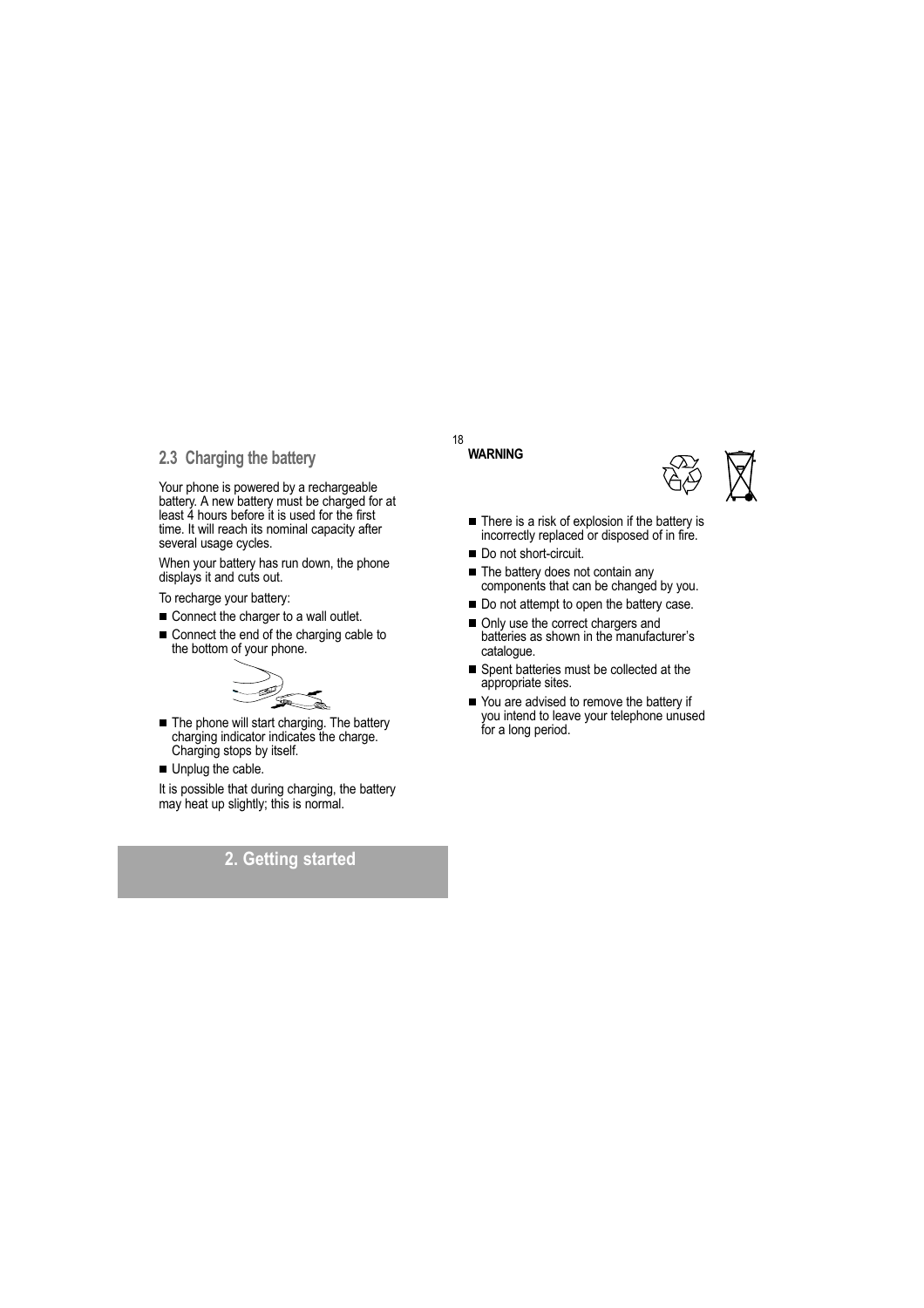### 2.4 Switching on/switching off, starting up

To switch on your phone:

- Press < to switch on your phone.
- If access to the SIM card is protected by a secret code, the phone will ask you to enter your<br>PIN code.

Enter the code of between 4 and 8 digits given to you when you<br>were given your SIM card. These digits will not be displayed on the screen for security reasons.

Press # or OK or • • to validate.

#### Control of the PIN  $code$

19

If your phone<br>displays SIM absent,

press  $\big\{ \int_{0}^{\infty}$  (long<br>press) to switch off

your phone and check that your SIM card is correctly<br>positioned.

Searching for a network

The phone then searches for a network on which it can communicate:

If it finds one, the name of the network appears on the screen, and the indicator light flashes areen.

You are ready to make or receive a call.

- $\blacksquare$  If the R letter and a network name are displayed, calls can be made and the indicator light flashes green.
- If the R letter is displayed without any n no retwork name, only emergency services<br>will be accessible (police, ambulance, fire brigade).
- If the \ flashes, the phone will keep searching. No network is available.

#### Network indicator

 $\mathbb{Y}_{n}^{\mathcal{R}}$ 

The indicator of the level of network signal received enables you to<br>visualise the quality<br>of reception. If it shows less than three bars, look for better reception to make your call in<br>good conditions.

2. Getting started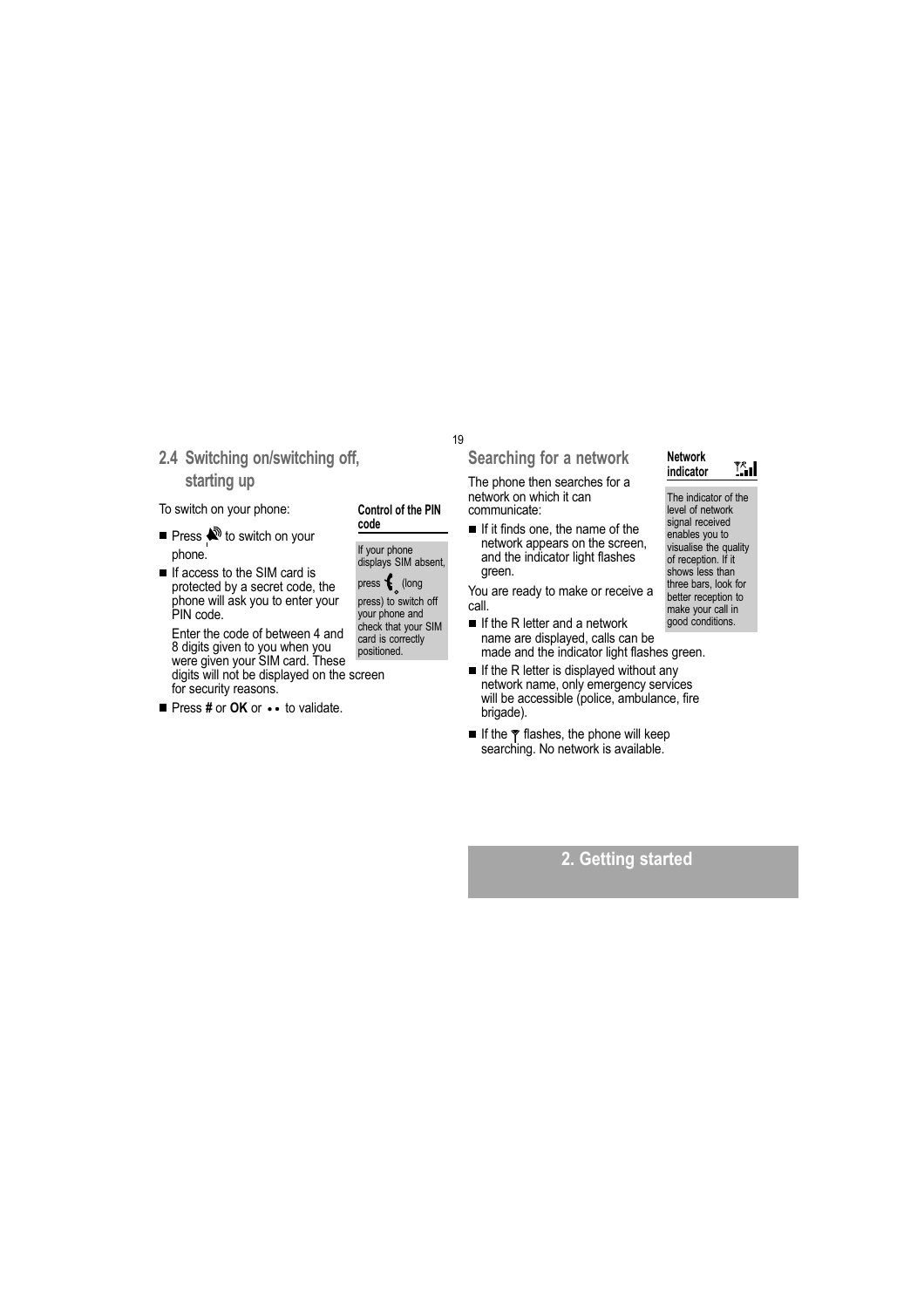### Switching off

- $\blacksquare$  Hold down the  $\big\{\!\!\!\big\}$  key until the end message is displayed.
- Release the key. The phone switches off.
- 2.5 Menu access

The menu functions permit you to verify or modify the various functions of your phone to adapt it to your needs.

- **Press the scrolling arrows**  $\blacktriangledown$  **or**  $\triangle$  to access the menus.
- Scroll through the menus using the scrolling arrows then press OK to access the selected menu.
- Each time you want to validate an the enter the action, press OK.
- To abandon an action, press C.
- To exit the menu mode, press and hold C.

#### 20

Direct access to

To directly access a

menu, press  $\blacktriangleright$ 

menus

2.6 Deleting characters

You can cancel an entry error:

- Press quickly on C to delete the last character.
- If you press this key longer, you will delete the previous word.

### 2. Getting started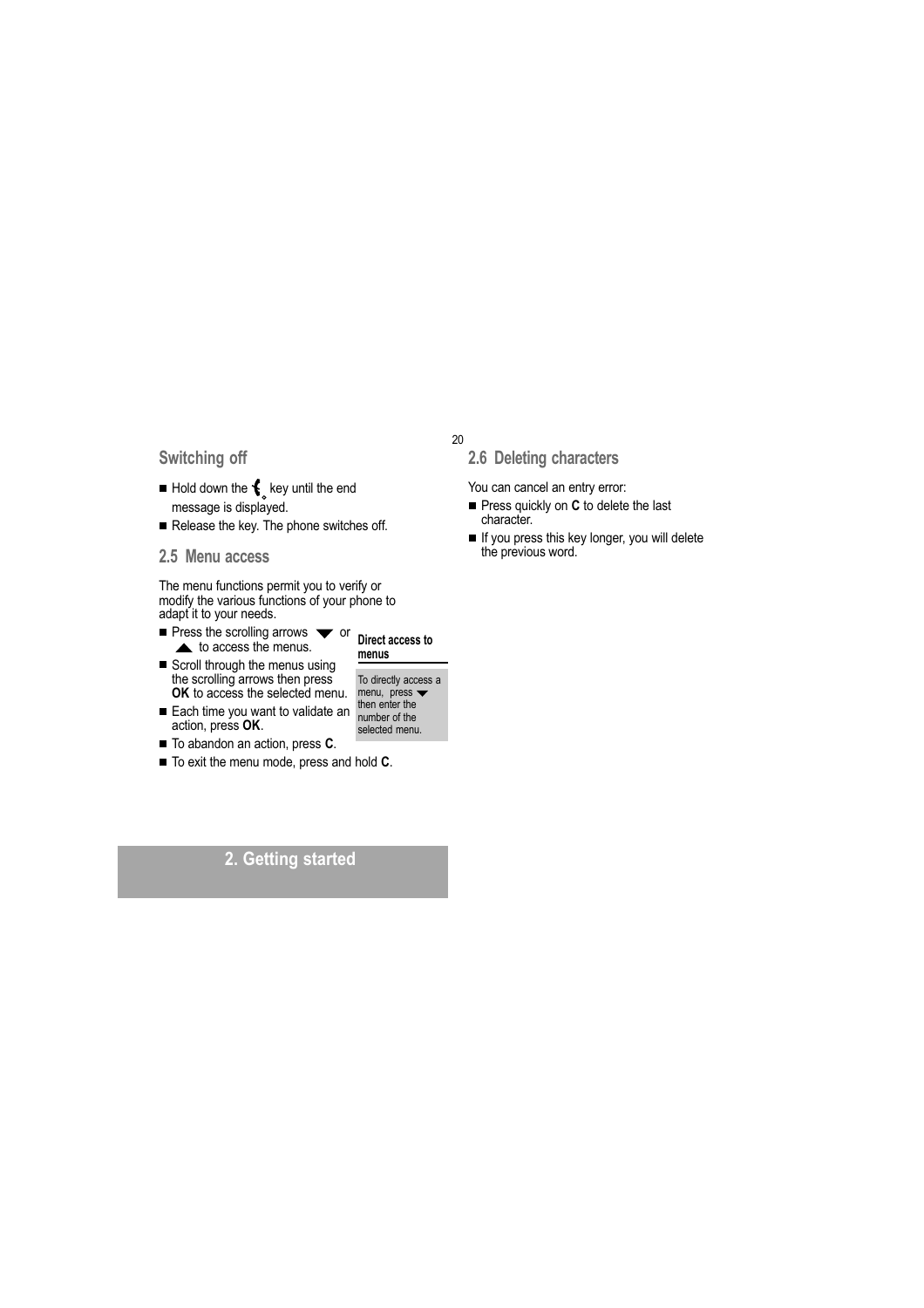### 3. Initial communication Hands-free mode

### 3.1 Making a call

The network is displayed.

- Dial the number, including the area code if necessary, by pressing keys on the<br>alphanumeric keypad.
- **Press**  $\mathbb{R}^n$ **.**

21

During the call,  $\ell$  flashes on the screen,<br>and tones may signal the establishment of a connection.

When the person you have called answers, speak.

#### Emergency services

Depending on the operator, you can contact the<br>emergency services with or without a SIM card or<br>when the keyboard is locked. It is sufficient to be in a<br>zone served by a network. To call the international<br>emergency servic depending on the country.

### 3. Initial communication

#### International call

Press 0 (long press)<br>to display + then dial<br>the country code without waiting for a<br>tone, then the number you require.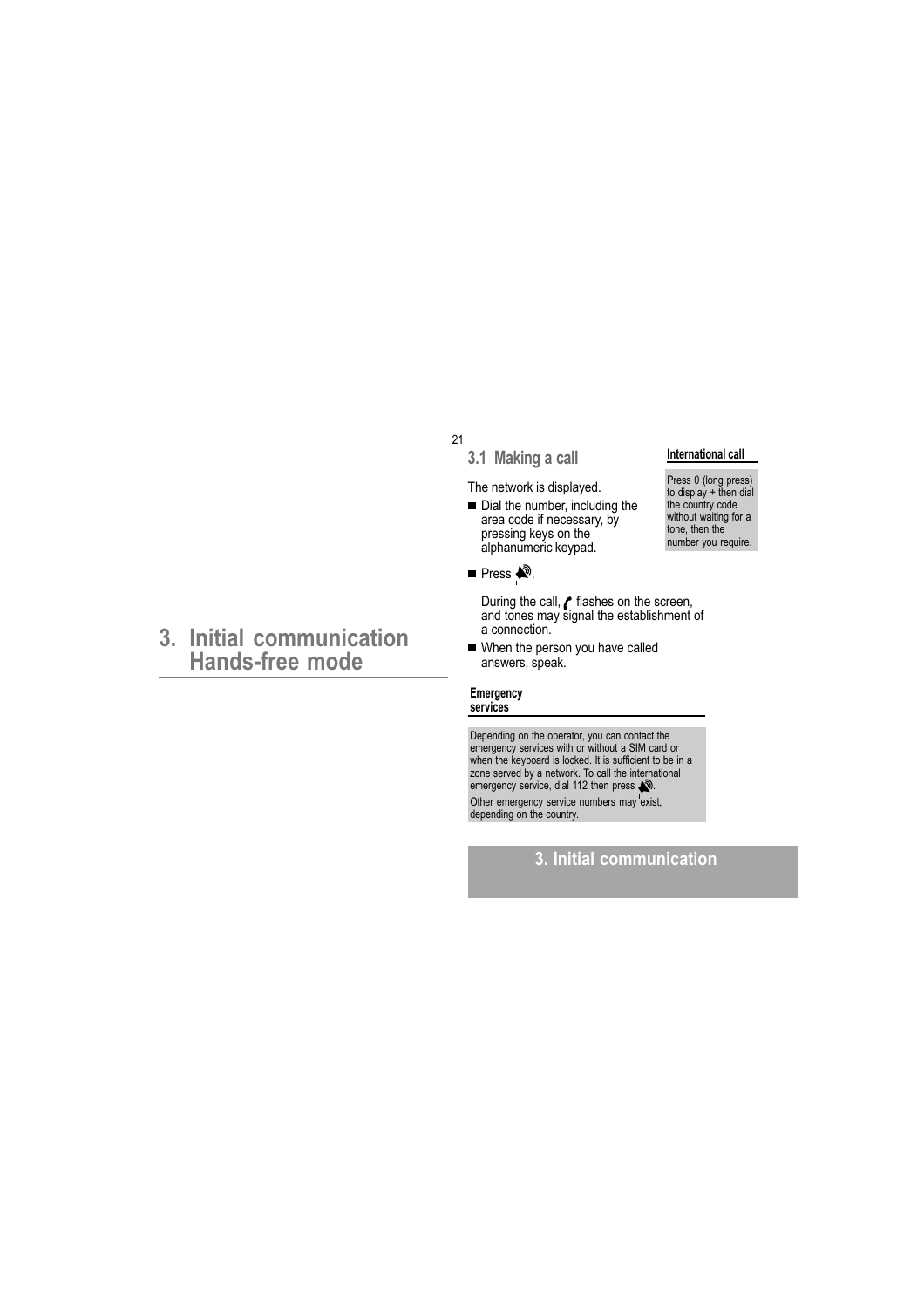### 3.2 Receiving a call

When you receive a call:

Press  $\blacklozenge$  then speak.

The caller's number is displayed when it is presented to the network.

All incoming and outgoing call numbers<br>are registered in the list of the last calls.

#### 3.3 Volume control

Increase or decrease the volume during a conversation by pressing the . or .. keys.

#### 22

3.4 Hands-free mode

During a call, you can transfer from handset mode to hands-free mode simply by pressing one key and the reverse.

**Press**  $\mathbb{R}^n$ **.** 

The screen displays *f* for handset mode and  $\otimes$  for « hands-free » mode.



The Before putting the phone to your ear, check the volume<br>control settings as well as the selected listening method, especially<br>if using integrated hands free mode, which could cause ear damage<br>if used incorrectly.

3.5 Ending a call

### **Press**  $\left\{ \right.$ .

The end of call message appears on the screen.

### 3. Initial communication

The "Hands-free" mode enables you to follow a conversation with several people and<br>be free to move, for example, to take example, to take<br>notes during your<br>conversation.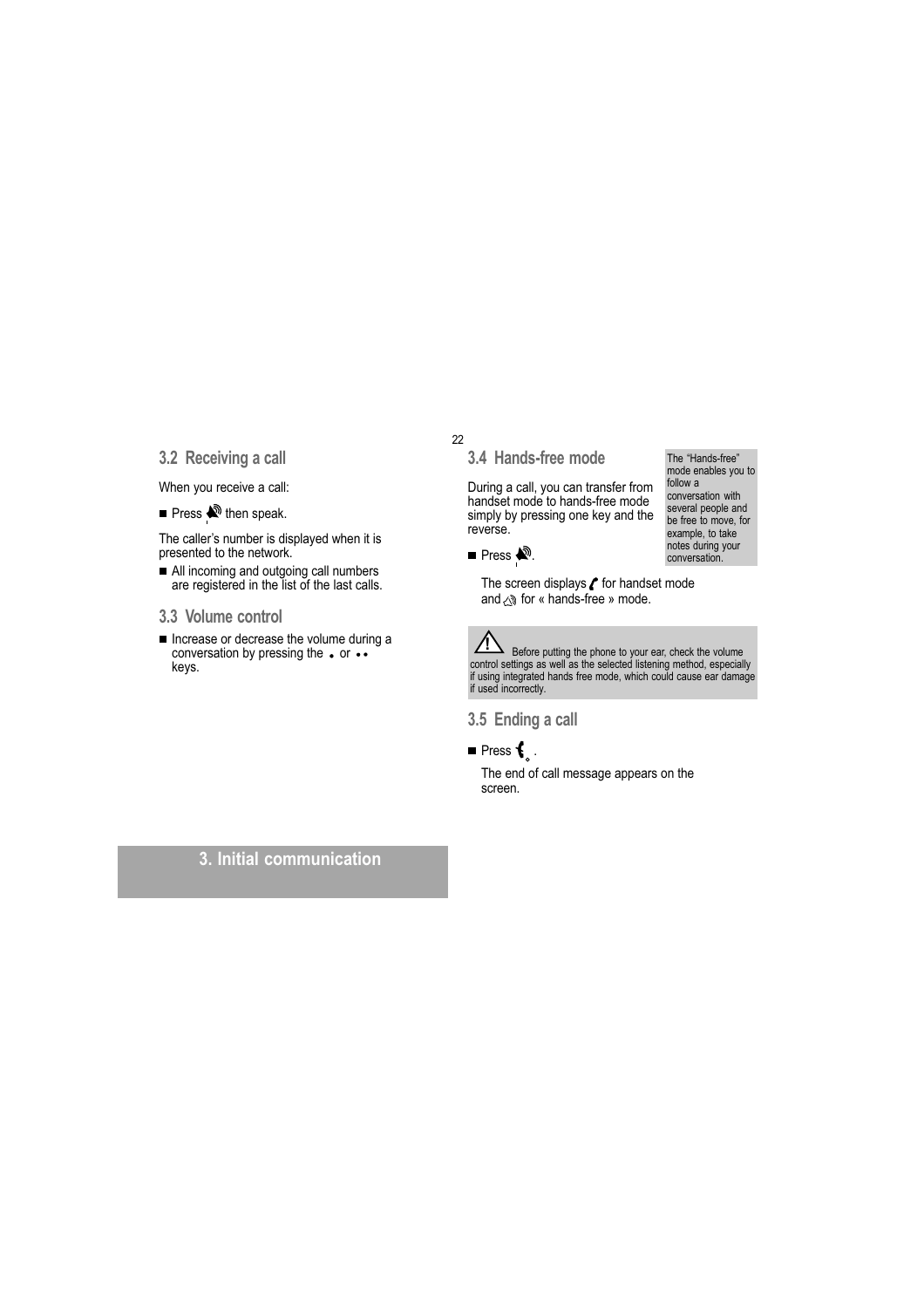23

You have the option of personalising the presentation<br>of the menus, and so of limiting access to certain<br>functions (See chapter How to adjust and customize your phone).

The following list presents the expert level (limiting<br>itself to the 3rd sub-menu).

**Services** Access to specific services offered by the operator

### 4. Menu list

According to the model of your phone, to the<br>configuration of the networks and associated subscriptions, certain functions may not be available<br>(indicated by \*).

## **Directory**

**Directory menu**<br>
Sort by location<br>
Create record<br>
Call groups<br>
Available memory<br>
Available memory 26 Personal numbers Quit<br>Scroll through the names entered 29 See record<br>Modify<br>Delete Call<br>Send message Quit

4. Menus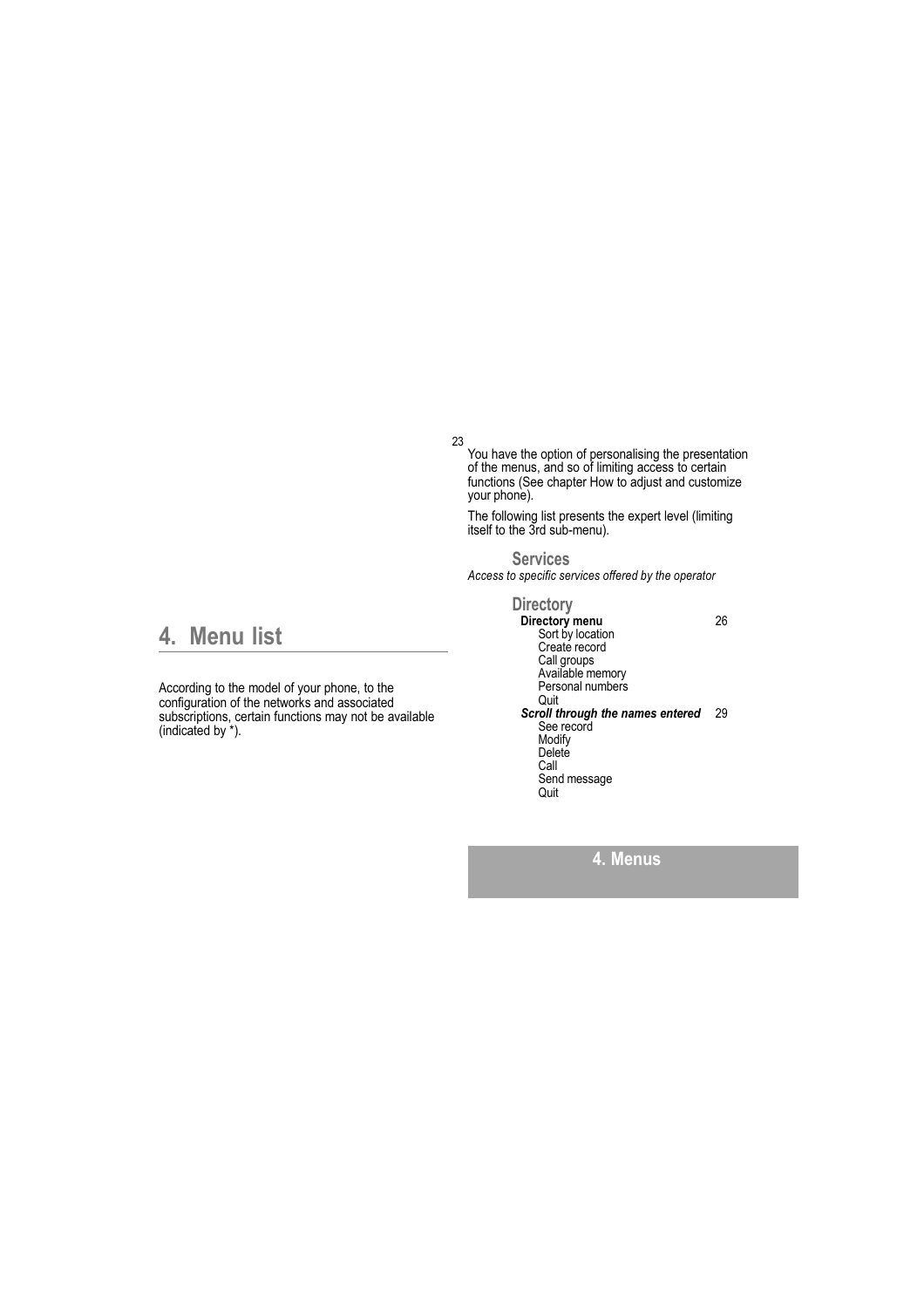| <b>Text messages</b>                                                                                                                                                              |    |
|-----------------------------------------------------------------------------------------------------------------------------------------------------------------------------------|----|
| Access to the text mailbox                                                                                                                                                        | 30 |
| <b>Call services</b>                                                                                                                                                              |    |
| <b>Call forwarding</b><br>All voice calls<br>All conditional fwd<br>Cancel voice forwards<br>Forward if busy<br>Forward if no answer<br>Forward if unavailable<br>Data forwarding | 34 |
| Faxes forwarding<br><b>View last numbers</b>                                                                                                                                      | 35 |
| Options<br>Call                                                                                                                                                                   |    |
| Duration and cost of calls (*)                                                                                                                                                    | 36 |
| Counters<br>Delete durations<br>$Costs$ $(*)$<br>Delete costs (*)<br>Display of duration<br>Display numbers<br>Anonymous mode<br>Your number<br>Callers' number                   | 36 |

| Double call<br>Activation  | 37 |
|----------------------------|----|
| De-activation              |    |
| Status                     |    |
| Automatic redial           | 37 |
| Voice mail number          | 37 |
| Local information (*)      | 37 |
| Replace "+" prefix (*)     | 37 |
| <b>Ringing and beeps</b>   |    |
| Volume and choice of music | 40 |
| <b>Call groups</b>         | 41 |
| Personalised ringing tone  | 41 |
| Create a tune              |    |
| Vibrate                    | 41 |
| Vibrate and ring           |    |
| Vibrate then ring          |    |
| Inactive vibrate           |    |
| Only vibrate               |    |
| Silent mode                | 41 |
| Beeps                      | 41 |
| Keypad beeps               |    |
| Network beep               |    |
| Low battery beep           |    |
| Tones                      | 42 |
|                            |    |

### 4. Menus

24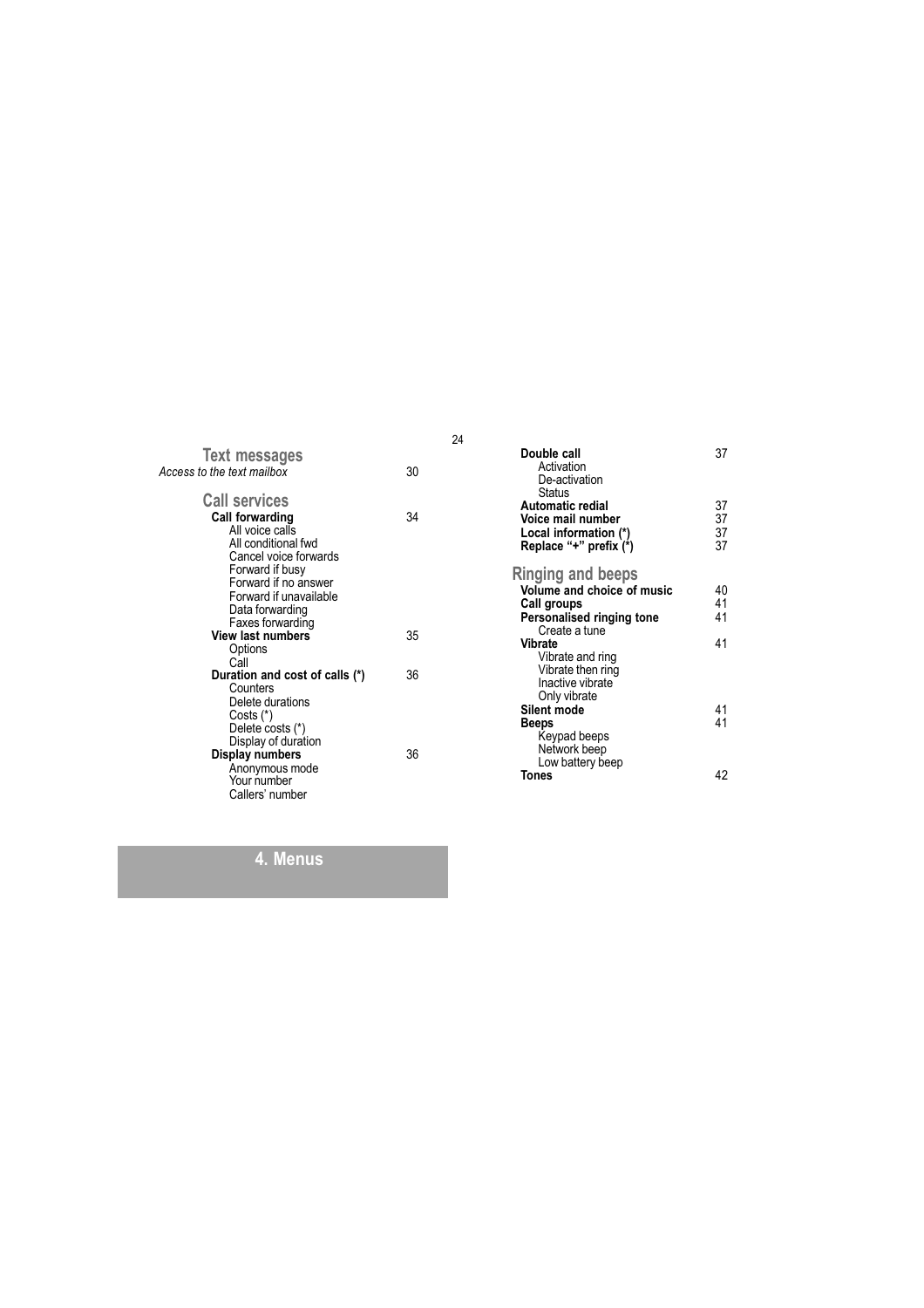| Controls<br>Customization<br>Menus type<br>Energy saving<br>Screen Saver<br>Greeting message (*)                    | 43             |
|---------------------------------------------------------------------------------------------------------------------|----------------|
| Prog. Key (*)<br>Select language<br><b>Automatic response</b><br>Auto, answer                                       | 45<br>45       |
| Any key<br><b>Network selection</b><br>Networks available<br>Preferred networks                                     | 45             |
| Setting time/date<br>Display contrast<br><b>Currency converter</b><br>Rapid exchange<br>Exchange rate<br>Currencies | 46<br>46<br>47 |
| Security<br>Keyboard locking<br>PIN number<br>Modify                                                                | 49<br>49       |
| Control PIN<br>PIN2 number (*)<br>Phone code<br>Modify<br>Control phone code                                        | 49<br>49       |

| Operator password (*)<br>Limit incoming calls (*)<br>Incoming voice calls<br>Incoming data calls<br>Incoming fax calls | 50<br>50                   |
|------------------------------------------------------------------------------------------------------------------------|----------------------------|
| All incoming calls<br>Limit outgoing calls (*)<br>Outgoing voice calls<br>Outgoing data calls<br>Outgoing fax calls    | 50                         |
| All outgoing calls<br>Pre-set directory (*)<br>Costs (*)<br>Settings<br>I imitation                                    | 51<br>51                   |
| <b>Accessories</b><br>Calculator<br>Alarm<br><b>Timer</b><br>Car kit (*)<br>Data parameters                            | 52<br>52<br>53<br>53<br>53 |
| Games                                                                                                                  |                            |

4. Menus

### 25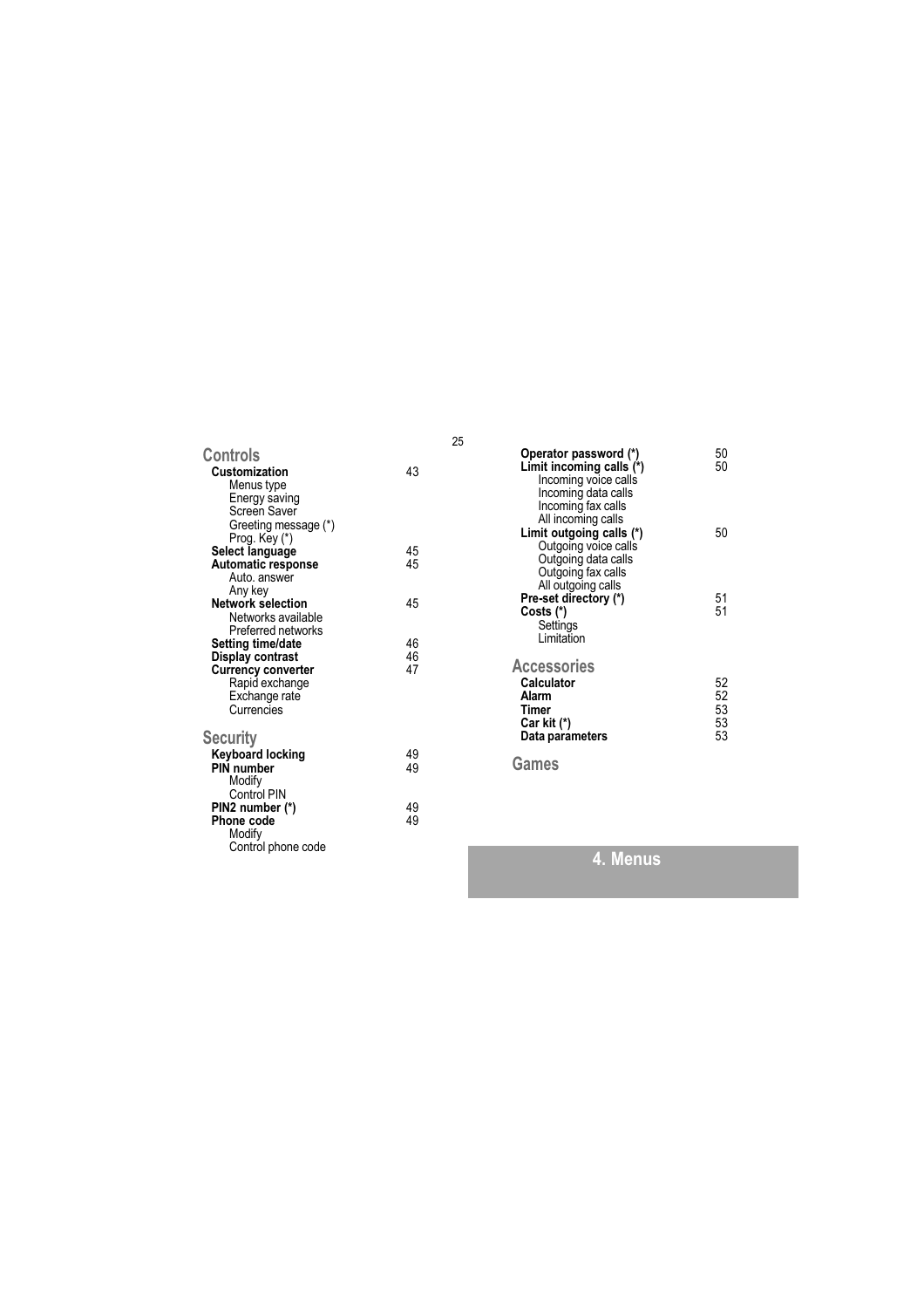26

### 5.1 Directory display

You can store the telephone numbers that you call regularly: • in the SIM card.

 $\cdot$  in the phone itself.

Different icons will inform you of the directory location where the number is stored when you search for it:

- Ø SIM card directory
- Ò

Your phone's directory

毑 SIM card pre-set directory

#### 5.2 Storing a number

- In the Directory menu, select<br>Create record. Validate by<br>pressing OK.
- Enter the name (the number of accepted characters depends on the SIM card used). Validate.
- Enter the number including the area code, if necessary (up to 20 characters). Validate.

The number of telephone numbers stored in the SIM card directory varies depending on the<br>capacity of the card. Your Operator or<br>your Service Provider can provide vou with this information.

store numbers in their international format (+, country code, and number).<br>You can verify the<br>contents of a record and modify it by<br>selecting the required name.

It is advisable to

5. How to use the directory

### 5. Directory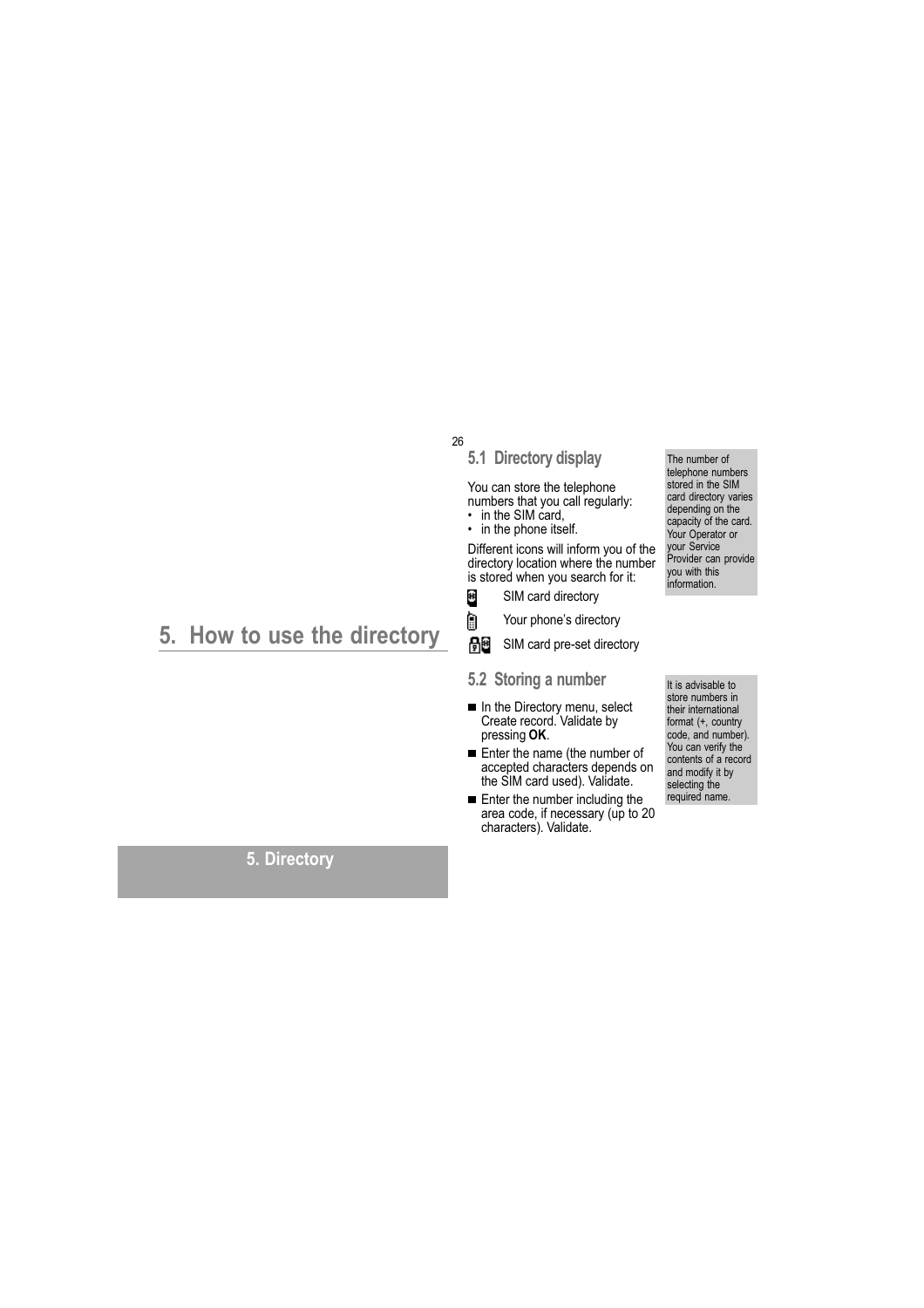You can enter spaces in the number (displayed as commas ",") by pressing (long press) on \* or #. The figures entered after a space are processed in a DTMF sequence (usable after a number).

When sorting by location, pressing on<br>the  $\star$  key launches a search for the first available location; pressing on # returns to the start<br>of the list.

27

If necessary, select the call group to which you want to assign this number. Depending on the available space, you can

select the storage location of the number entered: SIM card or phone itself.

#### 5.3 Deleting a number

To delete the contents of a directory location, select the name using the scrolling arrows.<br>Validate by pressing OK. Select Delete, then validate.

#### 5.4 Call groups

You are also able to classify contacts recorded in the directory into Call Groups.

To each of these groups you attribute certain<br>characteristics (icon, ringing tone, vibrator, etc.).

### **Creating a group**

By default, groups have already been created in the phone.

In order to look up their characteristics, display a list of the groups - Directory/ Directory menu/Call groups menu.

Using the scrolling arrows, choose a group<br>and press OK. You are then able to look up or alter its characteristics or to erase the group.

To create a new group:

- Go into Directory/Directory menu/Call groups.
- Choose Create group.
- Enter a name and validate.
- Choose an icon using the scrolling arrows and validate.
- Choose a ring tone, then choose a vibrator mode, and validate.

The selection of a call group is made when<br>entering a number into the directory, or when modifying a number you have already saved.

### 5. Directory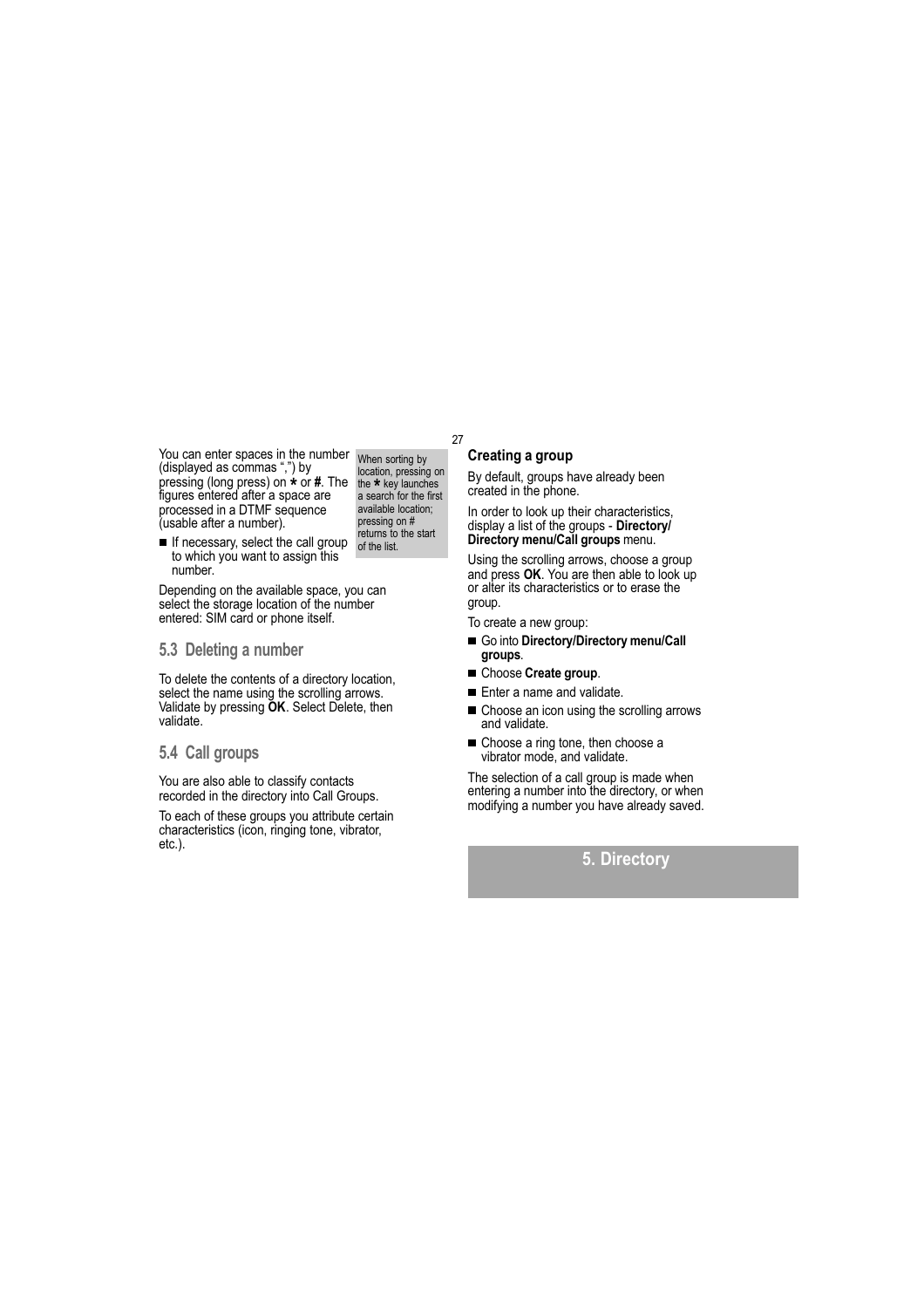### **Activate the Call Groups function**

If you want the characteristics of the groups to apply to each call:

Go into Directory/Directory menu/Call groups.

#### Choose Activate groups.

Tick the box and validate.

Note: the calls received from contacts who do not belong to a Call group use the parameters provided in the Ringing and<br>beeps menu.

#### Available memory

To ascertain the number of groups which can still be created:

Go into Directory/Directory menu/Call groups.

#### Choose Available memory.

The first number shows the number of groups which can still be created, and the second shows the maximum number of groups.

### 5. Directory

### Looking up a group

28

If call groups are not

enabled, you cannot

correspondents to groups.

attach

- Select the group to be looked up and press OK. Choose See group. The screen presents the name, the icon, and the choice of vibrator mode of the group.
	- If there are contacts attached to this group, the<br>•• key can be used to view the list of these.

### Modifying a group

- Select the group to be modified, and press OK.
- Choose Modify.
- Carry out the wanted modifications.
- Validate by OK.

#### Deleting a group

- Select the group to be deleted, and press OK.
- Choose Delete.
- Confirm by OK.

### 5.5 Sorting

The directory menu enables you to sort the stored numbers by name or location: for the latter, the free locations are indicated in the list.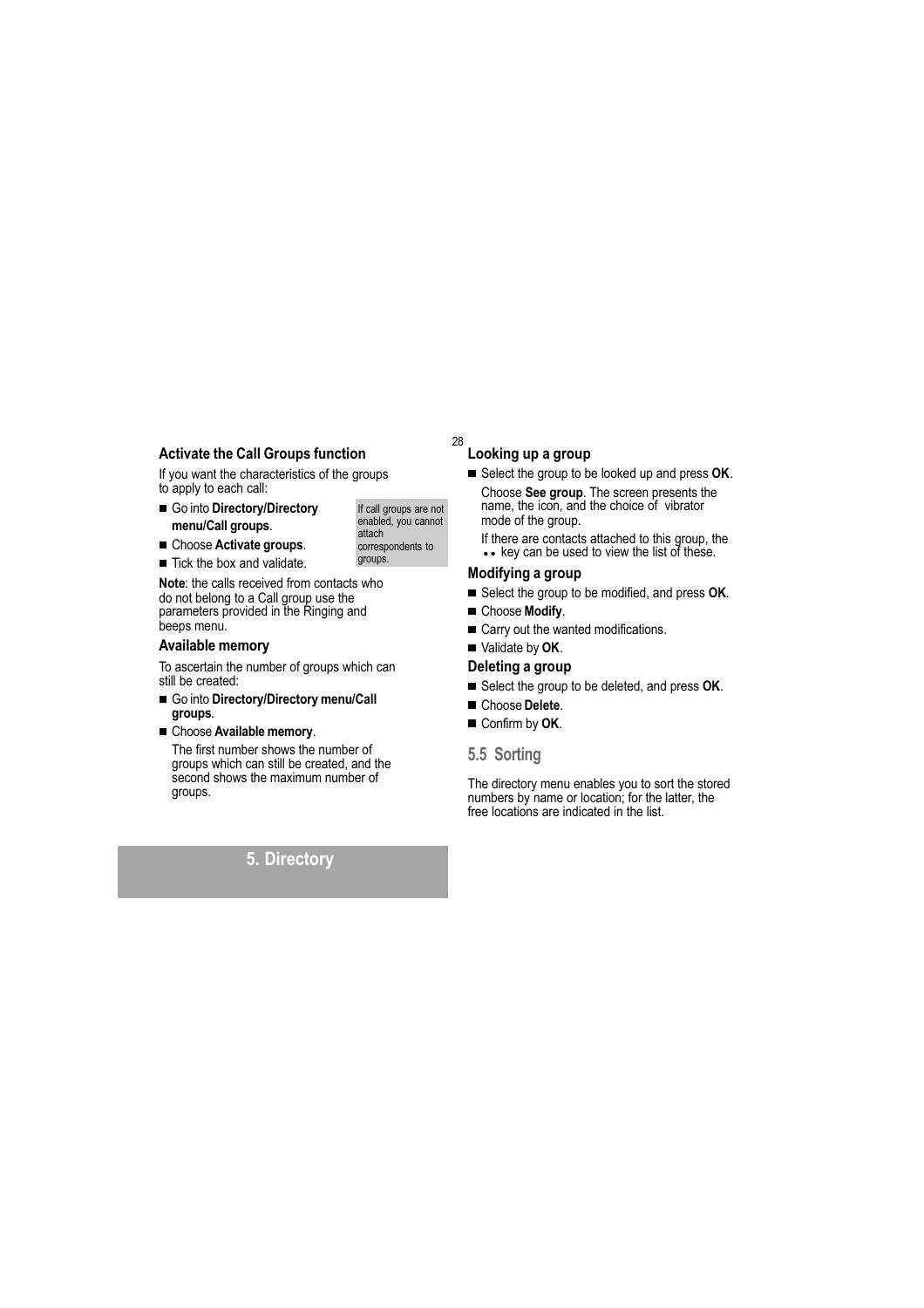- 5.6 Sending a short message to a stored number
- Select the recipient scrolling using the scrolling arrows and validate using OK. Select Send message and validate using OK.
- Compose your text message.
- Press OK. Select Send and validate using OK. The recipient number is displayed.
- Send your message using • key.
- 5.7 Directory space memory
- In the Directory menu, select Available mano Directory menta, colour
- The screen will display the amount of available space on the SIM card and on the phone itself.
- 5.8 Displaying personal numbers
- Using the Personal numbers menu, you can create records for your own numbers in order to be able to consult them.

5.9 Making a call with a stored number

29

Here are all the ways you can call a correspondent, whose number you have saved in the directory, from the standby screen:

1) Enter the first letter(s) of your correspondent's name, as you saved it into the directory, and then press  $\bigotimes$ . The directory list is displayed, with the first

name that corresponds with the letter you entered at the top. If your correspondent is not at the top, use the scrolling arrows to select the name.

Press on  $\clubsuit$  to make the call.

- 2) Enter the number under which you have saved your correspondent's details, and then press on , (rapid dial).
- 3) Enter the number under which you have saved your correspondent's details, and then press on #. Your correspondent's number is displayed, at which point you can modify or add to the number.

Press on  $\bigotimes$  to make the call.

### 5. Directory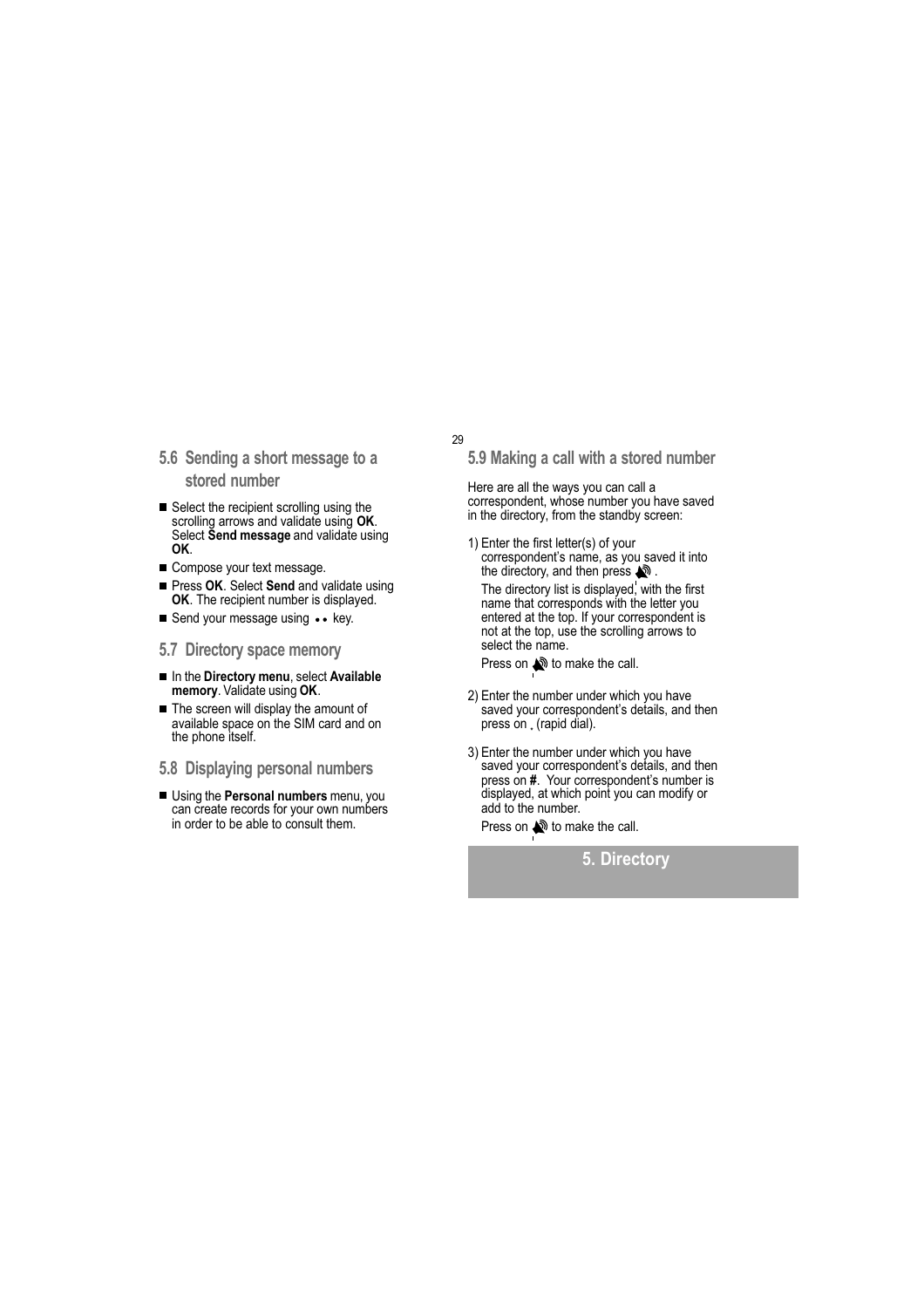30

### 6.1 Receiving a short message

■ When you receive a short message, an icon flashes on your phone screen, a tone is emitted and the indicator light flashes red.

Your phone indicates:

- the location of the message in the phone or in the SIM card,
- the date and time that the  $\bullet$ message was received by the network,
- the number of the person sending the message.

By pressing on . (Options), various options are offered for a received message, depending on<br>whether it has been read or not.

■ To read a message received,<br>select it and press OK. Read the message by pressing ▼ to scroll the text.

Access to this service depends on the network. For<br>more information, consult your<br>Operator or your Service Provider.

## 6. How to use the text mailbox and the Easy<br>Message T9™ function

### 6. Text mailbox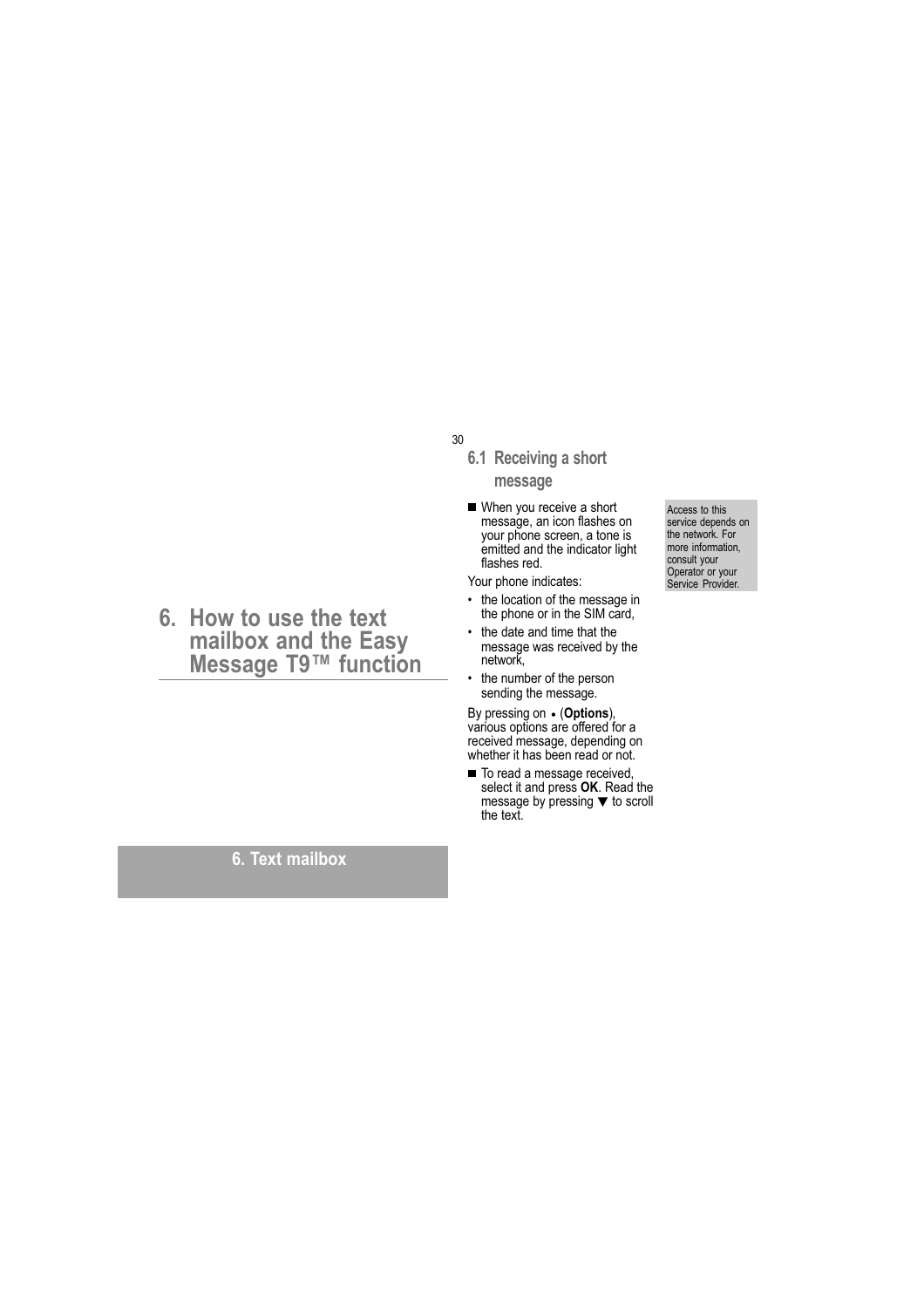### 6.2 Editing a message using Easy Message T9™

The Easy Message T9™ function helps you to easily enter short messages.

Select the Text messages/Write new... menu and press OK.

#### Selecting the editing language

■ Validate T9 by pressing the •• key. Select using the scrolling arrows, the language required and validate by pressing OK.

#### Using T9 mode

Press the key corresponding to the letter required, compose the word by continuing to press the keys corresponding to the different letters, without worrying about the display, until the whole word is entered: it will appear in negative, white on black.

T9™ mode is activated as soon as

you create or modify

a message.

Language

By default, the

that which is

language used is

activated on the

phone's menu

a language not

display (or English if

supported by Easy

Message T9™ is<br>selected in the

menu).

31

corresponds to the one you are looking for, press 0 to validate it, create a space and go on to the next word.

If the word proposed

- It is possible that there are several words in the dictionary that contain the same sequence of keys pressed. If the word that appears is not the one you want, press @ to scroll through the words present in the dictionary. corresponding to this sequence of keys. When you find the word you want, press 0 to validate, type a space and go on to the next word
- If the word that you want does not appear in the dictionary, several additional modes allow you to vary the nature of the words entered.

As you go along, depending on the keys pressed, the software looks in a dictionary for the corresponding words that are most frequently used.

6. Text mailbox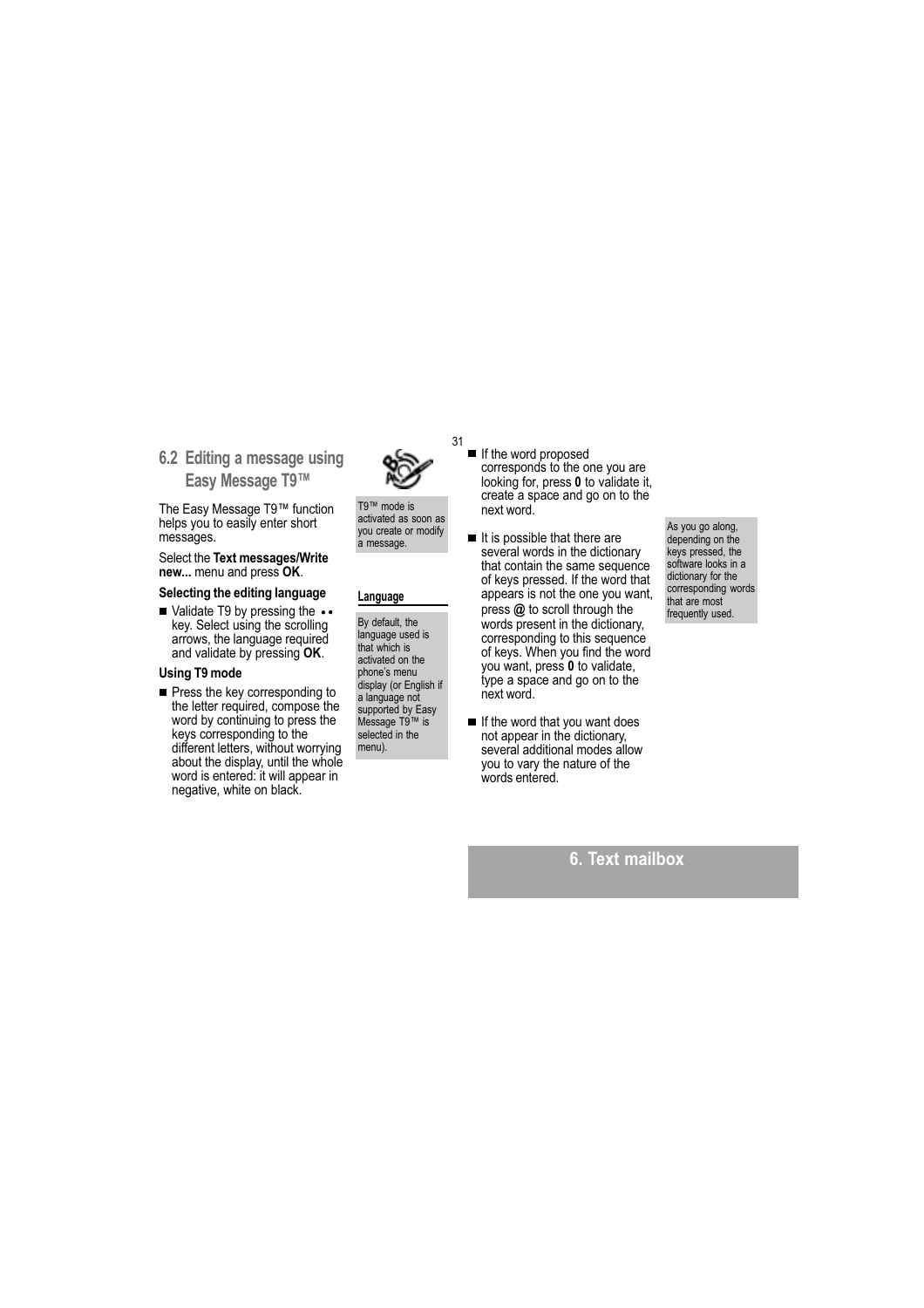#### **Additional entry modes**

- The key • selects one mode or another.
- The 123 (numeric) mode inserts numbers.
- The Insert symbol mode displays a list of symbols and the figures from 0 to 9 that correspond to them.

To enter a symbol, simply type the number that appears above the character required,<br>for example: 6 for ?. The symbol is inserted into the text and you return automatically to Easy Message T9™<br>mode. Several lists are accessible using the scrolling arrows.

The ABC mode enters words that do not exist in the dictionary or in another language. To obtain a letter, hold down the corresponding key. The letters and numbers scroll. Release the key when the required letter appears.

#### **Capital letters**

You can type capital letters, by pressing the \* key before entering the relevant character. The following characters will<br>automatically return to lowercase.

### 6. Text mailbox

#### Words in capital letters

32

You can also choose to type a whole word in capital letters by pressing twice on the \* key before entering the word. It is possible to return to lower case mode by pressing once on the \* key.

#### **Punctuation marks**

Punctuation marks are obtained by using either the 1 key (except in numeric mode), or using the Insert symbols mode (quick access using # key).

#### **Accented characters**

Accented characters are automatically denerated in the word in Easy Message<br>T9™ mode. In ABC mode, you need to wait for the accented character to be displayed whilst holding down the corresponding key.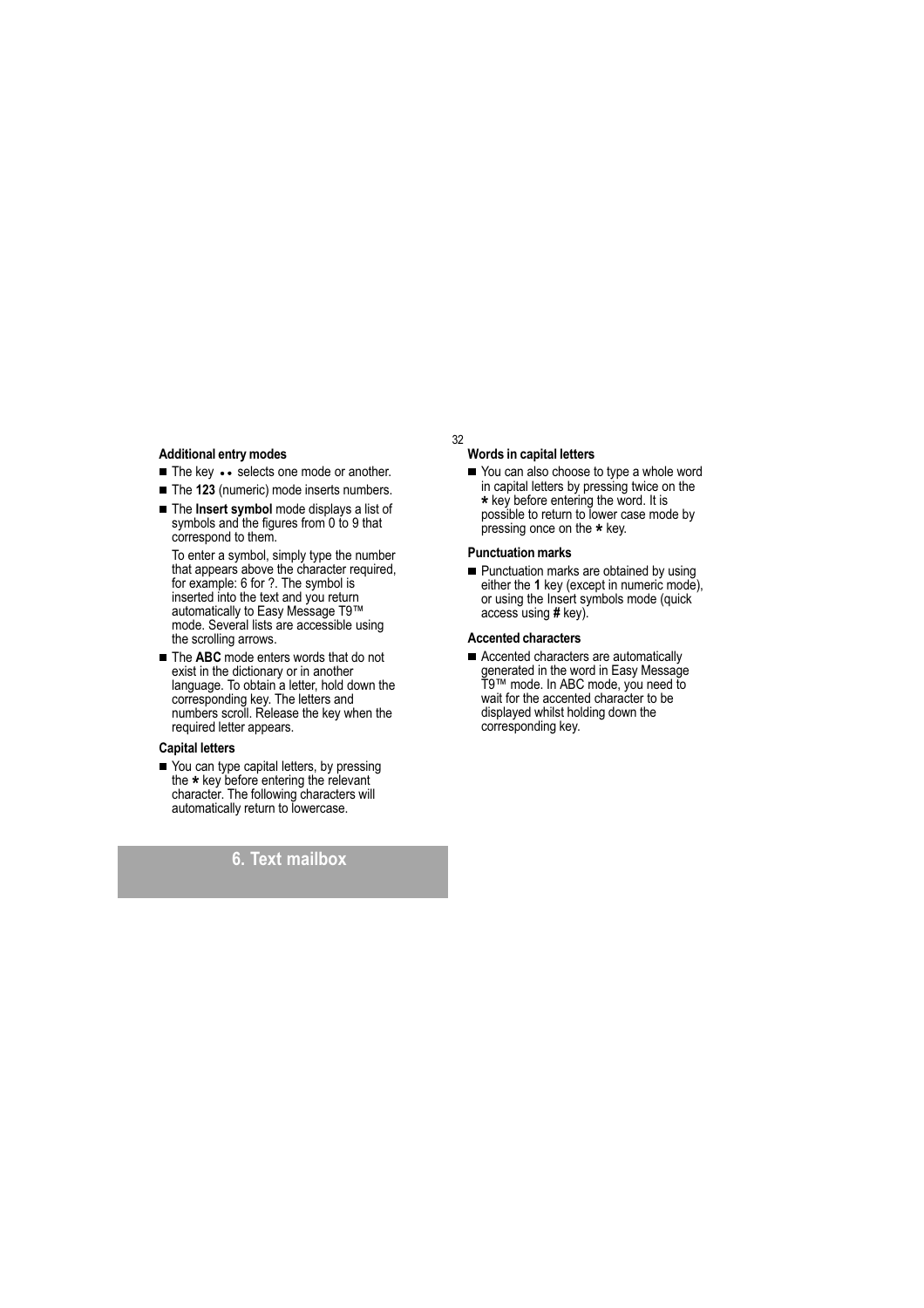After validating text, you can choose The number of<br>one of the following options: messages store

- Send your message
- · Store your message
- De-activate Zoom
- Cancel.
- 6.3 Edited messages

Pressing the key • (Options), different<br>options are available for an edited message:

- read it
- send it
- · delete it
- modify it
- 
- view the memory occupation level
- delete them all
- select a send option (acknowledgement, reply given, period of validity, message<br>format)
- enter the message centre number.

me named of<br>messages stored in<br>the SIM card the SIM card<br>changes depending<br>on the SIM card<br>capacity; contact<br>your Operator or<br>your Service<br>Provider, for further information.

### 6. Text mailbox

33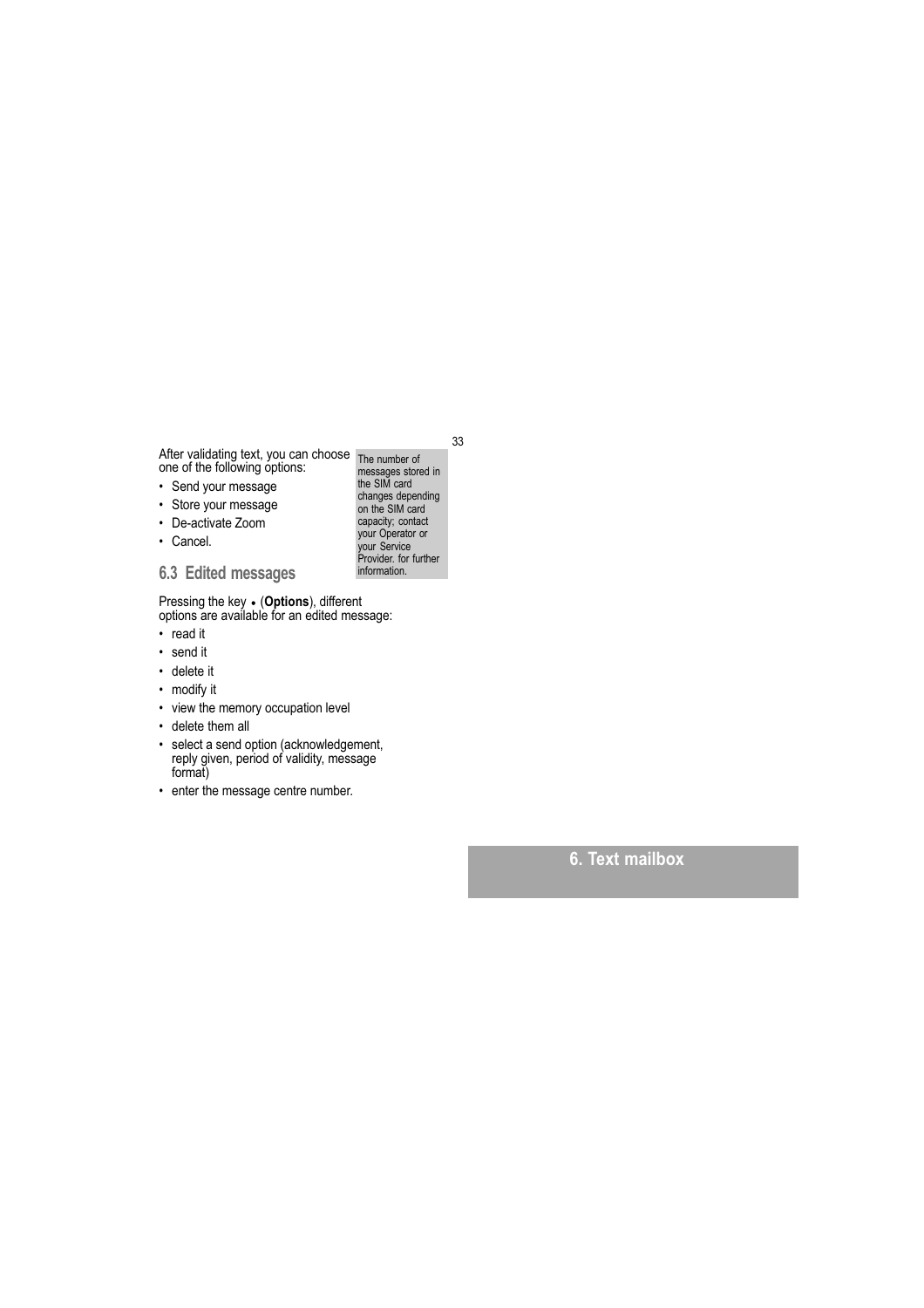34

### 7.1 Forwarding calls

#### **Forwarding voice calls**

Depending on your subscription, this Operator or your<br>service allows you to transfer Service Provider. incoming calls to another number or a mailbox.

- Scroll through the menu to activate the type of forwarding that you require:
	- Forward all voice calls: all incoming calls are forwarded to a number you define
	- Forward all conditional calls<br>• Forward calls when your line is busy
	- Forward calls when there is no answer  $\bullet$ on your extension after a period that you can define by answering the<br>questions on the menu
	- Forward calls when your phone is unavailable, outside of network coverage or switched off.
- Enter the number to which you want to<br>forward your calls. If necessary, include<br>the area code you would use if you were<br>calling the number from your phone.

### 7. How to use the call related features

### 7. Call related features

Look out for incompatibilities; for<br>more information, consult your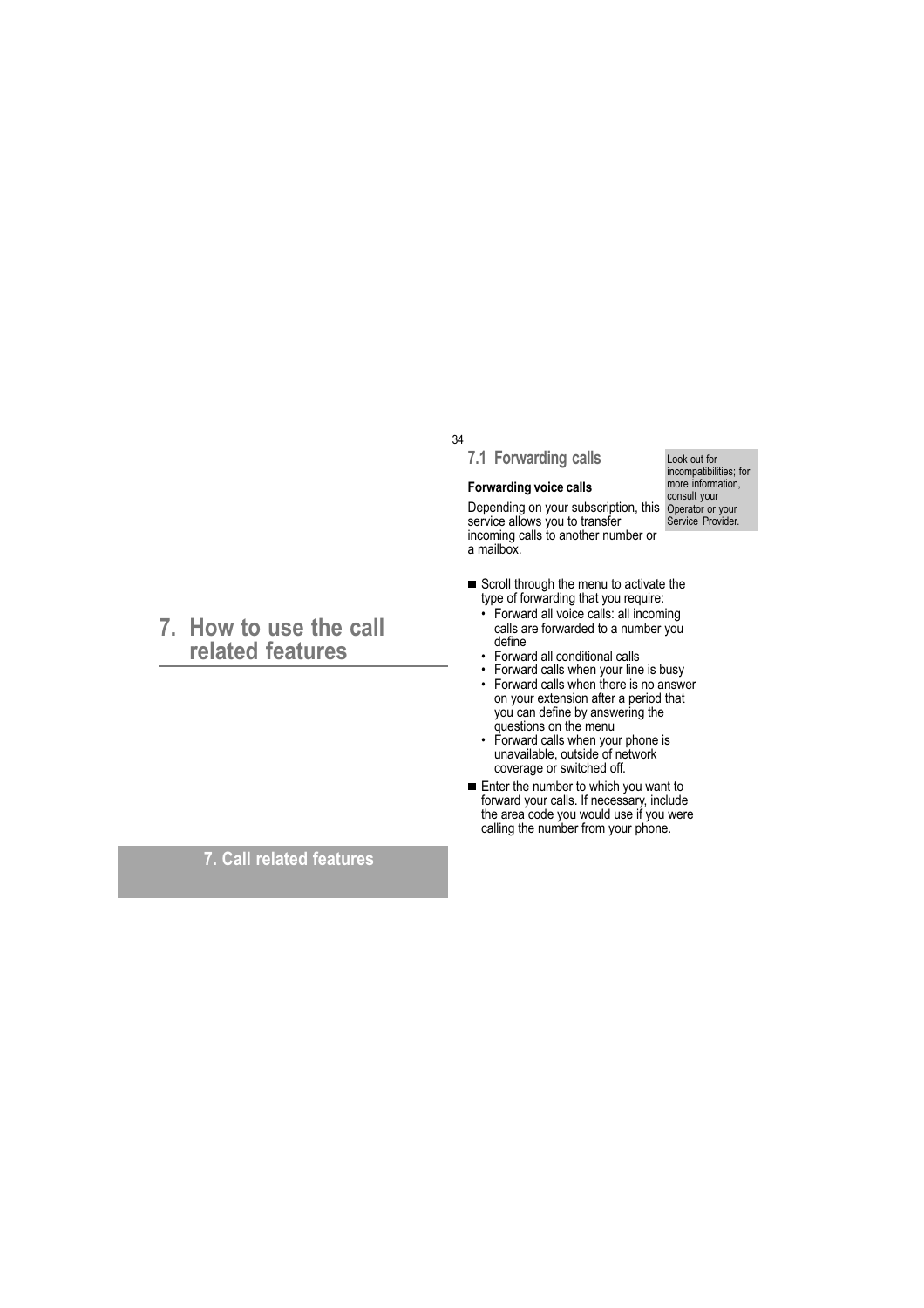- Validate by pressing •• A message on the screen confirms that forwarding has been activated.
- You can also cancel all types of forwarding.
- You can view the status of a type forwarding can of call forwarding in order to verify cause particular reactions in certain whether it is active or not. This networks function is also useful for controlling the number to which your calls are forwarded. The information supplied is provided by the network in real time.

#### Forwarding data or faxes

Depending on your subscription, this service permits you to transfer data or faxes that are addressed to you to another number.

You can activate the data or faxes forwarding service, to enter the required number, cancel it and view the status of the service.

For services specific<br>to a network, such as mailboxes, short dialling is only valid<br>when covered by the particular network. You may possibly prefer an<br>international number. This memory is<br>linked to the phone and not to the SIM card.

### 7.2 Viewing the list of the last numbers used

You can consult the list of the last numbers used (outgoing and incoming if available).

To redial a number:

■ Select from the list using the<br>scrolling arrows. Make the call by

pressing on  $\mathbb{R}^n$ .

Shortcut: from the standby screen, press on  $\clubsuit$ .

Several options are available for this number store it in your directory, send it a short message, delete it. You can also delete the whole list of numbers.

7. Call related features

35

The forwarding

number to the

messaging centre

depends on the

subscription type.

Cancellations of

Warning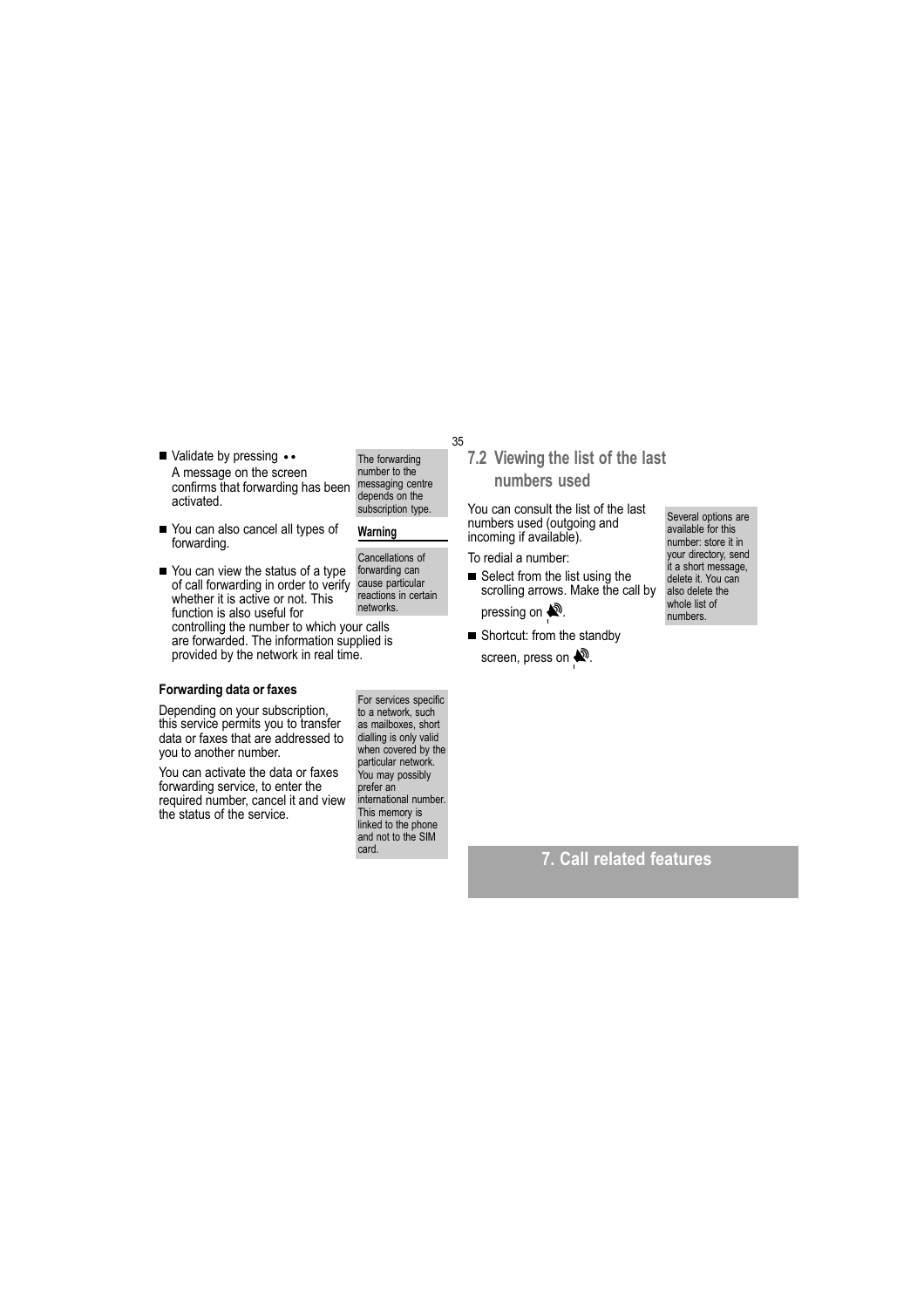### 7.3 Monitoring the duration and cost of calls  $(*)$

- On the Counters menu you can view the duration of the last call and all calls made since the last deletion
- The Delete durations menu enables you to delete the duration of the last call and reset to zero the total calls counter.
- On the Costs (\*) menu you can view the cost of the last call and all calls made since the last deletion
- The Delete costs (\*) menu enables you to clear the cost of the last call and to reset the call counter after entering your PIN2 code.
- The Display of duration menu enables you to select the duration display during a call.

#### 7.4 Displaying the numbers

This menu permits you to see the status of the display numbers function for:

- your identity (phone number)
- the identity of the person calling you.

### 7. Call related features

#### Anonymous mode

36

This data is purely

indicative and does

not represent proof.

The metering criteria

for the network can

different (indivisible

be appreciably

minutes, etc.).

You can decide whether the person you are calling is given your phone number or not.

- Preset: the phone network default mode.
- No: you do not wish to use the anonymous  $\bullet$ mode and the person you are calling will know your number.
- Yes: you wish to use the anonymous mode and the person you are calling cannot know your number.

#### Your number

- On outgoing calls you can check that your phone number is displayed on the phone of<br>the person you are calling (CLIR).
- On incoming calls, you can check that the telephone number of a phone to which you are transferring calls will appear on the phone<br>of a person calling you (COLR).

#### **Callers Number**

On outgoing calls, you can see the phone number to which your call is being transferred (COLP) if the person you are calling has<br>authorised his or her identity to be displayed by deactivating the COLR option.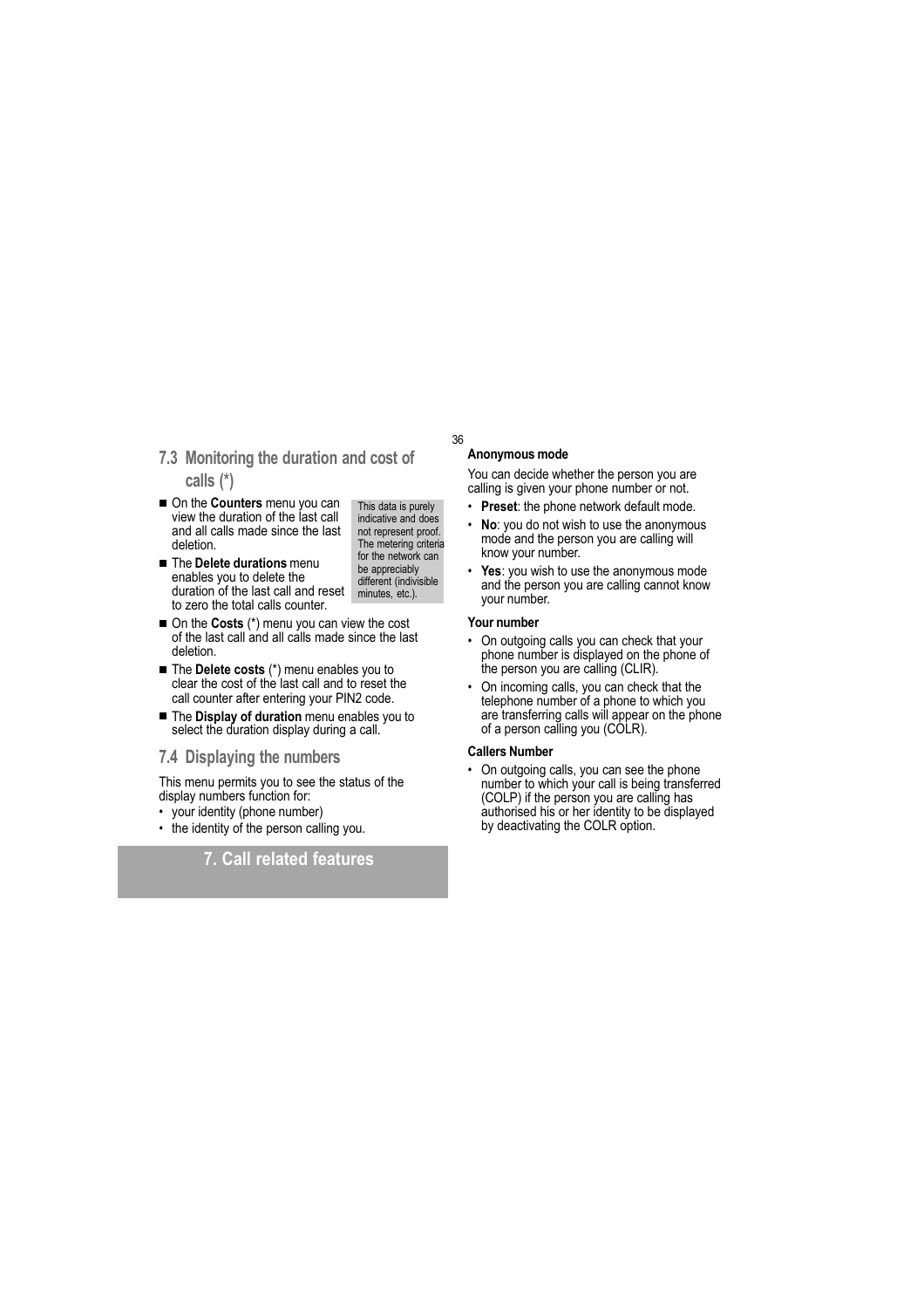On incoming calls, when it is activated,  $\bullet$ this function displays on your phone the<br>phone number of the person calling<br>(CLIP). This function is only possible if the caller has authorised his identity to be displayed by deactivating his CLIR option.

#### 7.5 Authorising double call

(Service depending on the operator) Call waiting

During a call, a special tone can inform you that another caller is trying to reach you. The caller's number - and name, if stored - is displayed on the screen.

deactivate and view the status of the call waiting service in order to check whether it is active or not.

You can activate,

During a call, when pressing the  $@$ key, the • key changes function and gives access to different possibilities of

actions with this call.

#### 7.6 Configuring automatic redial

You can activate automatic redial either by default or on demand.

### 7.7 Voice mail number

37

To program a special permanent call For network specific number, type in this number and<br>validate. This number is used when calling the voice mail centre with the programmable keys.

### **7.8 Local information** distribution

This menu allows you to activate and select reception of information distributed by the network. (Contact your operator for further details).

### 7.9 Replacing the international prefix

#### (Depending on model)

In the event that a call is not possible with the "+" prefix, you have the option of choosing a replacement prefix with no need to change the number(s) already recorded with the prefix + in the directory.

### 7. Call related features

#### Warning

services, such as message centre, speed dialling is<br>valid only if the area you are calling from<br>is covered by the network. In certain cases, it is better to use an international phone number. This memory is linked to the phone<br>and not to the SIM card.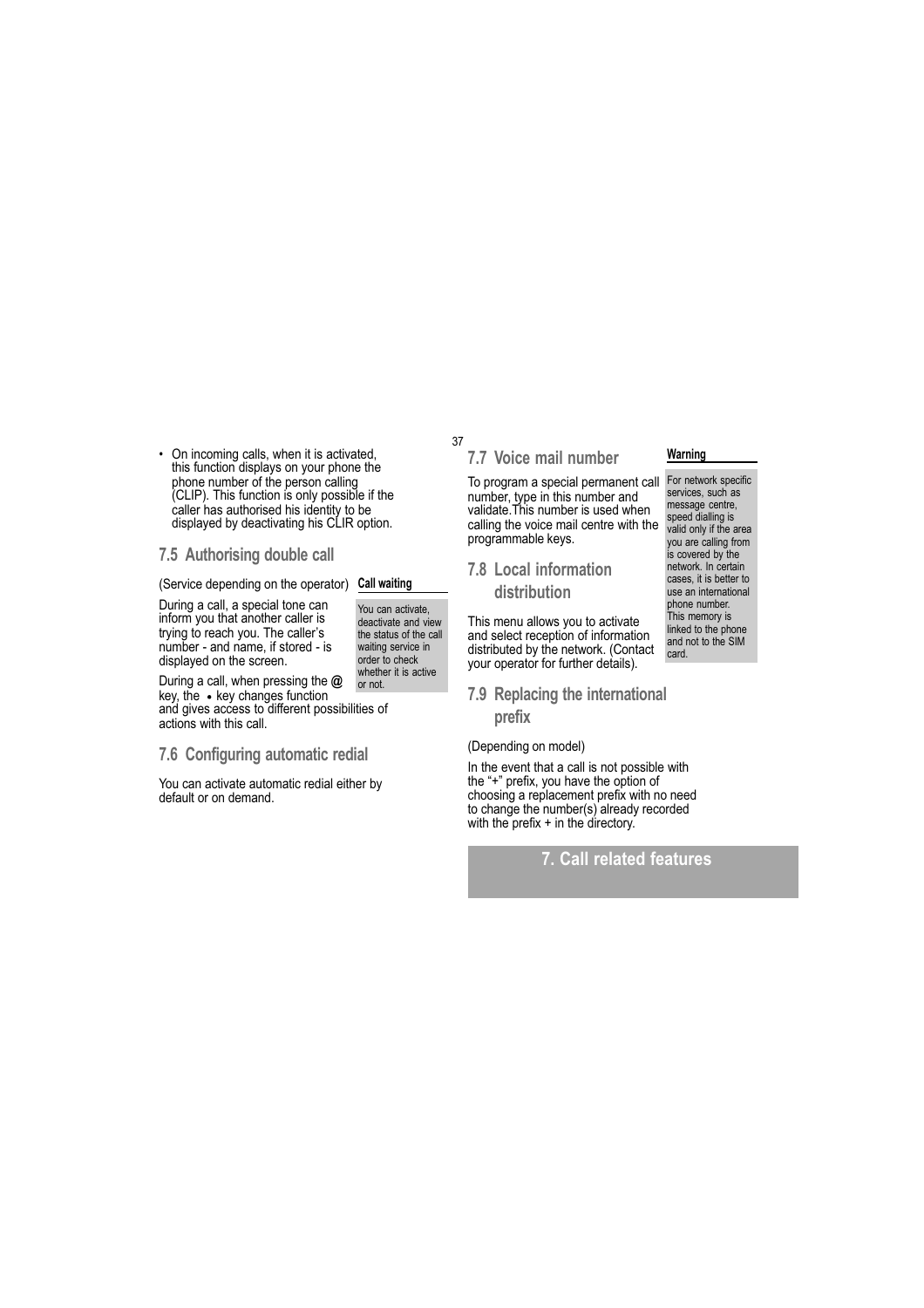### 7.10 Placing calls on hold

(Service depending on the operator)

During a call, you can put the current call on hold by pressing Ok.

During a call, when pressing the @ key, the • key changes function and enables you to access different options for the call.

#### 7.11 Multi-conferencing (\*)

(Service depending on the operator and depending on model)

A multi-conference is limited to 6 participants: 5 in a multi-conference and one additional call

During a call, when pressing the  $\omega$ key, the • key changes function and gives<br>access to different possibilities of actions with this call.

### 7. Call related features

### **Standard commands**

38

Warning

all calls.

In this case,

pressing  $\big\{\!\!\!\Big\}$  ends

Multi-conferencing<br>enables you to talk<br>to several callers

depending on the<br>network capacity

and on the model).

Sequences of standard keys also permit access to services such as call notification, call holding, multi-conferencing, and open up additional possibilities:

 $0 \blacktriangle$ Reject a call holding or waiting (or multi-conference calls).  $1 \n\clubsuit$ End the current call holding or waiting (or the multi-conference calls if there are any) and accept the call (or multi-conference calls).  $1X \rightarrow$ End the current call order number Χ.  $2 \n\mathbb{R}$ Place on hold the current call (or

multi-conference calls) and accept the call holding or waiting (or multiconference calls).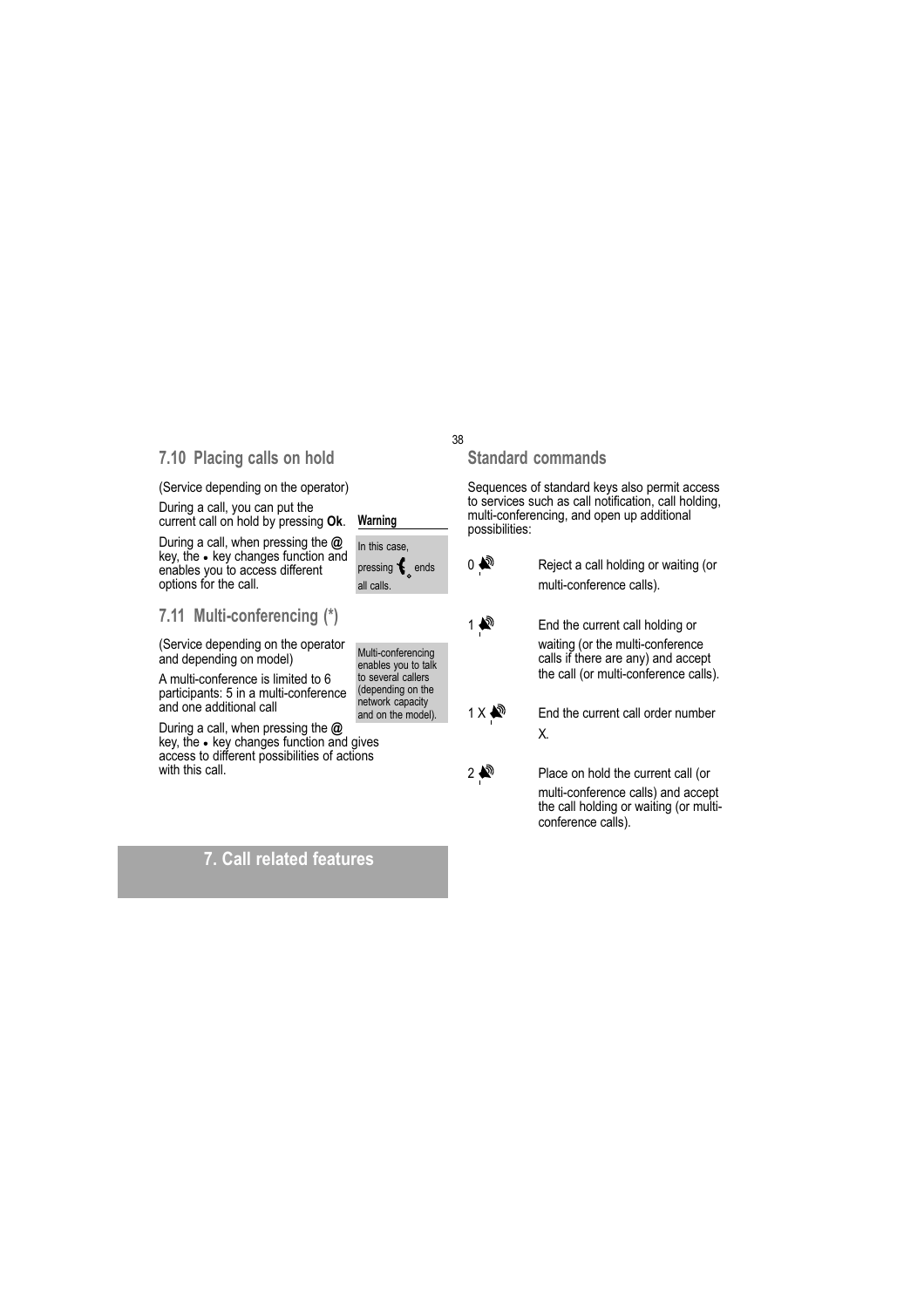- $2 \times 2^{\circ}$ Place on hold the multi-conference calls<br>except for the current call order number X (private call).
- $3 \n\triangleright$ Add a call holding (or multi-conference calls) to the current call (or to the multiconference).
- Tel N°  $\bigotimes$ Place on hold the current call (or the<br>multi-conference calls)<br>and call another telephone number.
- $\mathbf{t}$ End all calls except for a possible call waiting.

If you use this<br>feature, we<br>recommend that you<br>first place the<br>current caller on hold, then dial the nod, then dial the<br>new number as a<br>courtesy to your<br>caller and to ensure<br>privacy with the<br>other party if desired.

7. Call related features

39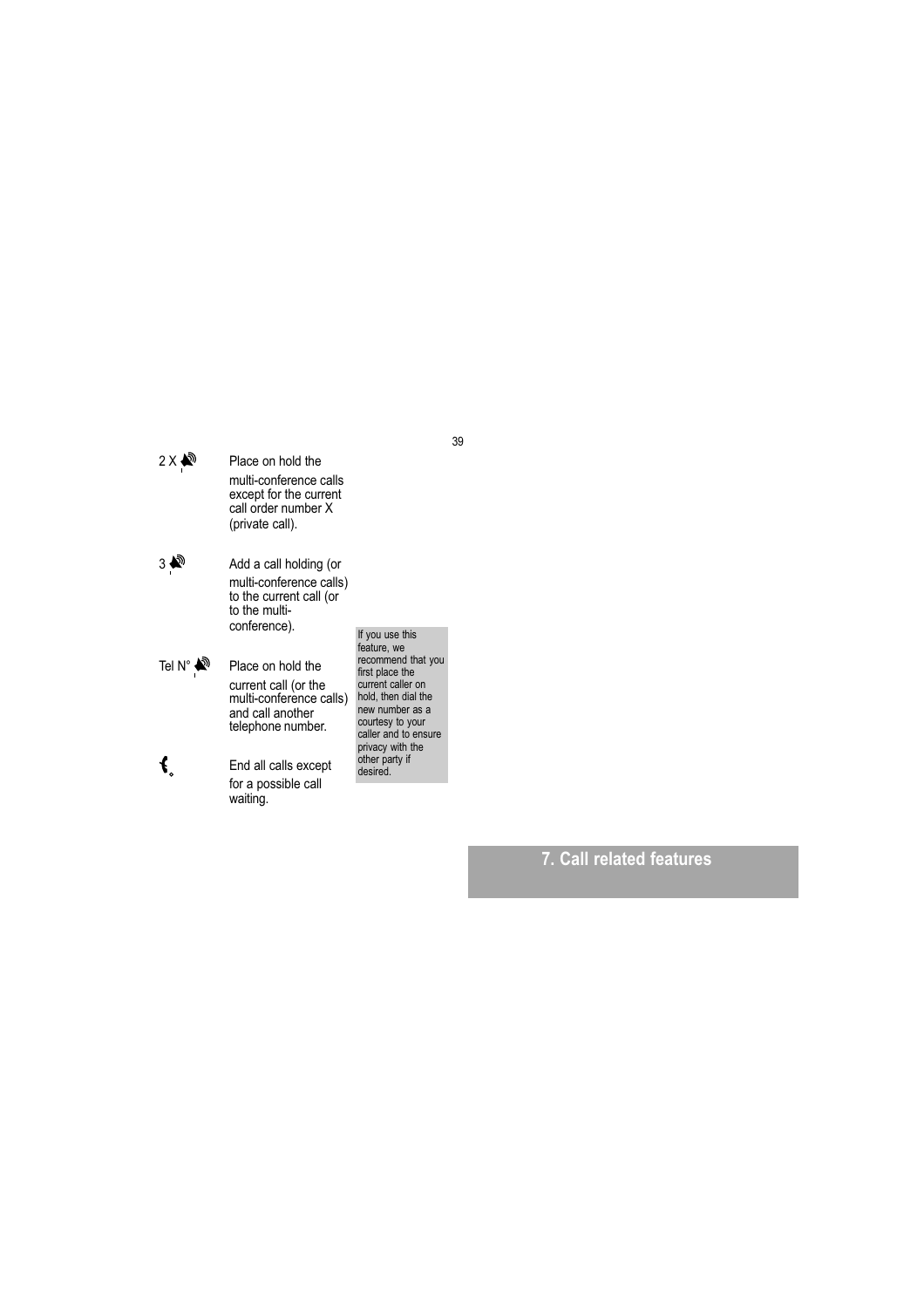#### 40

### 8.1 Selecting the volume and the type of ringing tone

You can set your phone to ring on receiving calls and/or short messages.

- You can, during adjustment, listen to the melody selected or not: activate or don't by pressing<br>
@; the symbol **=** appears barred or not.
- Select the ringing tone required using the scrolling arrows.
- Press • to move on to the next section.
- Select the volume required for using the phone with the scrolling arrows (from 1 to<br>4 and + for the volume crescendo) and validate using OK.
- Press • to move on to the next section.
- Select the volume required for using the hands free car or pedestrian kit with the<br>scrolling arrows (from 1 to 4 and + for the volume crescendo) and validate using OK.

#### tunes available (including a «silent ringing tone») and<br>several volume levels including a crescendo.

There are numerous

# 8. How to adjust the ringing<br>tones and the vibrator

8. Ringing tones and vibrator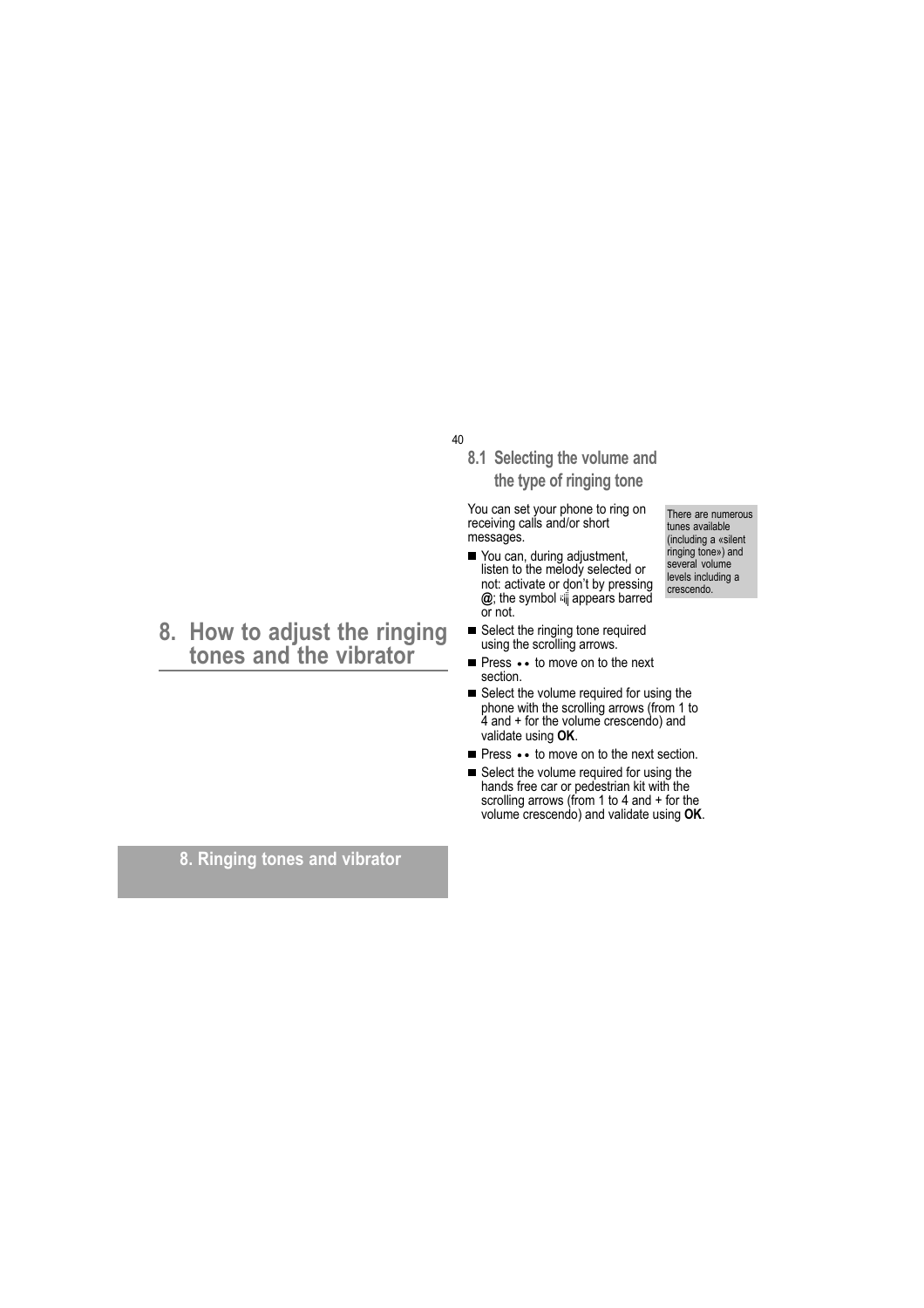#### 8.2 Call groups

See chapter How to use the directory for all the functions about call groups.

8.3 Personalising the ringing tone

You have the option of creating a personalised call tune. A help menu. accessible by pressing • •, will guide you.

#### 8.4 Setting the vibrator

Wherever you require your calls to arrive discreetly, you can use the vibrator or select the silent mode.

- Using the scrolling keys, select one of the following options: inactive vibrate, only vibrate, vibrate and ring, vibrate then ring.
- Validate by pressing ...

### 8.5 Selecting silent mode

41

If you want the ringing tone of your phone to be replaced by the vibrator and the beeps to be suppressed (except for the alarm tone), tick the box and validate by pressing OK.

This mode is indicated by the symbol  $\hat{x}$  on the screen saver.

8.6 Setting the beeps

Different controls are available:

#### Setting the keypad tones

Select the tone required using the scrolling arrows and validate (press  $\bullet \bullet$ ).

#### Setting the network tone

If you want your phone to give a warning beep when it locates a network on which it can communicate:

Tick the box and validate by pressing OK.

### 8. Ringing tones and vibrator

Silent mode is automatically deactivated when the hands free kit car is connected as well as when the phone is switched  $on/off.$ 

You can select the tones produced by your keypad: Beep,<br>DTMF (musical keys) or non active tones (in this last<br>case, when you press your keyboard, it does not make a noise).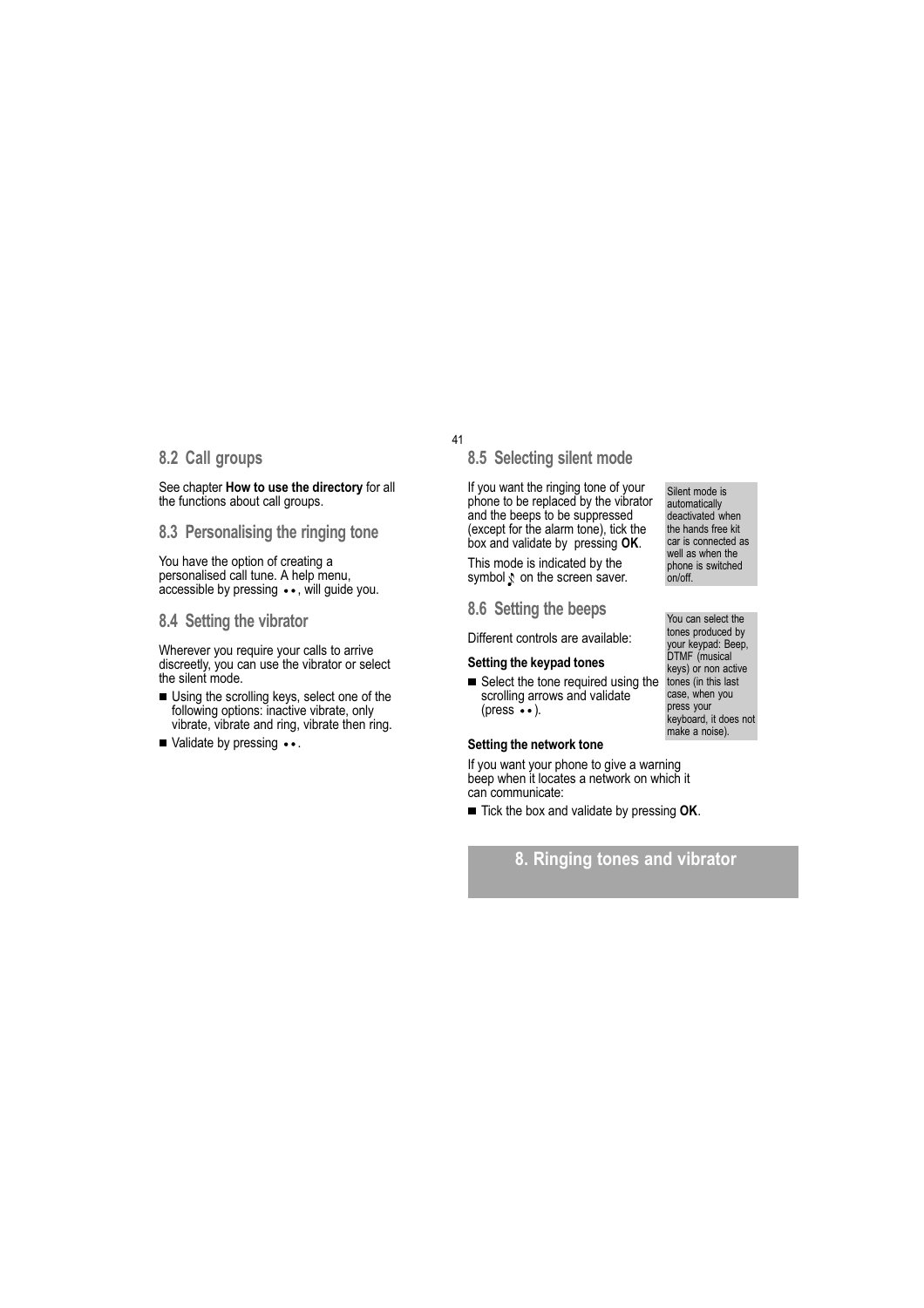#### Setting the low battery tone

If you want your phone to give a warning<br>beep when your battery is low:

Tick the box and validate by pressing OK.

8.7 Deleting DTMF tones (depending on model)

You can delete the emission of DTMF tones<br>during a call. You can thus make a call, in a<br>comfortable and discreet way for you caller.

To be discreet, clear the selection from the box. Validate by pressing OK.

8. Ringing tones and vibrator

#### 42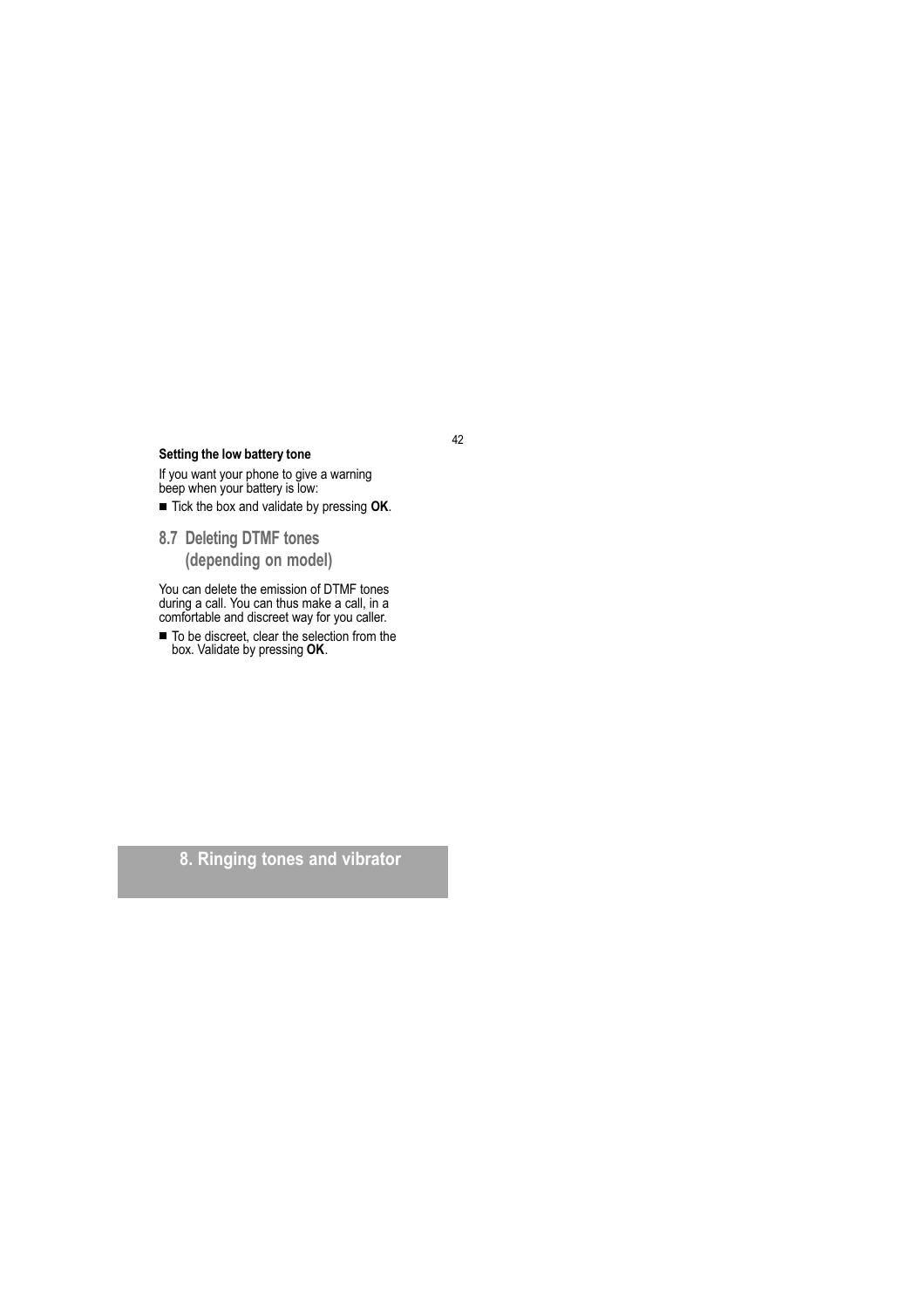43

9.1 Customizing your phone

### **Menus type**

You have the option of personalising the<br>presentation of the menus, and so of limiting access to certain functions.

Three levels are available:

- Expert: presents all of the functions
- Essential: presents the main functions
- Restricted: limits access to certain functions.

### Installing the energy saving mode

In order not to use the phone's screen light and thereby increase its operating time:

In the Customization/Energy saving<br>menu, check No light and press OK to<br>validate.

### 9. Phone adjustment

### 9. How to adjust and customize your phone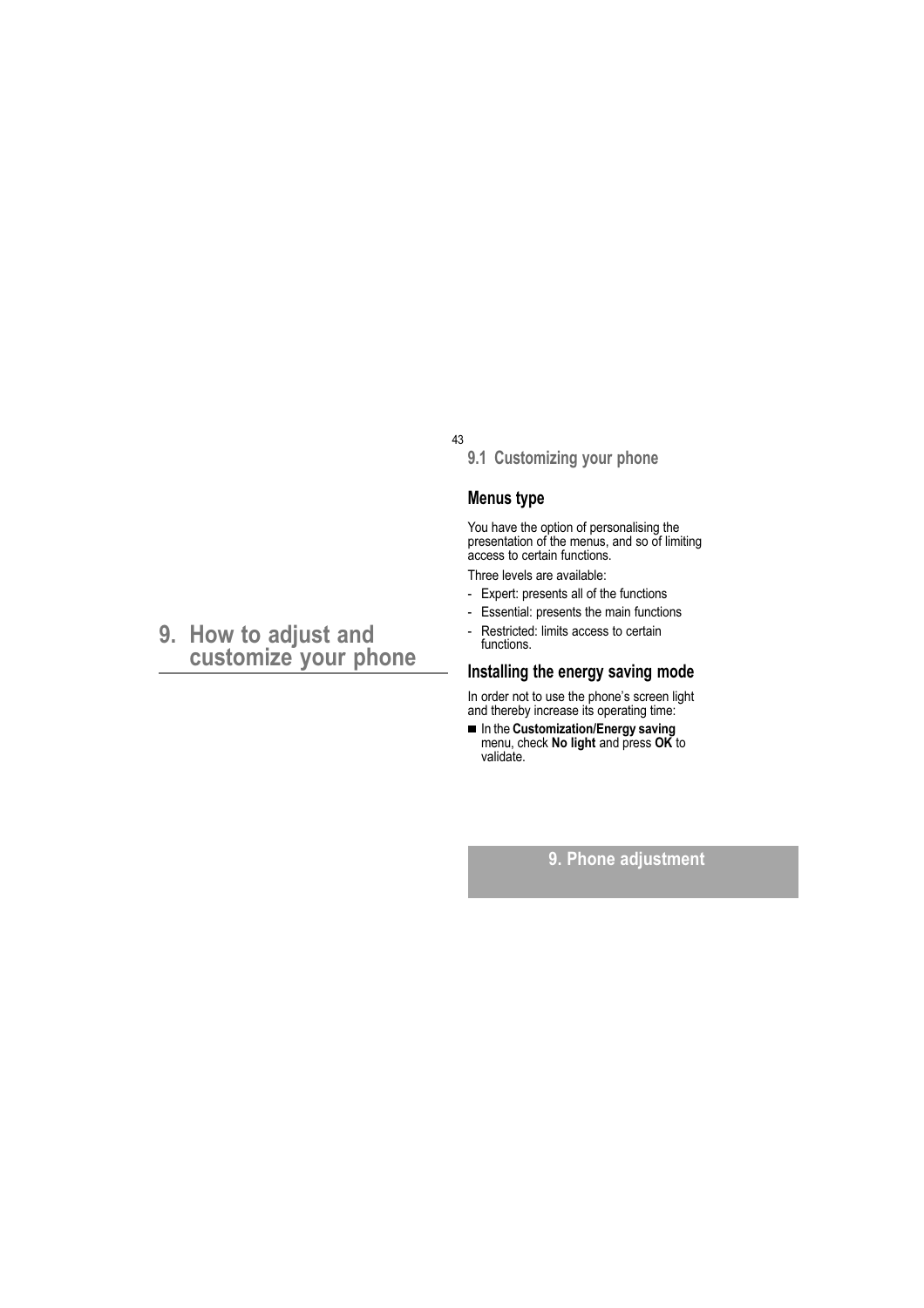### Configuring the idle mode

You can choose between an animated idle screen or the economy mode.

- In the Customization/Screen Saver menu, use the scrolling arrows to select the animation you want or the economy mode.
- Press • to access the setting of the animation or economy mode activation interval
- Press OK to validate.

Note: to exit the economy mode, press  $\clubsuit$ .

### Personalising the welcome screen (depending on model)

You can personalise the welcome screen of your phone by typing a text.<br>Validate by pressing **OK**.

### 9. Phone adjustment

### **Customizing the programmable** keys (depending on model)

This menu, accessible directly by a short press on a programmable key from the standby screen, enables you to configure the • and • • keys. There are different possibilities for each of the keys:

#### **Directory**

44

Validate Directory. When you press the key, you can see the names in the directory.

#### **Rapid dial**

Select a name from the directory and validate. When you press the key, you will automatically call the name selected.

### Silent mode

Validate Silent mode. The ringing tone of your phone will be replaced automatically by the vibrator and all the beeps will be suppressed (except for the alarm).

## Silent mode  $\hat{N}$

This mode, indicated on the screen saver, is automatically deactivated/ activated when the hands free kit is connected.

to a programmable key is triggered by a long press or two short presses only<br>from the standby screen.

The action allocated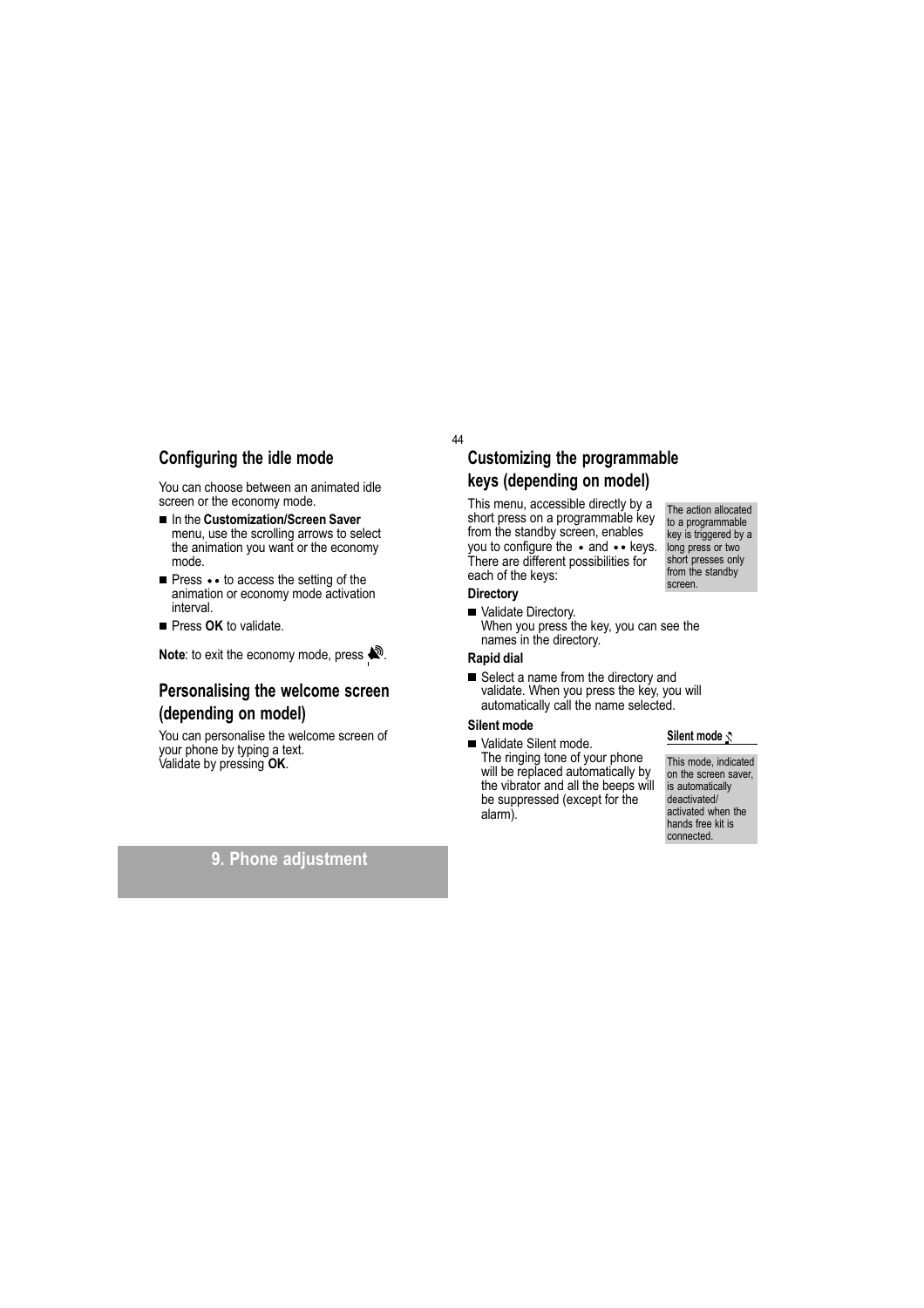#### Call voice mail

Validate Call voice mail. When you press the key you will automatically call your mailbox number.

#### **Text messages**

Validate Text messages. When you press the key you can read the short messages stored in the SIM card or in the phone itself.

#### **View calls**

- Validate View calls When you press the key, you can view the list of the last calls made and received if available.
- 9.2 Selecting the display language

You can select the language in which you wish your phone display to operate:

- Automatic selection. The display language will be that of your SIM card (if available).
- otherwise select the language of your choice using the scrolling arrows and validate by pressing OK.

#### 45

9.3 Select the type of response

You can reply to a telephone call:

- either automatically, if you have ticked the Automatic ans. box (for a hands free kit) and validated by pressing OK.
- or by pressing any numeric key if you have ticked the Any key and validated by pressing OK.

9.4 Selecting the network

Every SIM subscription card can store an ordered list of preferred networks.

- If the list has not been programmed, or if none of the networks on the list are available or authorised, the phone searches for an authorised network providing the highest level of signal.
- If none of the available network is authorized, you can use your phone to make emergency calls only until a network connection can be re-established.

9. Phone adiustment

#### Network

When your home<br>network is not accessible (abroad, for example), your<br>phone automatically searches for another available and<br>authorised network in the order of preference indicated by the list on the SIM card.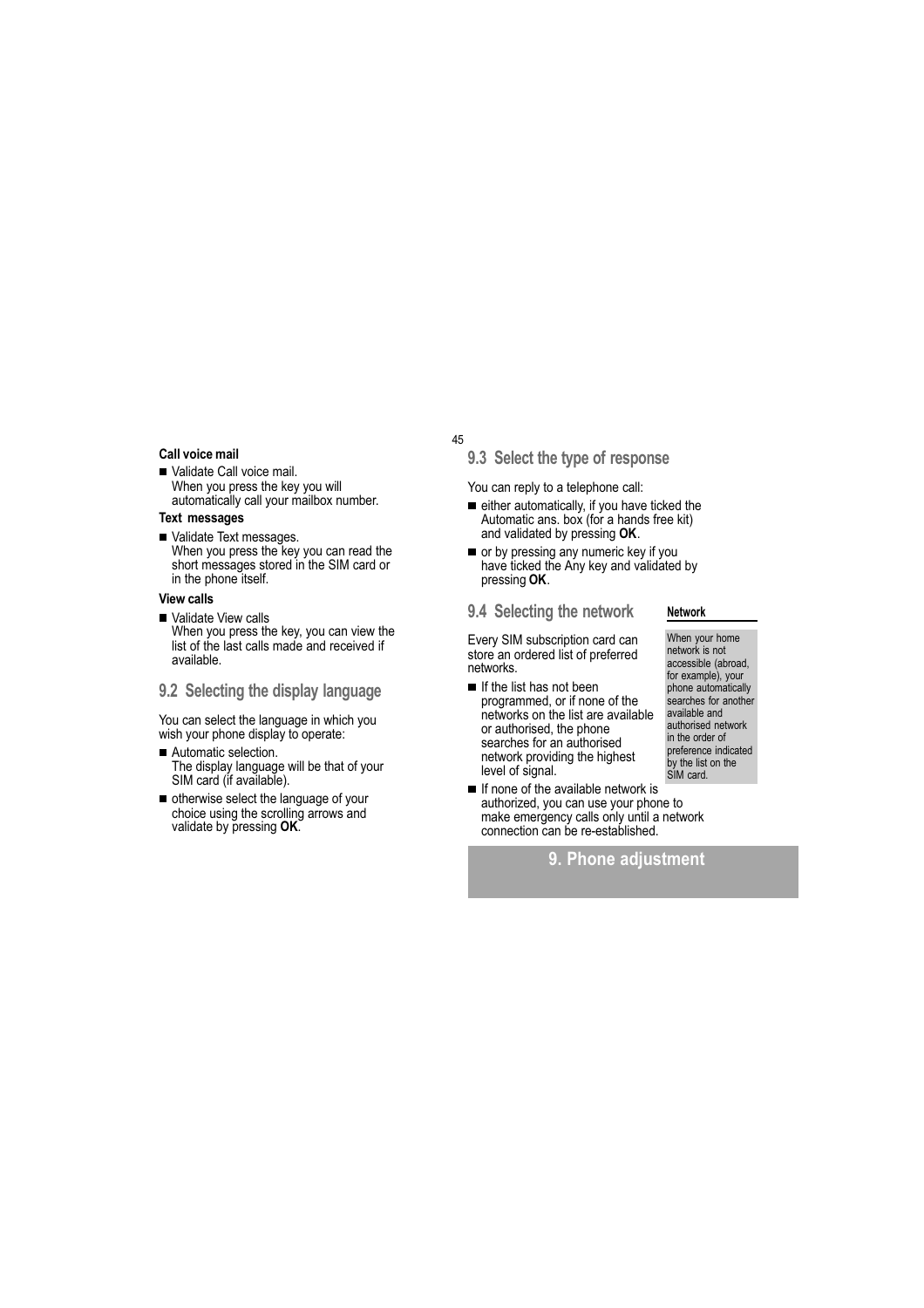- If no network is available, your phone continues to search for one.
- In all cases, the phone searches for its home network first.

In specific cases, manual forcing is possible.

Using the scrolling arrows, you can select:

#### Available networks

This menu enables you to start a search for all available networks at the present location and to display them.

To manually force the chosen network, use the scrolling arrows and validate (press  $\bullet\bullet$ ).

#### **Preferred networks**

To program a list of preferred networks into your SIM card:

- Use the scrolling arrows to select from the list.
- Validate.

If the network is not on the list, select the country code then the network code (ask the organisation from which you obtained the SIM card).

### 9. Phone adiustment

- 46
	- 9.5 Setting the time and date

Setting time/date/Control menu

- Set the hours and minutes by pressing on the corresponding numbers or by scrolling<br>through the values using the  $\blacktriangleright$  or  $\blacktriangle$ arrows.
- Press • to go to the next setting.
- Set the day, month and year.
- Press OK to validate.
- Setting time/date/Display menu
- Use the scrolling arrows to select the type<br>of clock to be displayed on the screen or<br>to display no clock. Press **OK** to validate.
- 9.6 Controlling screen contrast
- Control screen contrast using the scrolling arrows, and validate by pressing OK.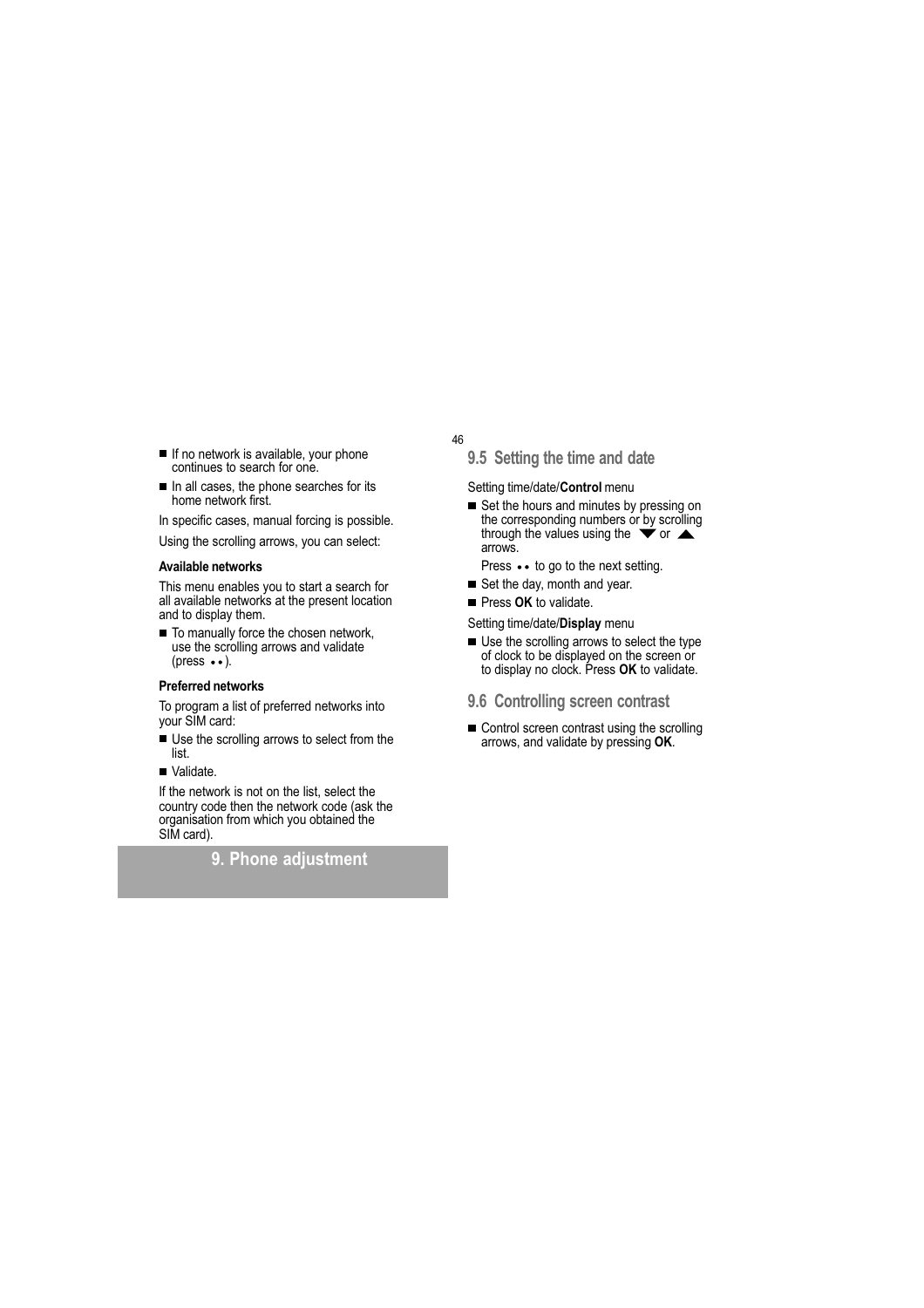### 9.7 Converting currencies

This menu enables you to convert one currency into another. Using the scrolling<br>arrows, you can select:

#### Rapid exchange

■ If you tick the Rapid exchange box, the<br>converter will operate on the standby<br>screen, enter the digits required and use the scrolling arrows to perform a conversion.

#### **Exchange rate**

Enter the conversion rate corresponding to the two selected currencies.

#### **Currencies**

Enter the symbols of the two currencies to<br>convert. A long press on  $C$  returns to the<br>beginning of the line to enter them (if the<br>symbols are already entered).

9. Phone adjustment

### 47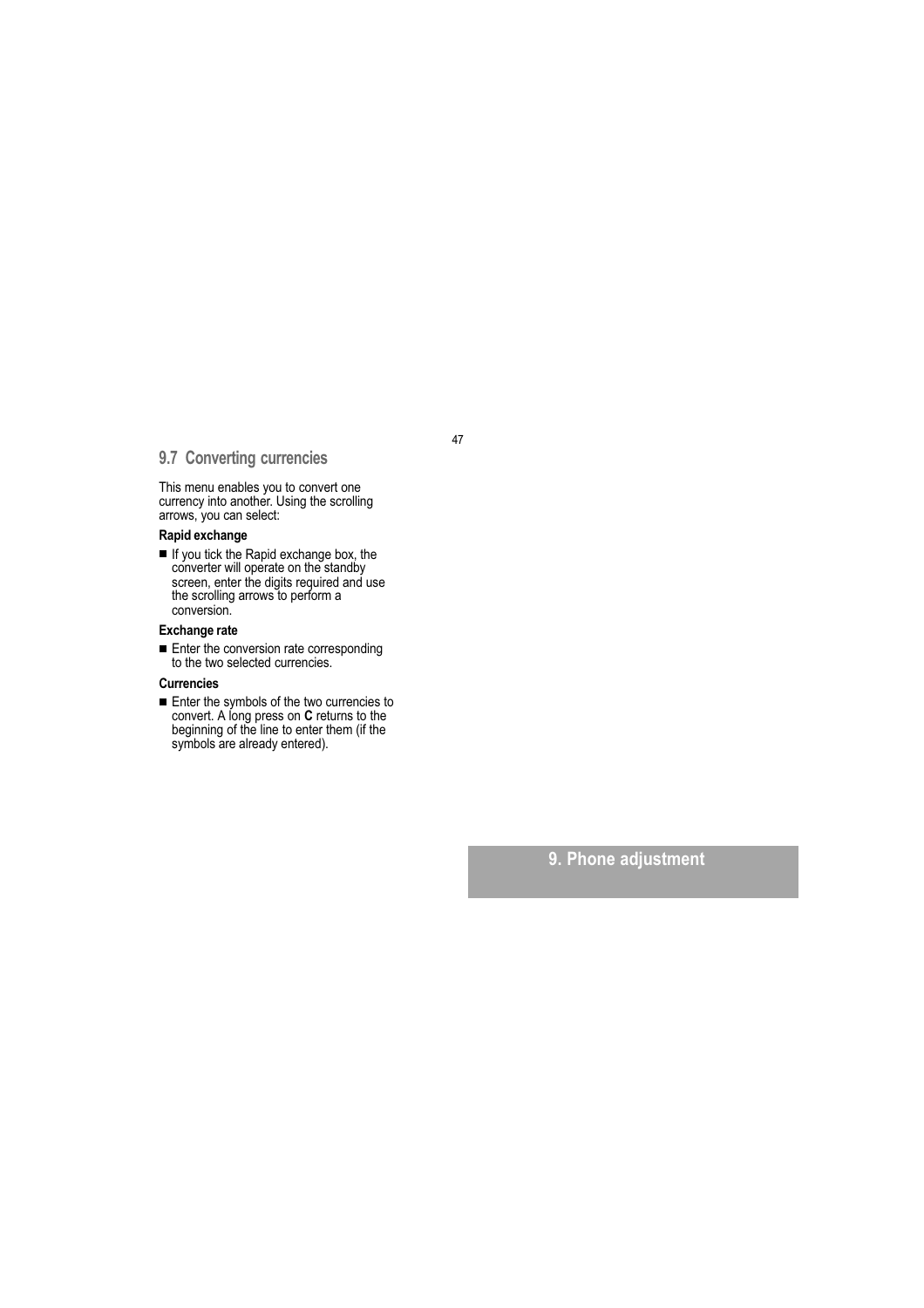### 10. How to use the security features of your phone

48

This menu enables you to lock your phone's keyboard to prevent calls from the emergency calls and<br>being made unintentionally in your bag answer calls. or pocket.

10.1 Locking the keyboard

- Tick the Lock box: the keyboard will automatically be locked.
- To unlock your keyboard:<br>Press \* then OK. After unlocking, the keyboard will be locked after a certain period. Warning

### 10.2 Changing the PIN number

You can change your PIN number:

- To the question: Old pin number ?, enter your old PIN code and validate (press ••).
- To the question: New pin<br>number ?, enter your new PIN code (a number between 4 and 8 digits) and validate by pressing<br>OK.

### Locked keyboard

You can still make

For a quick keypad<br>locking, press  $\star$ <br>then **OK** from the standby screen.

## If the wrong PIN<br>code is entered three times in a row, the<br>card will be locked. To unlock your card,

call the organisation which issued your card for guidance in unlocking it.<br>If your SIM card is permanently locked, contact your<br>Operator or your Service Provider to obtain a new card.

10. Security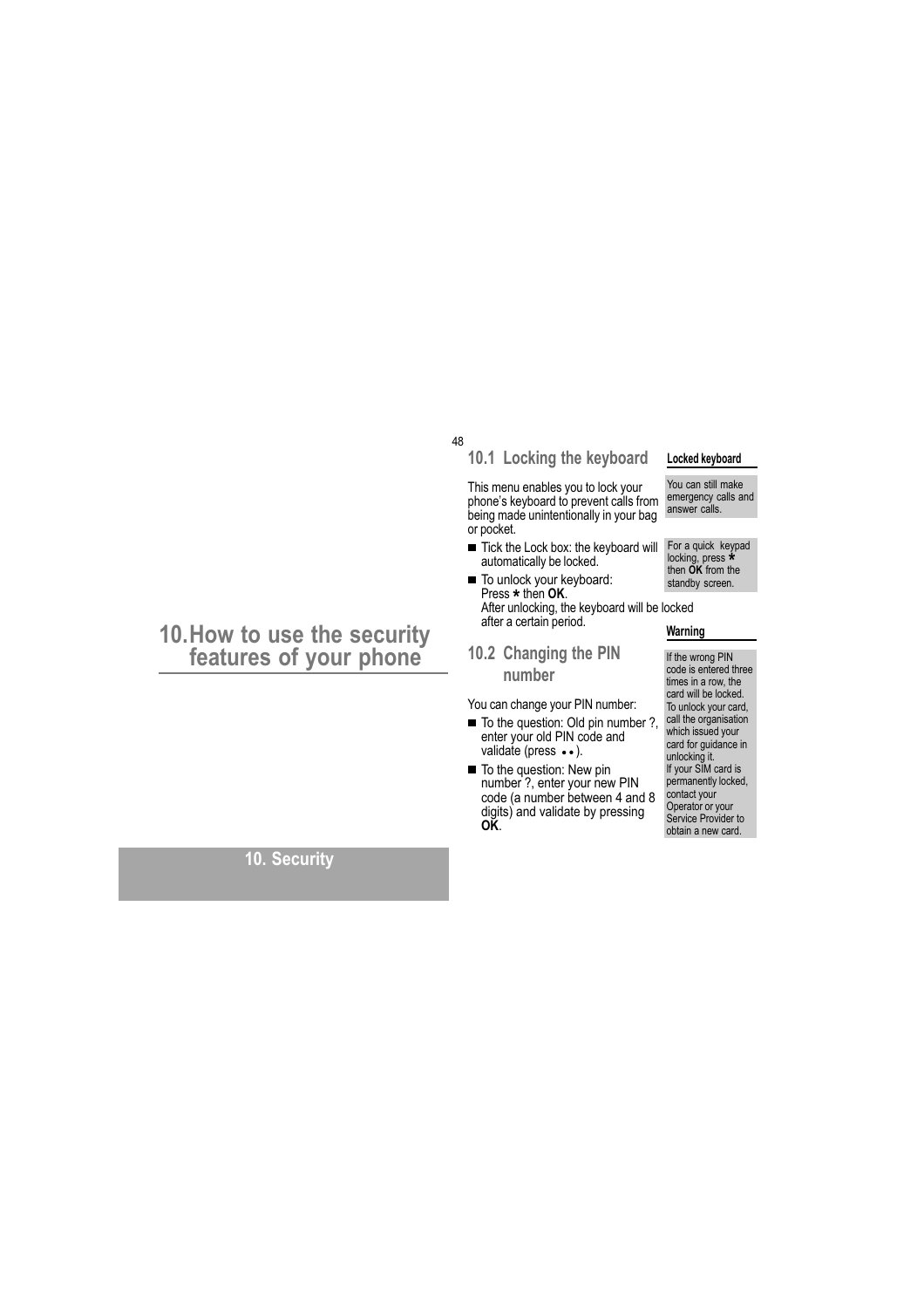■ To the question: Verify pin number ?, enter<br>your new PIN code a second time to verify and validate by pressing OK.

### **Checking the PIN number**

You can activate your PIN number so that it is requested and checked every time the phone is switched on, so that if the phone is<br>lost or stolen, your SIM card cannot be used:

- To the question: Pin number ?: enter your PIN number and validate (press  $\bullet \bullet$  ).
- Tick the box Pin number cont and validate<br>by pressing OK.
- 10.3 Changing the PIN2 number (\*)

You have a second PIN number. The procedure for modifying the PIN2 number is<br>identical to that for the PIN number.

### 10.4 Changing the phone

#### code

The phone code menu enables you to activate the phone code so that it is requested and checked each time the phone is switched on, in the case of a different SIM card being used.

The phone code is a secret code. intended to protect the phone in the event of theft. It is linked automatically<br>to the SIM card present on activation.

#### 49

If the incorrect code is entered, the time interval between each attempt increases, making use impossible.

To change the phone code, you must first check that it is active (Control phone code  $menu)$ 

#### To activate:

- To the question: Phone code?, enter 0000 and validate (press ••).
- Tick the Telephone contr box and validate by pressing OK.

#### To deactivate:

- To the question: Phone code?, enter your code (possibly changed) and validate  $(press \cdot \cdot).$
- Do not tick the Telephone contr box and validate by pressing OK because it will reset the code to 0000.

### 10. Security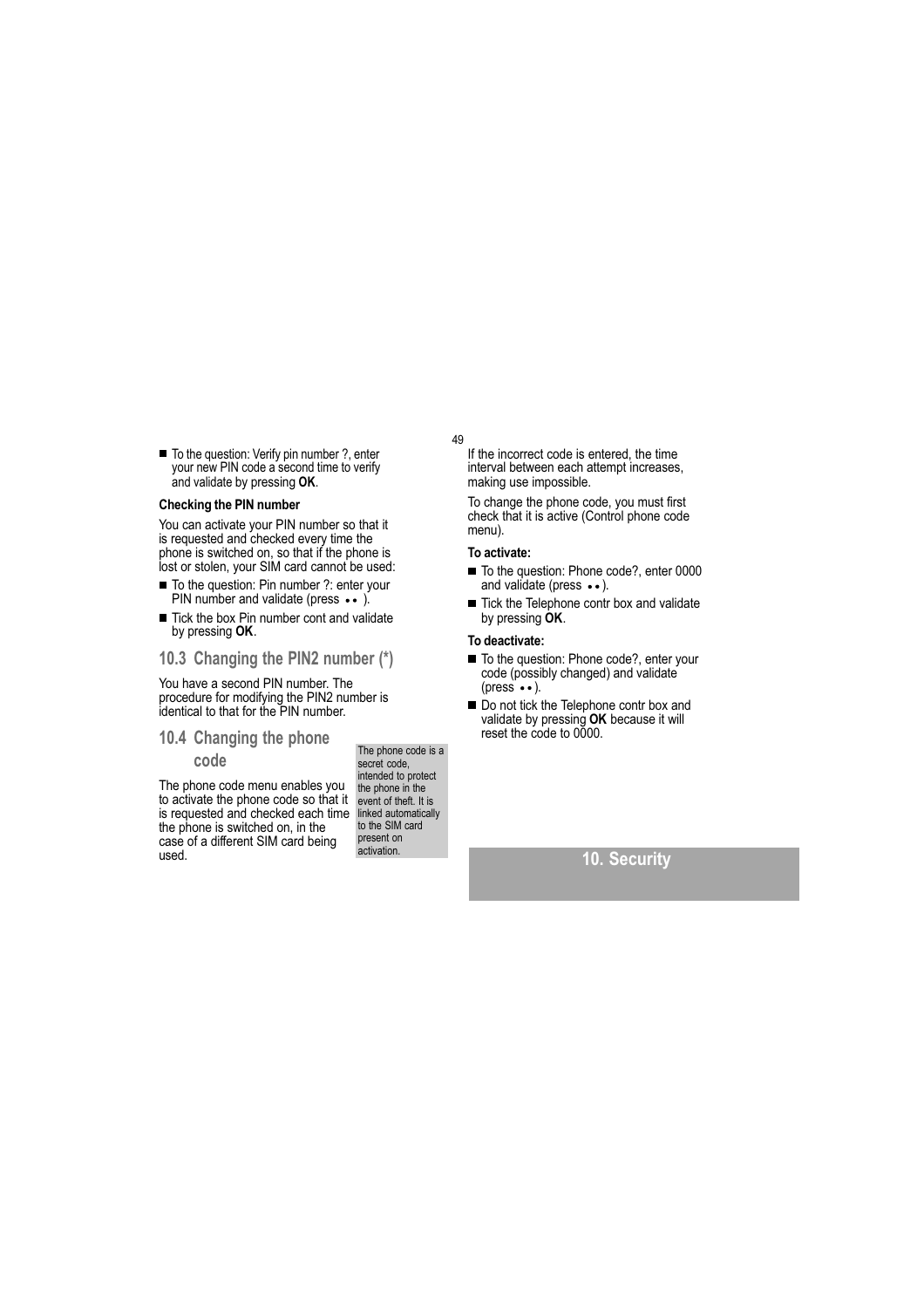Once the phone code is activated, you can modify it:

- To the question: Old phone code?, enter your old phone code and validate (press  $\bullet \bullet$ ).
- To the question: New phone code? enter your new phone code (a number of between 4 and 8 digits) and validate by pressing OK.
- To the question: Verify phone code enter your new phone code a second time to verify it and validate by pressing OK.
- 10.5 Changing the operator

#### password (\*)

You have an operator password. The procedure for modifying this password is identical to that for your PIN code.

### 10. Security

50

### 10.6 Limiting incoming calls (\*)

Depending on your subscription, this The restriction can service enables you to restrict certain types of incoming calls.

- If you have this service, you will have been provided with a password when you subscribed.<br>This password is necessary to activate this function.
- You can activate, deactivate, and view the status of the type of call barring. You can also cancel ALL types of barring.

### 10.7 Limiting outgoing calls (\*)

Depending on your subscription, this service stops certain types of outgoing calls being made from your phone.

If you have this service, you will have been provided with a password when you subscribed. This password is necessary to activate this function.

apply to ALL incoming calls or to incoming calls when you are not in your home country (if you have roaming).

Access to this service depends on your subscription type. For more information contact your Operator or<br>Service Provider.

The restriction can apply to ALL outgoing calls, to all your<br>INTERNATIONAL outgoing calls or to outgoing international calls<br>EXCEPT those sent to your HOME country.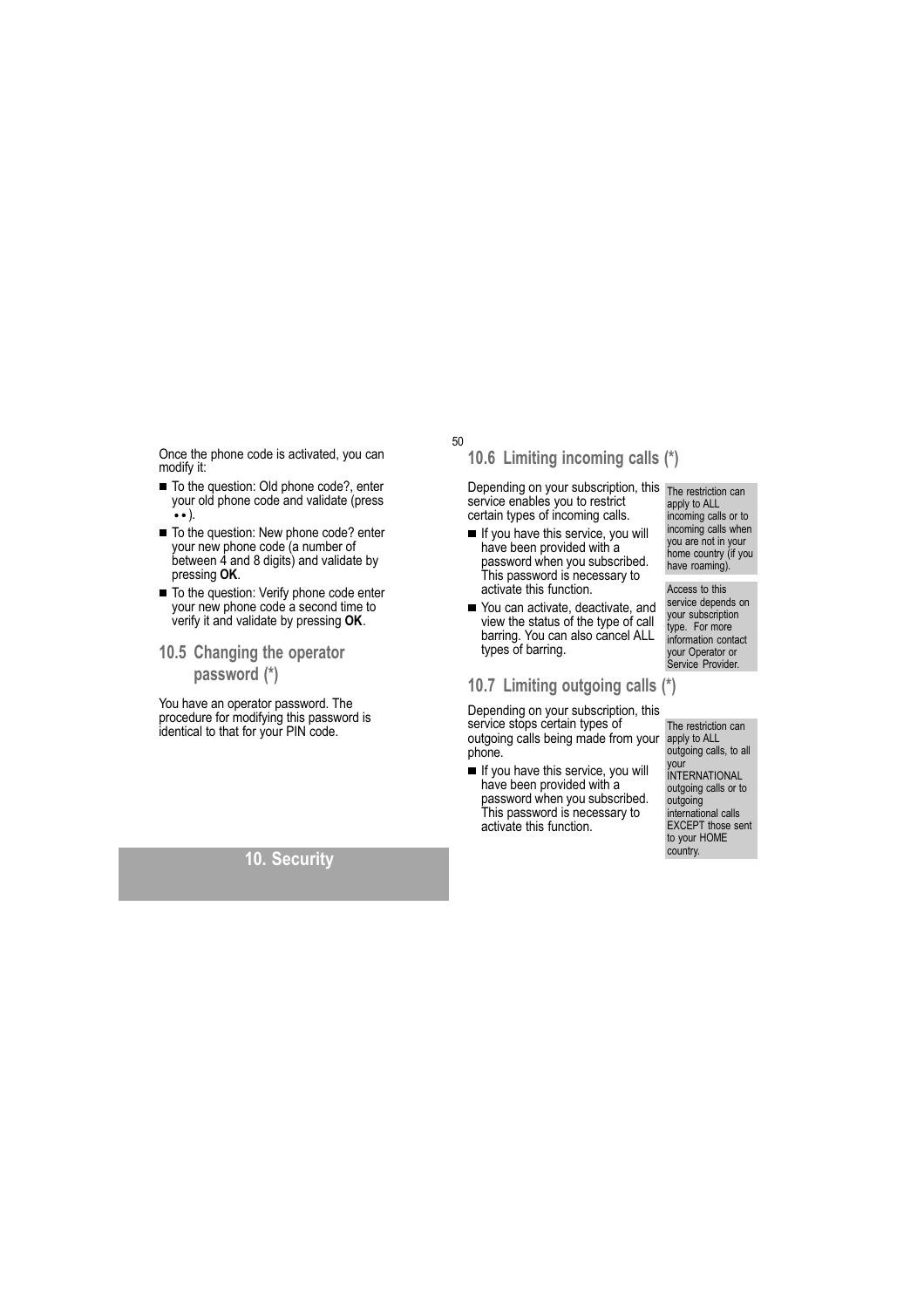- You can activate, deactivate, and view the status of the type of call barring. You can also cancel ALL types of barring.
- 10.8 Setting up the pre-set directory (\*)

The pre-set directory allows you to limit calls. When you activate this directory, only the numbers you store in this directory can be called.

Before creating it, you must first activate it:

- Display the Pre-set directory menu.
- Enter your PIN2 number.
- Tick the Pre-set directory box.
- Validate by pressing OK.

To create the pre-set directory, proceed as<br>you would proceed for another directory (see chapter Directory/Storing a number).

Access to this service depends on your subscription type. For more<br>information contact your Operator or<br>Service Provider.

51

This directory is<br>linked to the SIM card. Thus, its size is determined by limitations of this card

### 10.9 Charge checking (\*)

The Settings menu allows you to select the type of charge indication<br>after entering your PIN2 code:

- Currency: enter the currency  $\mathbf{r}$ name (maximum 3 characters) and charge per unit. Ask your operator for this value.
- Telephone unit.  $\overline{a}$

The Limitation menu allows you to activate the credit function in the selected currency after entering your PIN2 code.

#### Warning

These functions depend on the ability of the network to send charge data to your phone in real time, and on the capacity or options<br>on your SIM card.

10. Security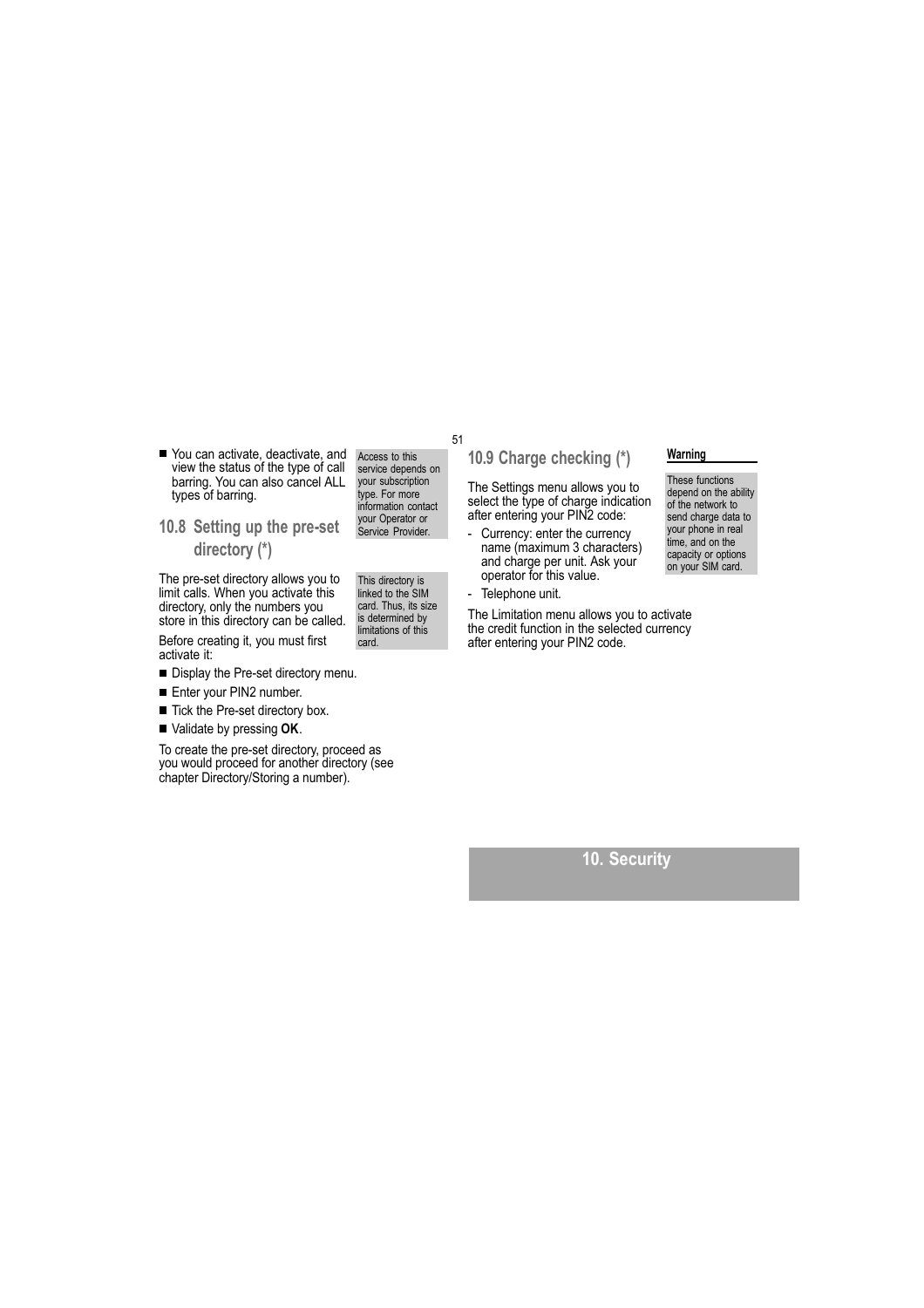|                            | 52<br>11.1 Calculator                                                  |                                                                                                                                                                                                                                                                     |  |
|----------------------------|------------------------------------------------------------------------|---------------------------------------------------------------------------------------------------------------------------------------------------------------------------------------------------------------------------------------------------------------------|--|
| <b>11. Other functions</b> | keys:<br>$\bullet$<br>@<br>$\star$<br>#<br><b>OK</b><br>C<br>$\bullet$ | You can operate the calculator using the following<br>Add<br><b>Subtract</b><br><b>Multiply</b><br><b>Divide</b><br><b>Equals</b><br><b>Delete</b><br>Long press on $*$ or # or @ or $\cdots$ : Decimal point<br><b>Monetary operations if</b>                      |  |
|                            |                                                                        | is no calculation<br>there<br>in progress<br><b>Monetary conversion.</b>                                                                                                                                                                                            |  |
|                            | 11.2 Setting the alarm                                                 |                                                                                                                                                                                                                                                                     |  |
| 11. Other functions        |                                                                        | To use your phone as an alarm clock:<br>■ Using the numbers or the scrolling arrows, set<br>the alarm time.<br><b>Press</b> $\bullet\bullet$ to go to the next item.<br>$\blacksquare$ Set the minutes.<br>$\blacksquare$ Tick the box and validate by pressing OK. |  |
|                            |                                                                        |                                                                                                                                                                                                                                                                     |  |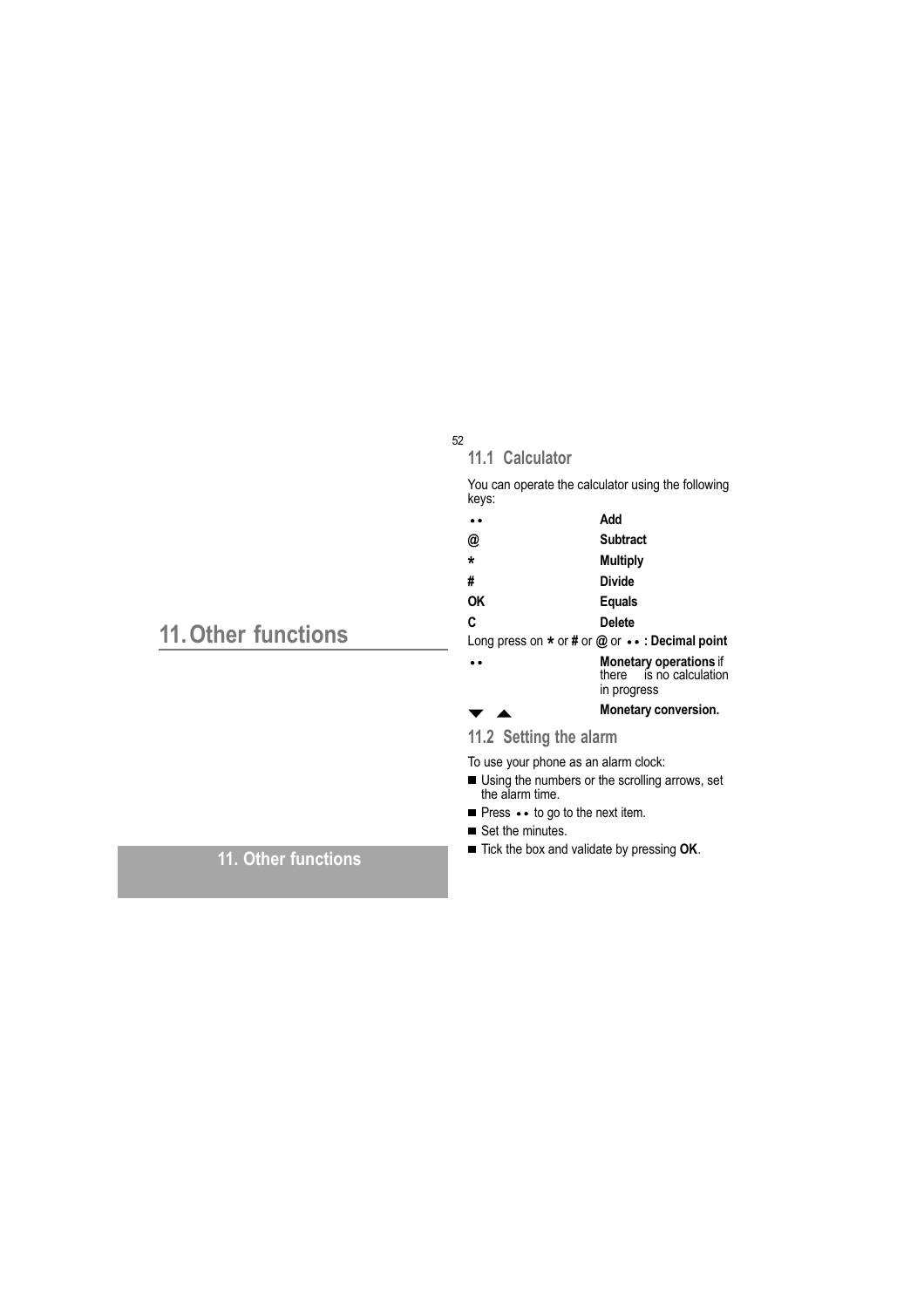The ringer is stopped by pressing<br>any key; the alarm remains programmed.

The alarm function remains active when the phone is switched off. It is not affected by silent mode.

11.3 Setting the timer

has not been The same procedure is applied as initialised. for the alarm function, but in this case you start a time clock running against a defined value. The phone must remain switched on.

11.4 Configure your phone with a car kit

(Depending on the model)

As regards the phone, there are several options:

#### Programming the switch-off delay on your phone

Set the phone off delay using the numbers or scrolling arrows.

This delay starts counting down as<br>soon as the end of a call is detected.

53

The alarm function is represented on<br>the screen by the

symbol  $\triangle$ .<br>Permanent flashing

of this symbol

indicates that an

alarm time has been

programmed but the<br>date and time clock

To use your phone<br>with a hands free kit,

supplied with the kit.

see the notes

- Press • to go to the next item.
- Tick the box and validate by pressing OK.

### Programming the alarm timing

You can be notified that your phone is ringing when you are not in your car.

- Set the delay after which an external warning is set off using the digits or scrolling arrows.
- Tick the box and validate by<br>pressing OK.

#### 11.5 Data parameters

You can set the serial link speed<br>when using AT commands.

### 11. Other functions

This can only happen when the vehicle is not running.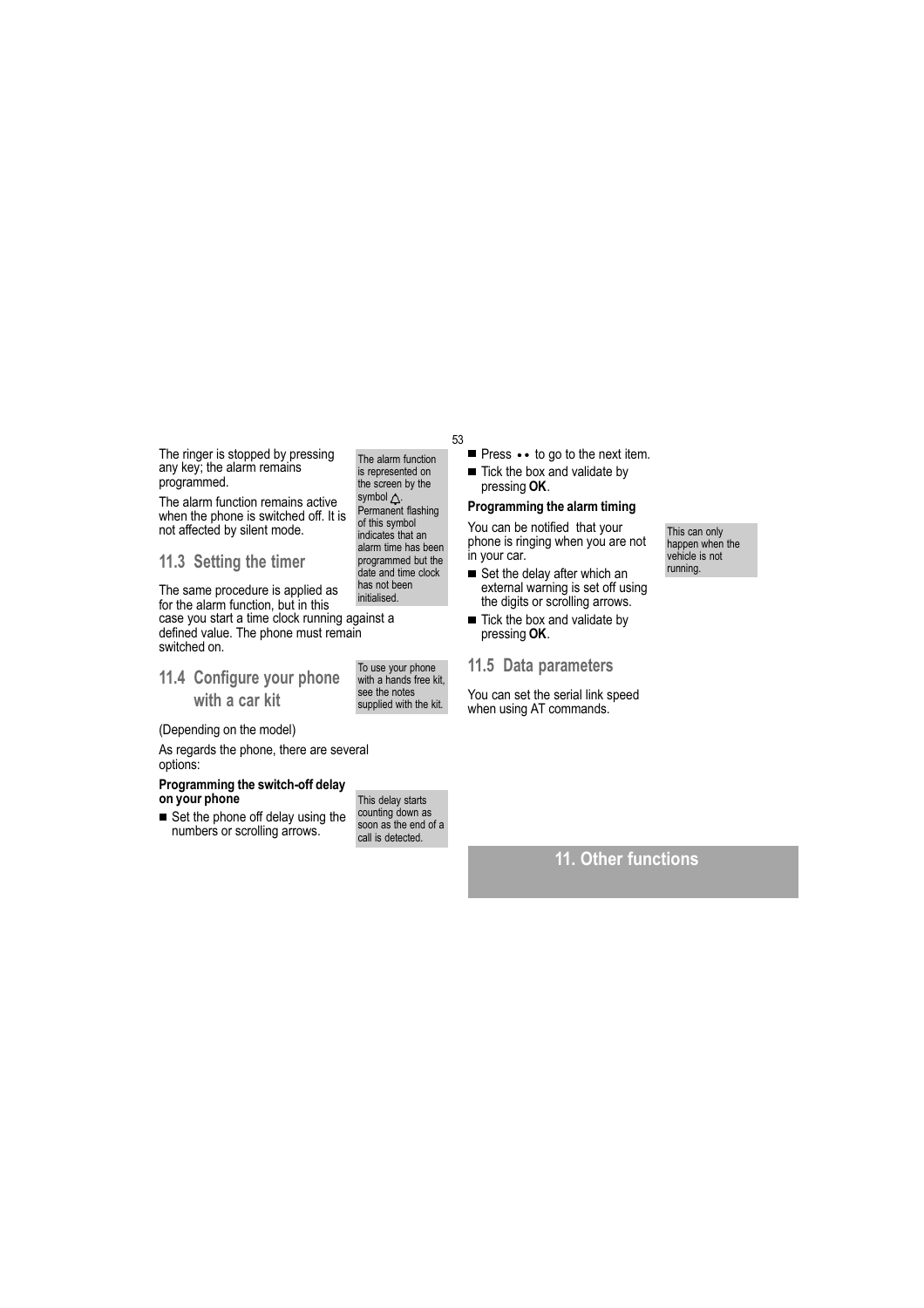#### 54

From the standby screen, press on the  $@$  key to access the local menu for WAP functions.

Depending on model, scrolling menu 0 allows you to access the WAP function.

Home: connection to the home page.

Bookmarks (depending on model): this menu enables you to record a directory of Internet stratius you to record a directory of interfect<br>site names and addresses for easy and fast<br>access. From the standby screen, following a<br>number key with the @ key initiates access to the favourite corresponding with the number.

Go to URL (depending on model): this menu<br>enables you to directly enter an Internet address.

Advanced...: access to the sub-menus:

- Connection settings which allow you to set the parameters for several access providers (depending on model). The current access<br>service has a star in front of it.
- Show URL which presents the current  $\sim$ Internet address.
- Disconnect which ends the communication (allows a navigation whithout being<br>connected).

### **12.WAP Function Mobile Internet**

The WAP browser remains the exclusive property of Phone.com. It is therefore highly prohibited to modify, translate, reverse engineer, de-compile or semble the Phone.com browser or any part thereof. die

### **12. WAP Function**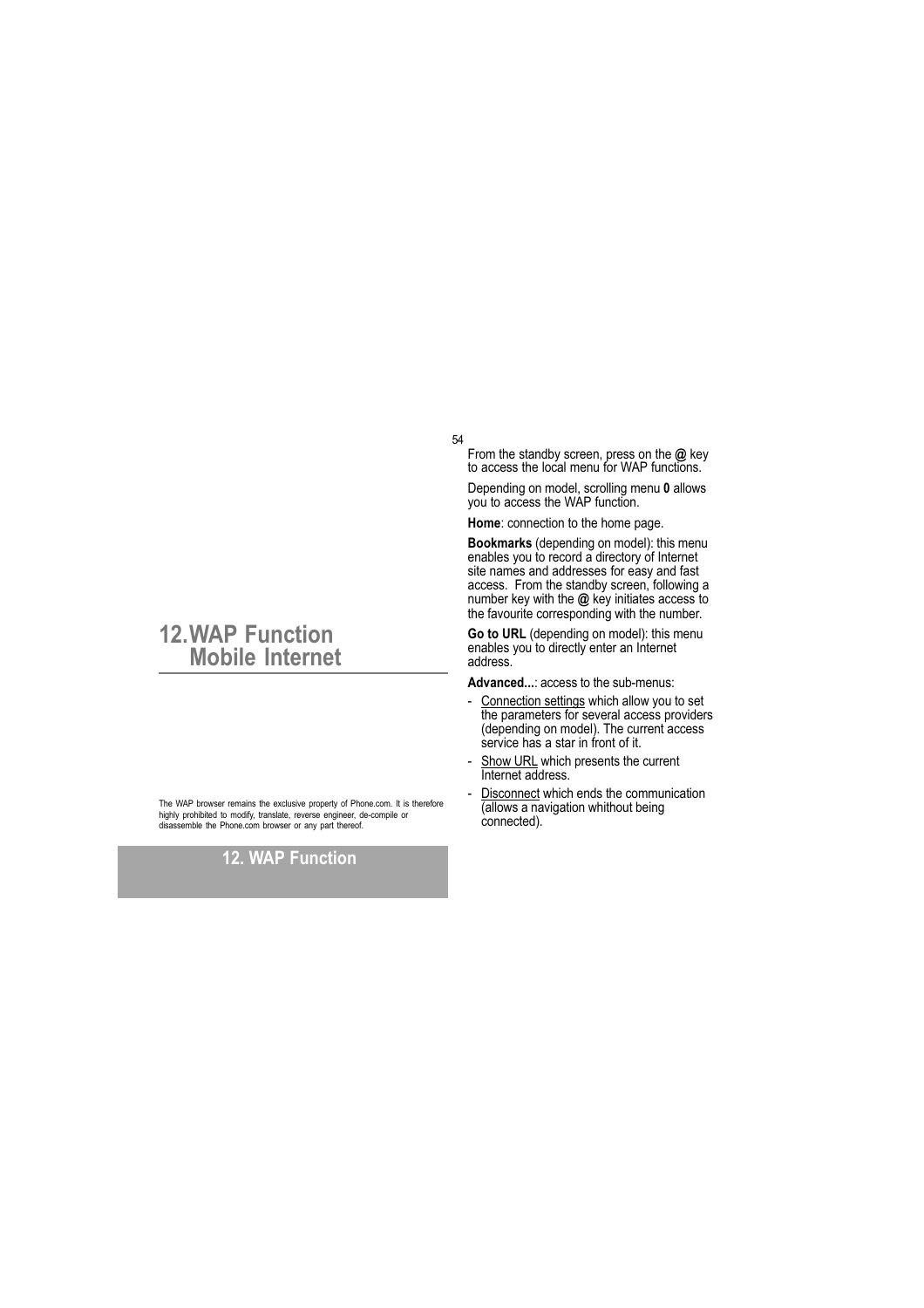- Linger timer enables you to set a time<br>limit, after which the phone will disconnect<br>automatically if you have forgotten to  $\mathbf{r}$ disconnect from a service.
- FastW@p (depending on model) which  $\sim$ provides quicker access to the pages of<br>Internet sites.

Reset cache: empties data stored from previous connections.

Quit: return to the phone standby screen.

The  $\Psi$  icon enables you, by pressing the  $@$ key,  $\overline{\text{to}}$  access two display modification possibilities:

- the zoom to change the size of characters by pressing on • successively,
- full screen display by pressing on ••.

#### **Connection**

- From the Home menu, start up connection to a service (when connecting on the GSM<br>network, the  $@$  character flashes, and the cost of communications starts to clock up as soon as it stops flashing).
- Once connected to a service, press on  $\Psi$ <br>then [Menu] to return to the local menu.

### **Disconnection**

55

■ Disconnection is achieved by<br>pressing on ▼ then [Menu] and<br>then by using the **Advanced...** menu and Disconnect.

The  $@$  character disappears from the screen.

#### **Exit from the WAP function**

To exit from the browser and end the current communication (if necessary):

### $\blacksquare$  press  $\big\{\cdot\}$ . or

- 
- from the local menu, select Quit and validate by pressing OK.

The WAP browser is licensed from:



**12. WAP Function** 

You will be automatically<br>disconnected after a short pause if you<br>have forgotten to<br>disconnect from a service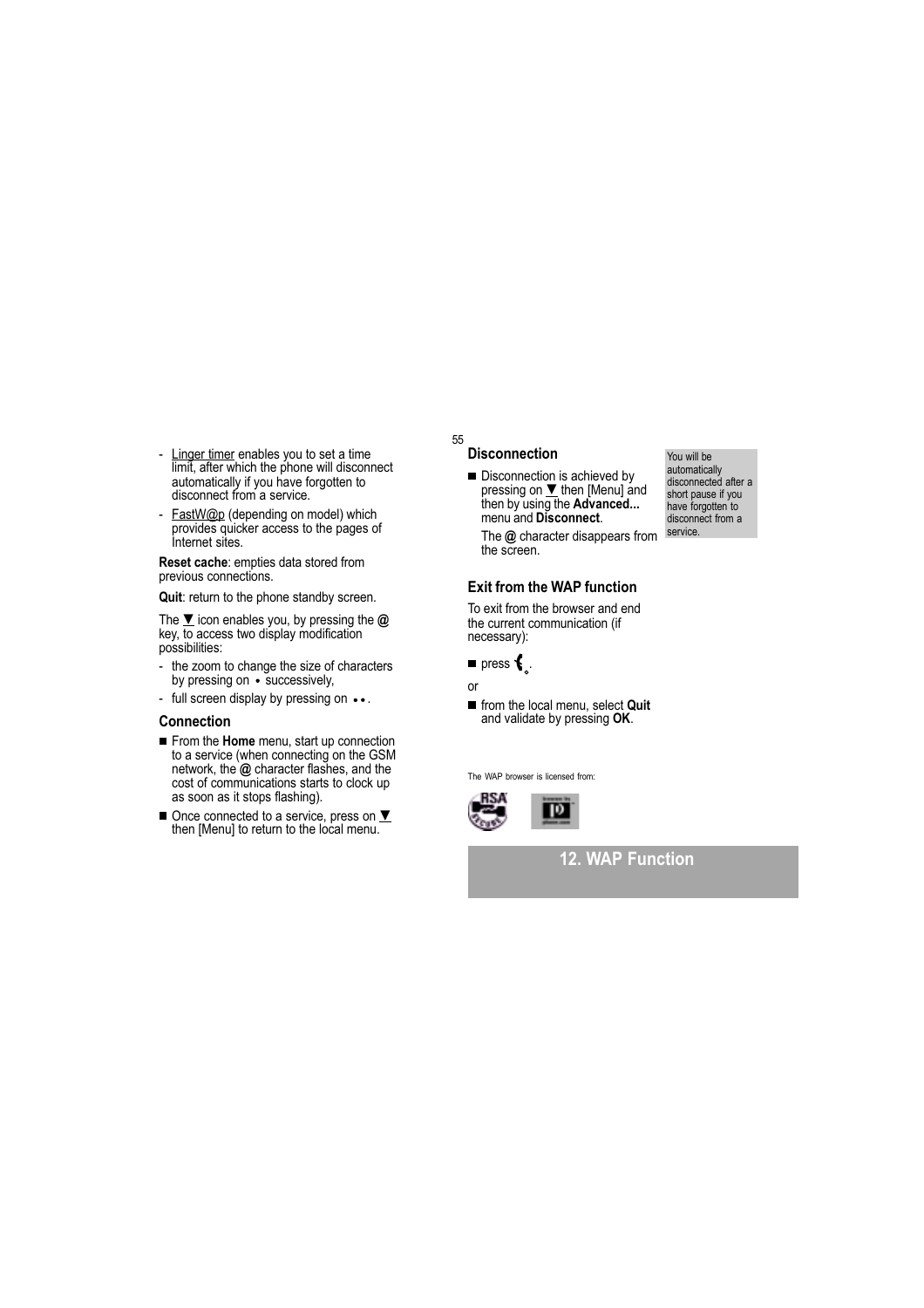56

Depending on the model, several games are<br>available. The presentation menu guides you<br>on how to best use them.

13. Games

13. Games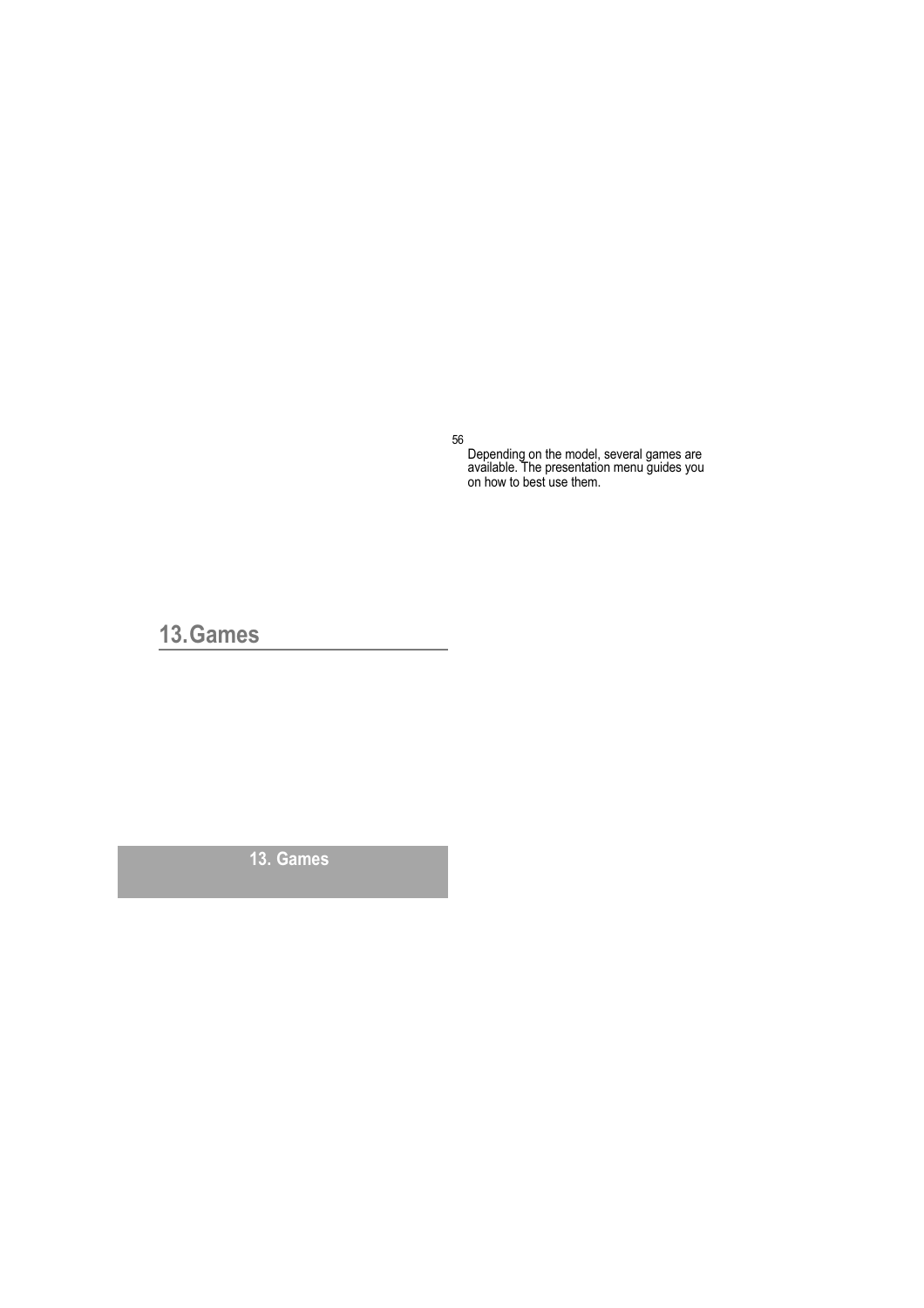#### 57

 $\bullet$ 

Depending on the model,<br>different accessories are<br>available on your phone:

- Additional batteries
- Additional chargers
- Desk charger
- A cable for data exchange<br>A cable for data exchange<br>between your phone and a<br>PC  $\ddot{\phantom{0}}$
- Cigarette lighter adapter
- Hands-free kits
- Coloured front panels.

#### Warning

Do not connect/ disconnect the<br>special socket on special socket on<br>call.<br>The use of the<br>EXTERNAL SIGNAL<br>function to activate<br>the lights on a<br>vehicle or the hom,<br>whicker to take a in order to take a<br>call on a public road,<br>may not be<br>authorised.

### 14. Available accessories

14. Available accessories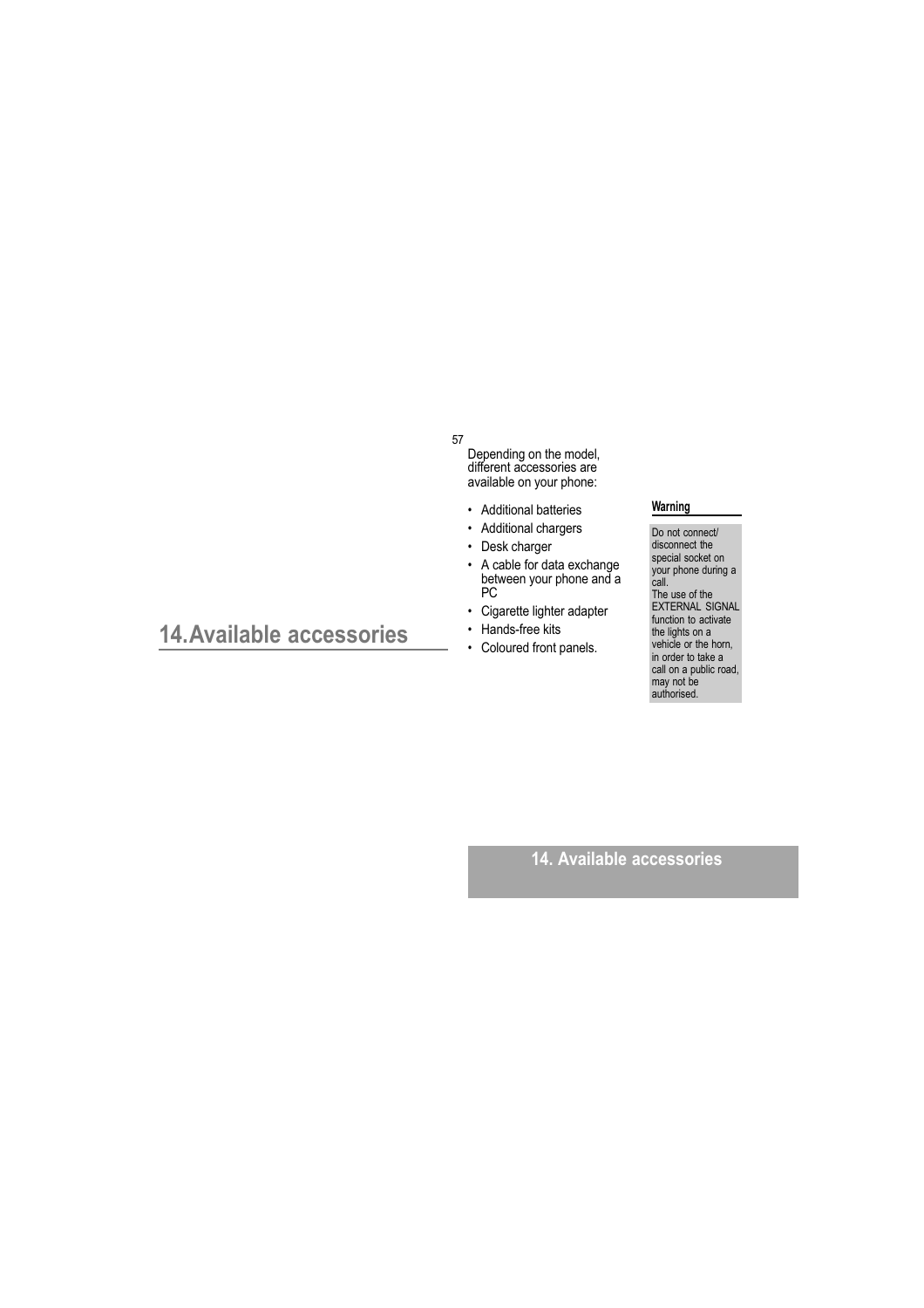### 58 Upkeep

## Clean your phone using a soft<br>slightly damp non fluffy cloth.

### **Battery**

After a long period of non use<br>(several months), when the charger<br>is being connected, the unit might<br>not switch on.

#### In this case:

- Disconnect the charger, wait a few seconds, and plug it in again.
- If may be necessary to repeat this several times.

#### Maintenance menu

This menu contains information that you could be asked for to perform<br>specific operations. If they are<br>rquired, you will be shown how to<br>find information you need.

#### Warning

Certain chemical products can damage plastic. Do<br>not use aerosols,<br>certain special cleaning products, clearing products,<br>corrosive products,<br>solvents, alcohol and detergents.

## 15.Upkeep

### 15. Upkeep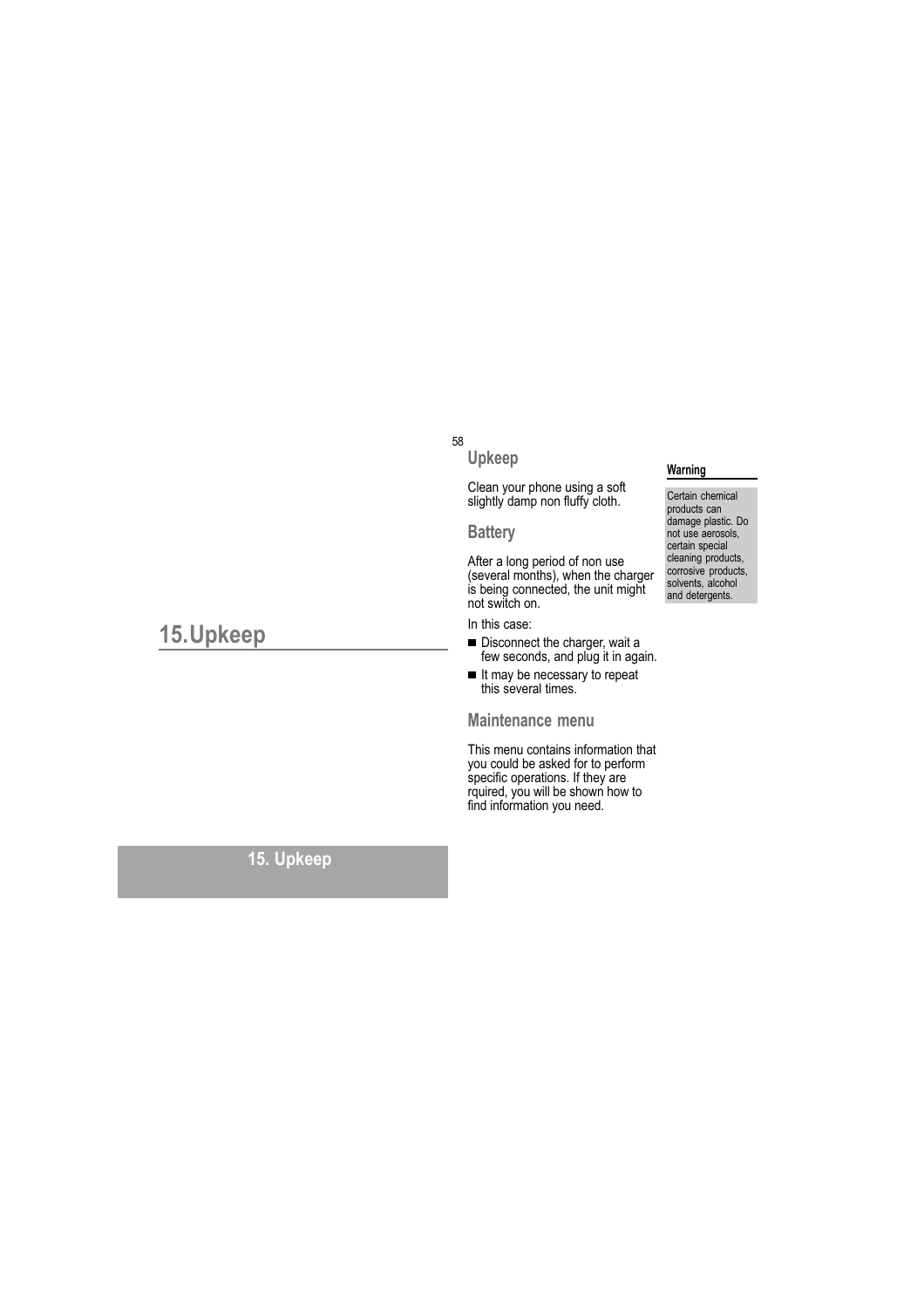59

Answers to your questions

#### The telephone does not turn on

- Remove the battery and then replace it.  $\alpha$ <sup>r</sup>
- Connect the telephone to the charger<br>(check that this is plugged in) for approximately 5 minutes.

#### No network recognised

Remove the SIM card. Check that there is no dust or grit in the SIM slot. Replace<br>the SIM card being sure to push it right up to the stop point.

## Calls to a messaging service or voice<br>server do not get through

■ Check in the Ringing and beeps/Tones<br>menu that the box is ticked.

#### Unable to turn the phone on

Charge the phone for 15 minutes before turning it on. Check the battery charging indicator:

cycling: charging normally

### 16. Answers to your questions

# 16. Answers to your<br>questions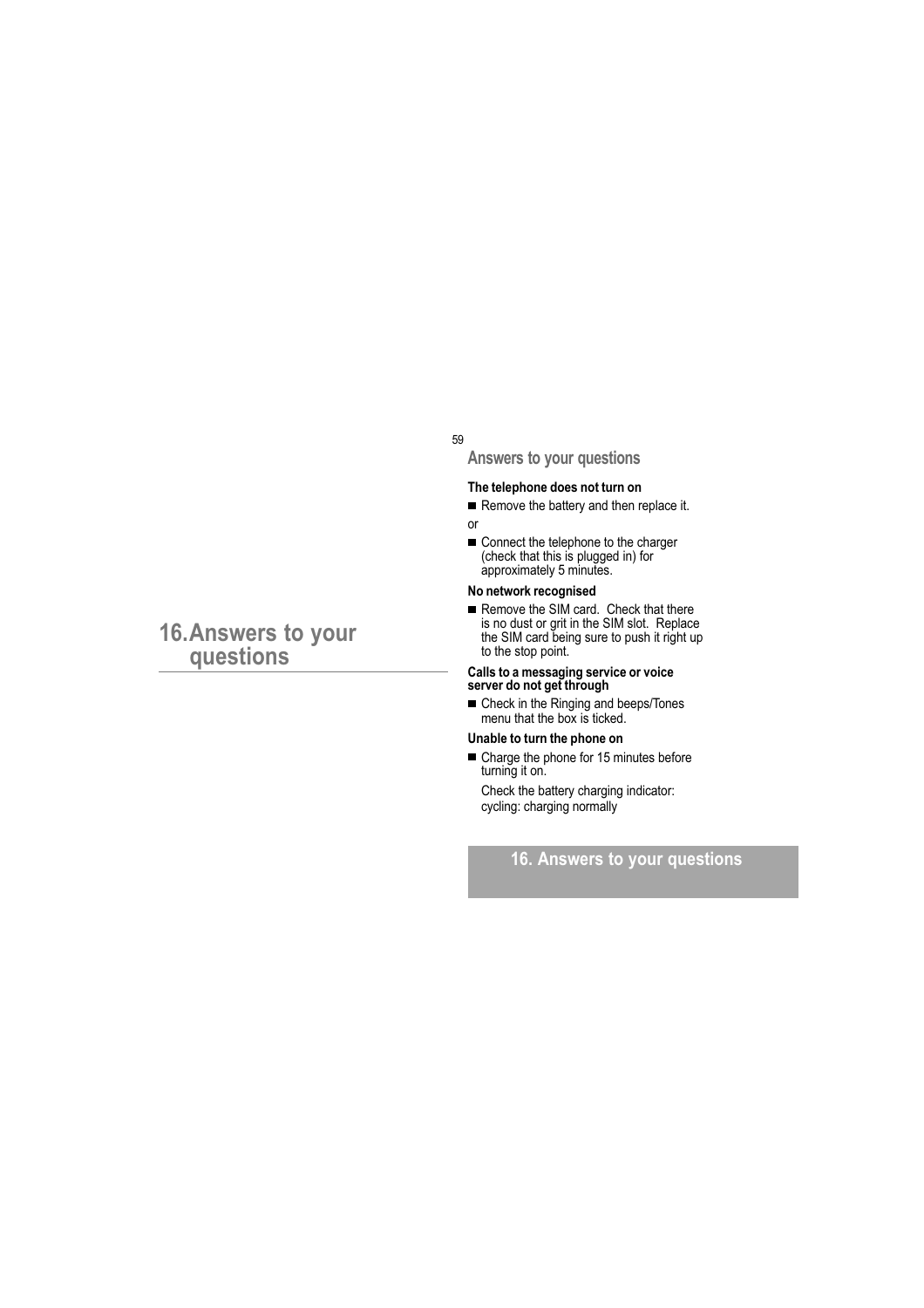not cycling: disconnect the charger, reconnect and then check the battery charging indicator: if it is still not cycling, disconnect the charger and re-connect several times.

If the battery is still not charging, contact<br>the after sales service.

When the battery charging indicator is continuously on, the battery is fully charged.

#### Error message: BATTERY STATUS NOT **KNOWN**

The battery pack is not recognised by the phone. Check that the battery pack is correctly fitted in the phone.

#### Error message: LOW BATTERY

This message is displayed when the battery charge is too low. The phone turns off automatically. Charge the phone.

#### Error message: SIM NOT PRESENT

Check that the SIM card has been inserted correctly.

### 16. Answers to your questions

60

Examine the SIM card. If it is damaged. contact your mobile phone operator sales point. If the message is still displayed, contact the after sales service.

#### Error message: INCORRECT PIN

The PIN has been incorrectly entered. If the PIN is entered incorrectly three times, the SIM card is blocked.

#### Error message: SIM BLOCKED

The PIN has been incorrectly entered three times. Use your Personal<br>Unblocking Key (PUK) to unblock the SIM card.

Enter:

\*\*05\*PUK\*PIN\*PIN#

PUK: your PUK code supplied by your mobile phone operator.

#### PIN: your PIN code.

After 10 (or 5 depending on the type of SIM card) unsuccessful attempts, the SIM card is blocked permanently. You must then contact your mobile phone operator to get a new card.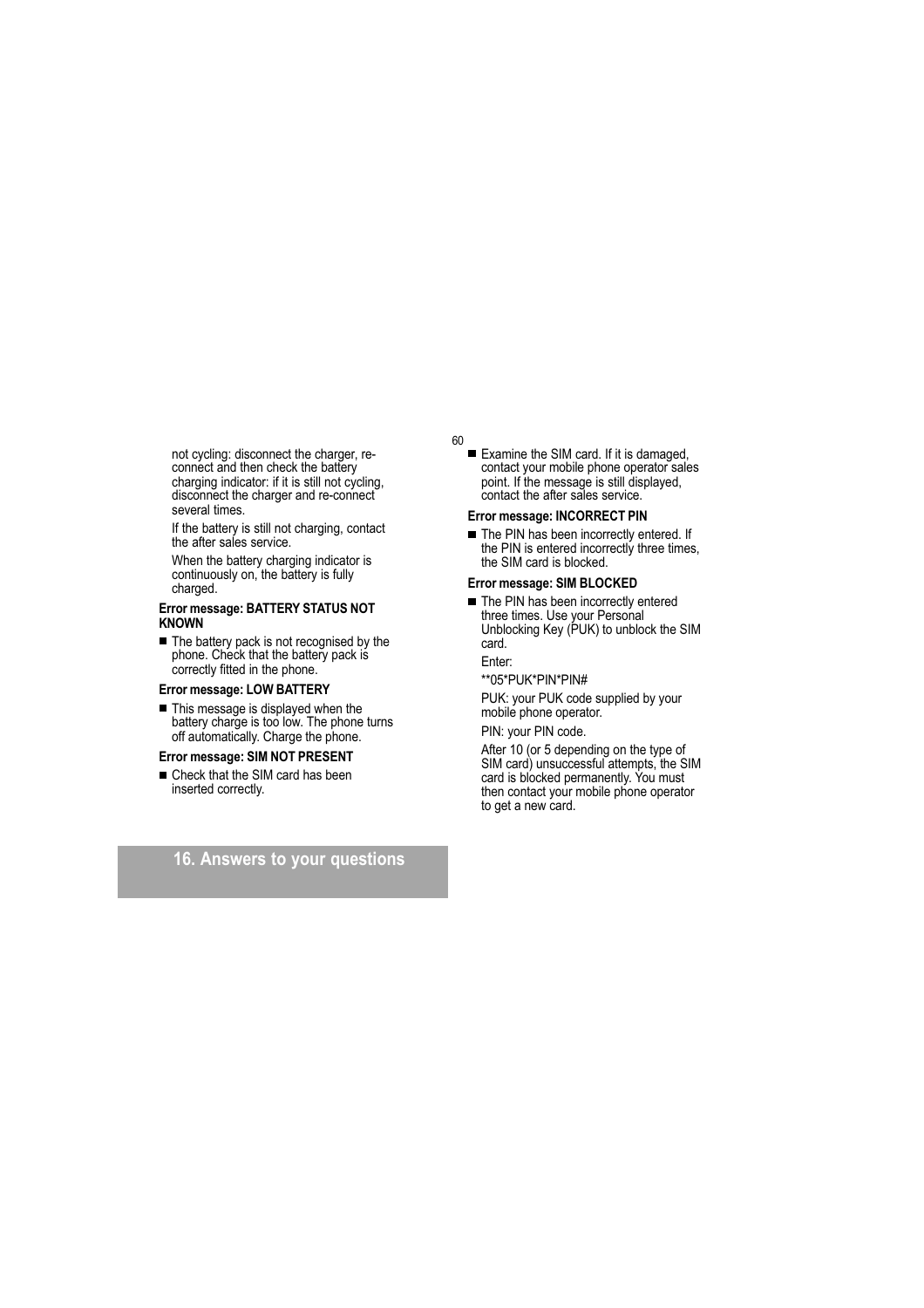#### Error message: SIM LOCKED

- The mobile phone operator may require certain types of SIM card to be used. This message indicates that the SIM card is not accepted.
- Remove the SIM card and turn the phone on again. If you get the SIM not present error message, check with your phone dealer whether your SIM card is compatible. Otherwise, contact the after sales service.

#### The phone display does not change

■ Press a key. If nothing is displayed, check<br>the position of the SIM card. If the problem continues, contact the after sales service.

#### No connection made

- Check the form of the number called.
- Check that there is at least one field strength dot showing. If R is displayed but there is no mobile phone operator name, only emergency calls are allowed.
- Check that you have not used all your credit with the mobile phone operator.
- Check that the SIM card provides the service you required and that it has not expired.

### 61

- Check and, if necessary, disable the outgoing call lock.
- The network is saturated. Please try later.
- If you still have problems getting a
- connection, contact the Hotline.

#### Unable to receive calls

- Try to make a call to check that the phone and the network are operational.
- Check and, if necessary, disable the<br>permanent call redirection (permanent call redirection icon displayed).
- Check and, if necessary, disable the incoming call lock.
- If you still have problems receiving calls,<br>contact the Hotline.

### **Cannot send messages**

- Check that the SIM card provides this service.
- Check that the message server is correctly set up.
- Try to make a call to check that the phone and the network are operational.
- Try sending the message later.

### 16. Answers to your questions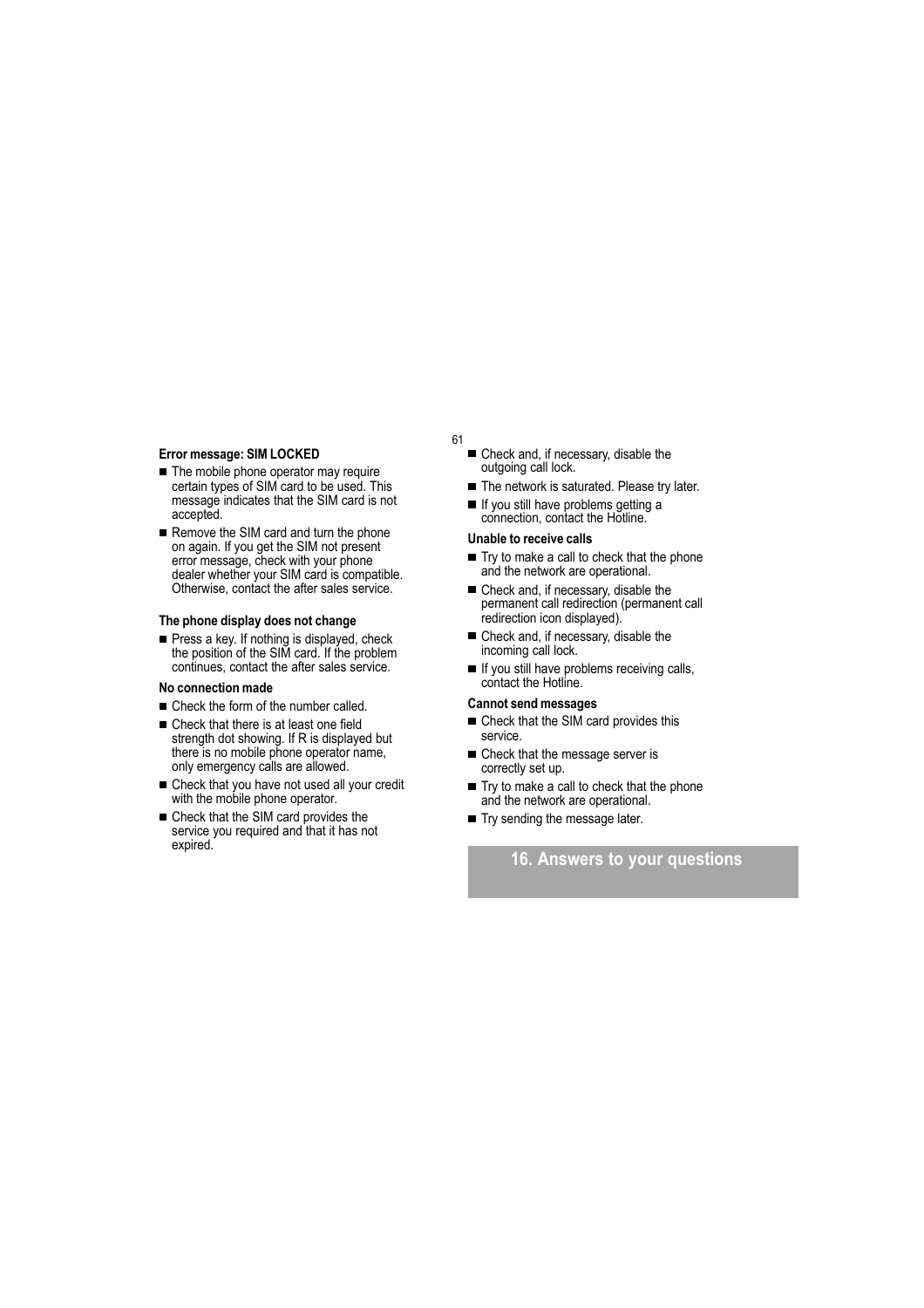#### No voice box

- Check that the SIM card provides this service.
- Service.<br>
Set up the redirection to the voice box<br>
using the information provided by the<br>
mobile phone operator.

16. Answers to your questions

62